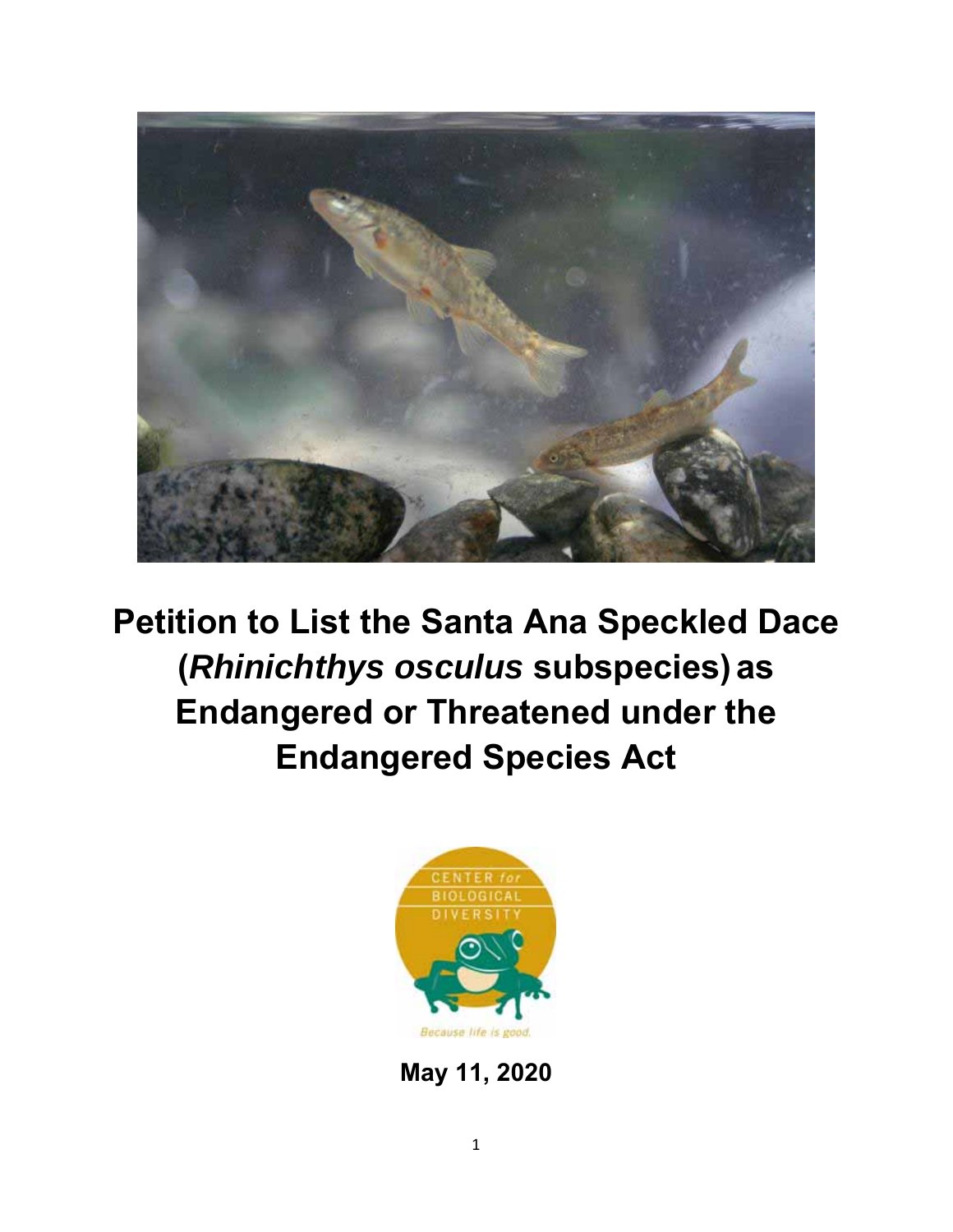### **Notice of Petition**

Submitted to the U.S. Fish and Wildlife Service on May 11, 2020:

Aurelia Skipwith, Director U.S. Fish and Wildlife Service 1849 C Street NW, Room 3331 Washington, DC 20240-0001 aurelia\_skipwith@fws.gov

Carlsbad Fish & Wildlife Office 2177 Salk Avenue, Suite 250 Carlsbad, CA 92008

Petitioner Center for Biological Diversity formally requests that the U.S. Fish and Wildlife Service ("USFWS") list the Santa Ana speckled dace (*Rhinichthys osculus* subspecies) as an endangered or threatened Distinct Population Segment under the federal Endangered Species Act ("ESA"), 16 U.S.C. §§1531-1544. Alternatively, Petitioner requests that the USFWS determine that the Santa Ana speckled dace is a valid species, which should be listed as endangered or threatened under the ESA.

The Center requests that critical habitat for the Santa Ana speckled dace be designated concurrent with listing.

This petition is filed under §553(e) of the Administrative Procedure Act ("APA" - 5 U.S.C. §§ 551-559), §1533(b)(3) of the ESA, and 50 C.F.R. §424.14(b). This petition sets in motion a specific administrative process as defined by §1533(b)(3) and 50 C.F.R. §424.14(b), placing mandatory response requirements on the USFWS. Because the Santa Ana speckled dace is exclusively a fresh water fish, the USFWS has jurisdiction over this petition.

The Center for Biological Diversity is a nonprofit environmental organization dedicated to the protection of native species and their habitats. The Center submits this petition on its own behalf and on behalf of its members and staff with an interest in protecting the Santa Ana speckled dace and its habitat.

Contact: Jeff Miller Center for Biological Diversity 1212 Broadway, Suite 800 Oakland, CA 94612 jmiller@biologicaldiversity.org (510) 499-9185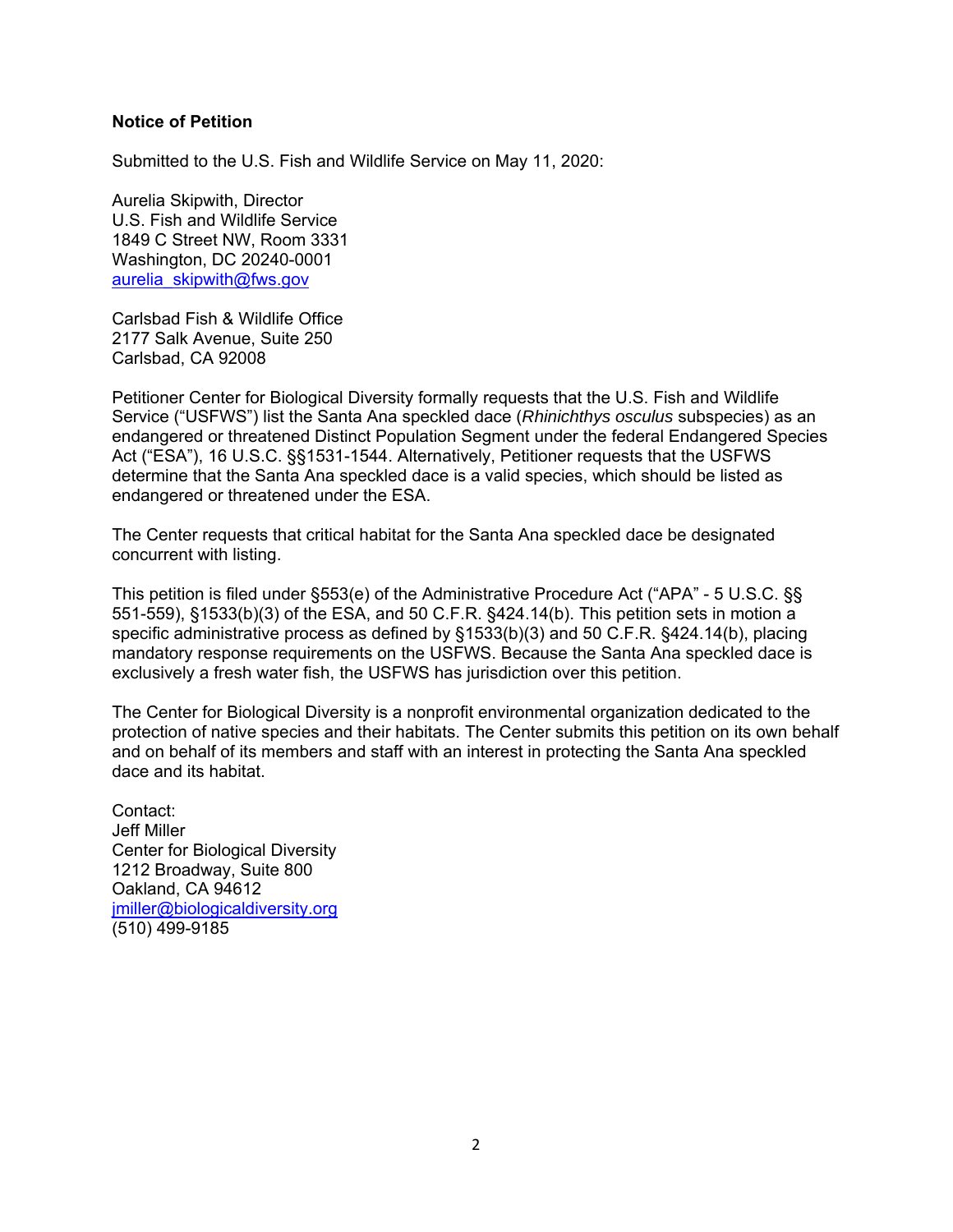#### **Executive Summary**

The Santa Ana speckled dace is a small cyprinid fish native to the Santa Ana, San Jacinto, San Gabriel, and Los Angeles river systems of southern California.

It has long been thought that Santa Ana speckled dace merit description as a subspecies of speckled dace, due to their geographic separation from other speckled dace populations and distinctive morphology. Recent genetic analyses have confirmed that Santa Ana speckled dace are distinct from other dace populations and perhaps merit full species designation. For the purposes of the Endangered Species Act, the Santa Ana speckled dace is Distinct Population Segment which qualifies as a "species" and should be protected as endangered or threatened under the Act.

Speckled dace occupy a variety of aquatic habitats, but optimal habitat is in perennial streams fed by cool springs and with overhanging riparian vegetation. Optimal spawning habitat is in shallow areas of gravel or gravelly riffle edges with tributary inlets.

Santa Ana speckled dace now occupy only remnants of their historical range and are restricted mainly to headwater tributaries, many of them within National Forests. These include: Big Tujunga Creek and Haines Creek tributaries in the Los Angeles River drainage; the East, West and North Forks of the San Gabriel River, as well as tributaries Cattle Canyon, Devil's Canyon, Bear Creek, and Fish Canyon; the mainstem, North Fork and Middle Fork of Lytle Creek, Cajon Creek, West Fork City Creek, and Plunge Creek in the Santa Ana River basin; North Fork San Jacinto River, and Indian Creek in the San Jacinto River headwaters. Most of these populations have lost connectivity and are isolated from other populations.

Santa Ana speckled dace have been extirpated from: most of the Los Angeles River basin, including tributaries Little Tujunga Creek, Pacoima Creek, and Santa Anita Canyon Creek; most of the Santa Ana River basin, including the middle reaches of the Santa Ana River, and tributaries Mill Creek, East Twin Creek, Santiago Creek, Silverado Canyon, Harding Canyon, and San Antonio Creek; and most of the San Jacinto River basin, including the mainstem San Jacinto River, South Fork San Jacinto River, and tributaries Herkey Creek and Strawberry Creek.

The decline of the Santa Ana speckled dace is part of a greater overall decline of freshwater fishes in Southern California. Dams, water diversions, and urbanization combined with drought have been the primary threats to dace and other Southern California freshwater fish. Dams and water diversions deplete stream flows, sometimes dewater streams, alter natural flow regimes, and isolate dace populations. Reservoirs and dams favor introduced predators and competitors of dace. Urbanization and suburbanization has degraded all of the watersheds containing dace. Extensive river channelization and impoundment has occurred in the middle and lower reaches of all rivers for flood control. Dace habitat has also been destroyed or modified by roads, agricultural activities, pollution, livestock grazing, mining, and recreation.

Santa Ana speckled dace are highly vulnerable to extinction within the next 50 years because their small, fragmented, populations are restricted to areas that are increasingly prone to catastrophic fire, flooding and debris flows, intensive water diversion and consumption, pollution, invasive species, expanding urbanization and suburban development, and recreation. Climate change will exacerbate many of the impacts of these threats to dace.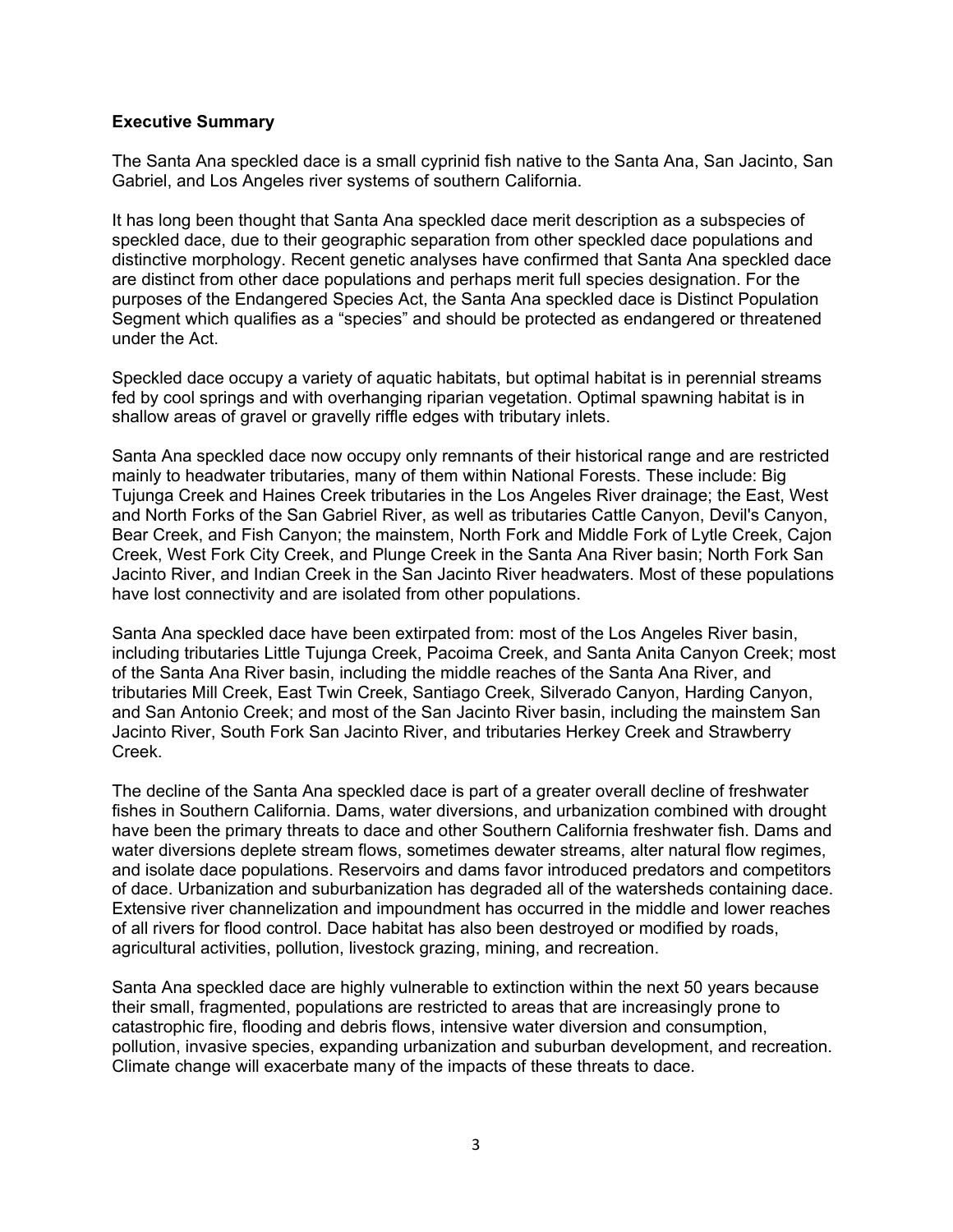# **TABLE OF CONTENTS**

| The Santa Ana Speckled Dace is a Distinct Population Segment Which Qualifies         |  |
|--------------------------------------------------------------------------------------|--|
|                                                                                      |  |
|                                                                                      |  |
|                                                                                      |  |
|                                                                                      |  |
|                                                                                      |  |
|                                                                                      |  |
|                                                                                      |  |
|                                                                                      |  |
|                                                                                      |  |
|                                                                                      |  |
|                                                                                      |  |
|                                                                                      |  |
|                                                                                      |  |
|                                                                                      |  |
|                                                                                      |  |
| Overutilization for Commercial, Recreational, Scientific or Educational Purposes. 36 |  |
|                                                                                      |  |
|                                                                                      |  |
| Drought                                                                              |  |
|                                                                                      |  |
|                                                                                      |  |
|                                                                                      |  |
|                                                                                      |  |
|                                                                                      |  |
|                                                                                      |  |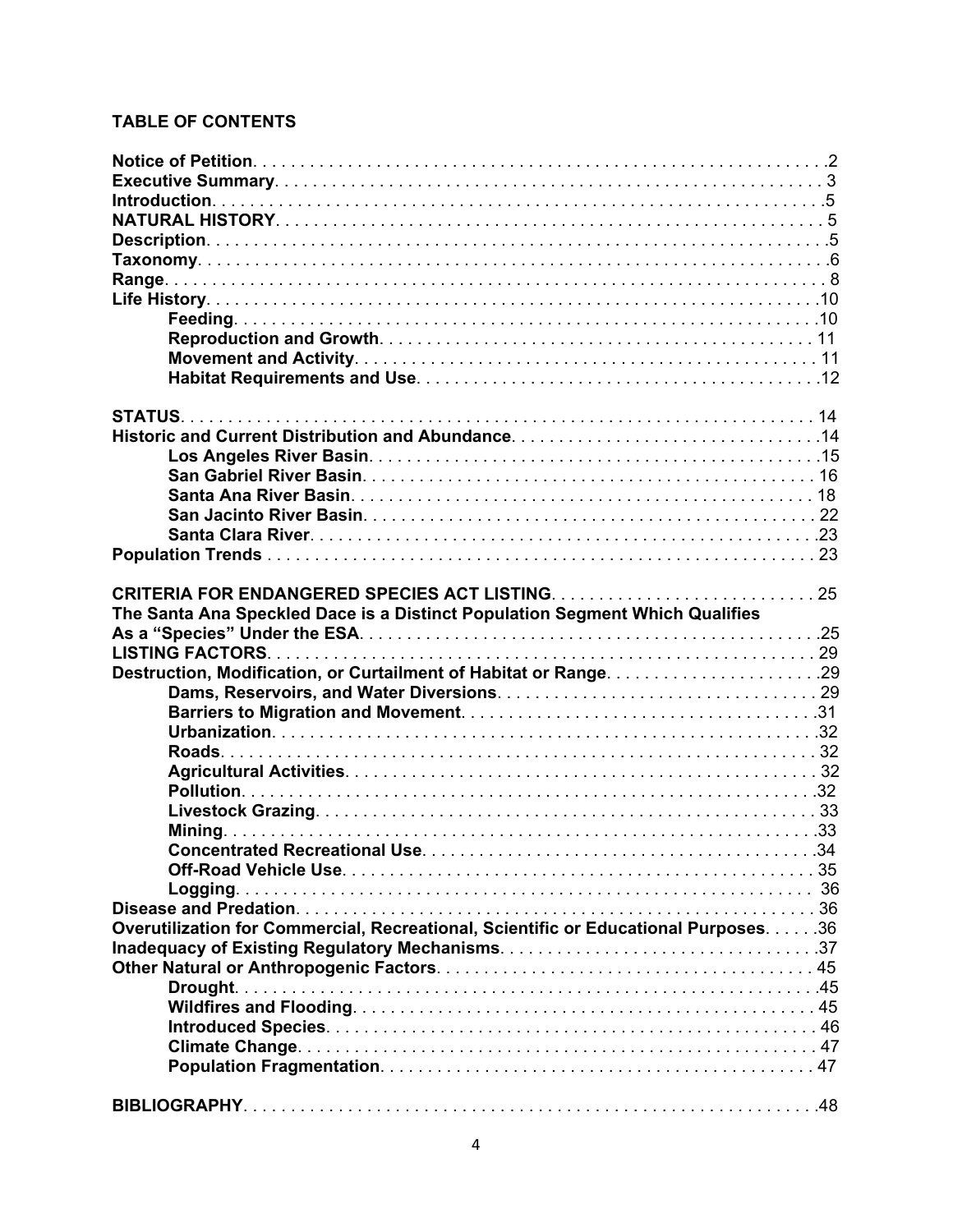### **Introduction**

North American freshwater ecosystems and the many species they support are some of the most threatened ecosystems on the planet. Based on current trends, Ricciardi and Rasmussen (1999) model a future extinction rate of four percent per decade for North American freshwater fauna, stating, "North American freshwater biodiversity is diminishing as rapidly as that of some of the most stressed terrestrial ecosystems on the planet." The projected extinction rate for U.S. freshwater animals is five times that of terrestrial animals, and is comparable to the extinction rate for tropical rainforests (Herrig and Shute 2002). From 1898 to 2006, 57 North American freshwater fish taxa became extinct, and three distinct populations were extirpated from the continent; and since 1989, the numbers of extinct North American fishes have increased by 25% (Burkhead 2012). The modern extinction rate for North American freshwater fishes is conservatively estimated to be 877 times greater than the background extinction rate for freshwater fishes (Burkhead 2012). Reasonable estimates project that future increases in extinctions will range from 53 to 86 species of North American freshwater fish lost by 2050 (Burkhead 2012).

The situation for freshwater fish in California is even more dire. An assessment of conservation status by Moyle et al. (2011) found that 107 of California's 129 native freshwater fish taxa (83%) risk extinction in the next century; a 16% increase since 1995 and a 21% increase since 1989. Moyle et al. (2015) found that 62 of California's 124 native inland fishes (defined as those breeding in fresh water) are of special concern, while 38 others are listed or extinct, meaning that 81% of California's highly distinctive inland fish fauna are in decline, headed toward extinction, or already extinct. California is in the forefront of the world trend towards extinctions in fresh water, with nearly half of the 2,000 or so California aquatic species threatened with extinction (Howard et al. 2015).

The decline of the Santa Ana speckled dace is part of an overall pattern of decline of freshwater fishes in Southern California, due to the impacts of dams, increasing water use, and urbanization, combined with drought and climate change. As early as 1995, Moyle et al. (1995) declared Santa Ana speckled dace numbers so diminished that they were in danger of extinction. The American Fisheries Society rated the Santa Ana speckled dace as threatened (Jelks et al. 2008). The U.S. Forest Service stated that the Santa Ana speckled dace population in the Los Angeles basin is "very low and on the verge of extinction" (USFS 2010). Moyle et al. (2015) rated the status of Santa Ana speckled dace as of "critical concern" and in danger of extinction in the next 50 years. The California Natural Diversity Database ranks the Santa Ana speckled dace as "critically imperiled" (CDFW 2019).

# **NATURAL HISTORY**

#### **Description**

Moyle et al. (2015) provide a description of speckled dace:

Speckled dace are small cyprinids, usually measuring 8-11 cm SL (Moyle 2002). Although physically variable, they are characterized by a wide caudal peduncle, small scales (47-89 along lateral line) and pointed snout with a small, subterminal, mouth. Larvae have deep bodies, small eyes, overhanging snout and are characterized by 35-41 myomeres and distinctive coloration (Feeney and Swift 2008). Distinctive coloration in larvae includes large spots located on the sides of the bottom portion of the caudal peduncle and a wedge-shaped patch of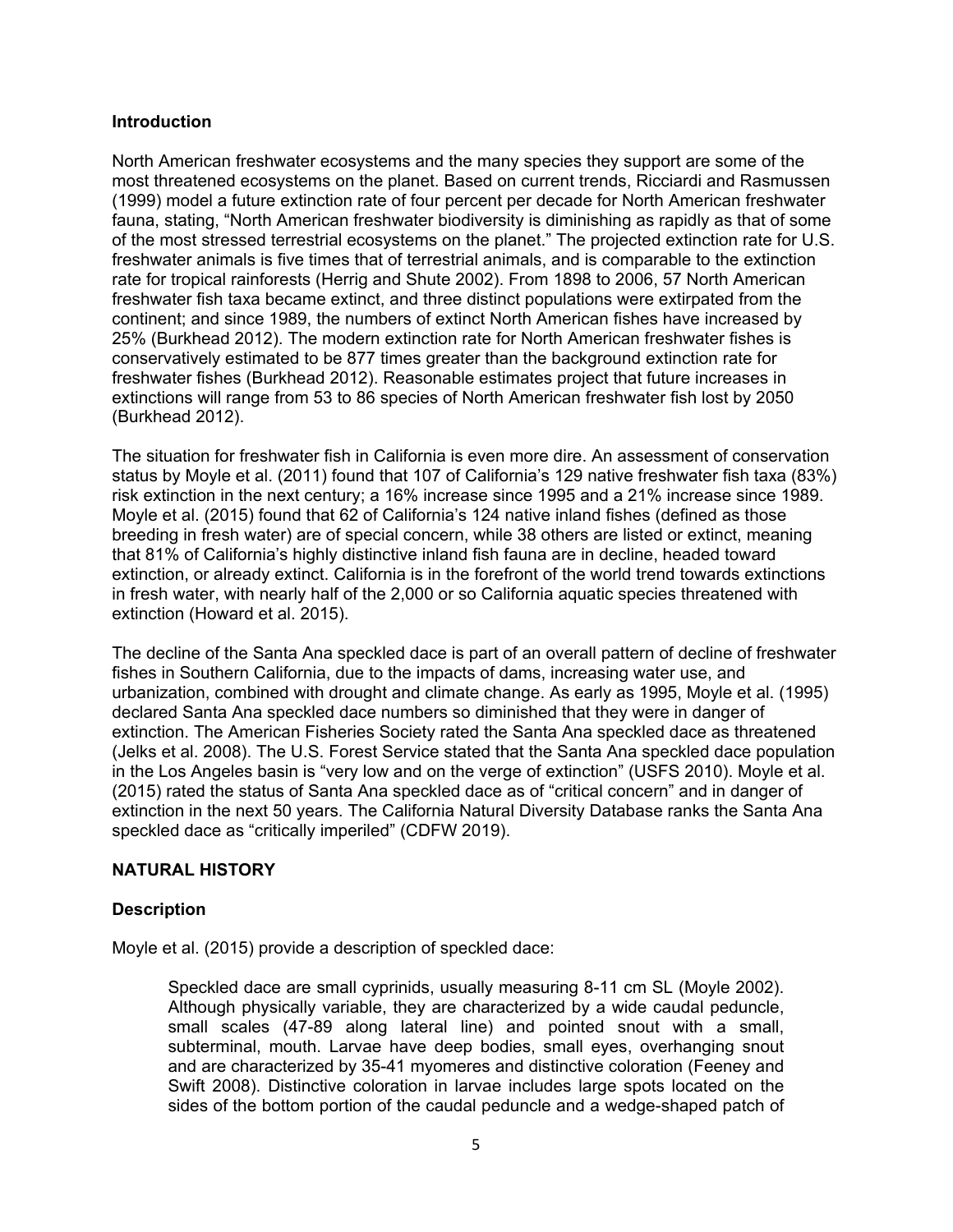spots on top of the head. Larvae have functioning eyes, mouth, and gas bladder by the time the notochord flexes at about 7-9 mm TL. A noticeable band of pigment running just below the lateral midline is visible at about 9 mm. The terminal mouth of larvae becomes subterminal at about 9.7 mm. The pectoral fins remain unpigmented until the later stages of larval development. Later stages also develop a distinctive spot on the base of the caudal fin. Scales appear when dace reach 13 mm FL (Jhingran 1948). Once fully developed, the dorsal fin usually has 8 rays and originates well behind the origin of the pelvic fins (Moyle 2002). The anal fin has  $6-8$  rays. Pharyngeal teeth  $(1,4-4,1)$  or  $(2,4-4,2)$  are significantly curved with a minor grinding surface. The maxilla usually has a small barbel at each end. The snout is connected to the upper lip (premaxilla) by a small bridge of skin (frenum). Most fish larger than 3 cm have distinctive dark speckles on the upper and sides of the body, a dark lateral band that extends to the snout, and a spot on the caudal peduncle. The rest of the body is dusky yellow to olive, with the belly a paler color. Breeding adults of both sexes have fins tipped by orange or red, while males also have red snouts and lips and tiny tubercles on the head and pectoral fins.

### **Taxonomy**

The genus *Rhinichthys* is widely distributed and abundant in North America and has eight recognized species. However, most species are highly variable and may encompass complexes of unrecognized species or subspecies (Moyle 2002). Early taxonomists described different forms as separate species but later lumped them together when the variable nature of each species was discovered. For example, Jordan and Evermann (1896) described 12 separate species, which were later collapsed into a single species (Hubbs et al. 1974), with ichthyologists citing morphological plasticity.

However, subspecies, many of which were formerly recognized as full species, continue to be recognized on the basis of their location and isolation, provided formal scientific names exist for them. Although widely distributed, evidence continues to mount that isolated speckled dace populations throughout the west have long independent evolutionary histories, with distinctive adaptations to local environments (Moyle et al. 2015, Moyle unpublished data).

Much of the resistance to breaking *Rhinichthys osculus* into separate species stems from lack of definitive morphological characters (Smith et al. 2017). While character driven identification is the primary means to identify species, it is no longer the only way to identify species and has not been for decades now (Baumsteiger and Moyle 2018). Cryptic evolutionary lineages exist that can only be identified through genetic/genomic approaches as Baumsteiger and Moyle (2018) found for speckled dace and Baumsteiger et al. (2017) found for another group of cyprinids (CA Roach/Hitch Lavinia/Hesperoleucus).

Relationships among various lineages have been awaiting resolution using modern molecular and morphometric techniques. In Oregon, speckled dace collected from five river basins exhibited high levels of divergence (0.82) among locations, and high genetic diversity (0.2, nucleotide diversity) within basins (Pfrender et al. 2004). Similarly, Oakey et al. (2004) found that speckled dace collected throughout the western United States were significantly different among sub-basins, consistent with the idea that local populations are characterized by long isolation from other populations. Based on the findings of their phylogenetic studies, Pfrender et al. (2004) proposed that populations within different basins should be considered to be Evolutionarily Significant Units for the purposes of management. Mounting evidence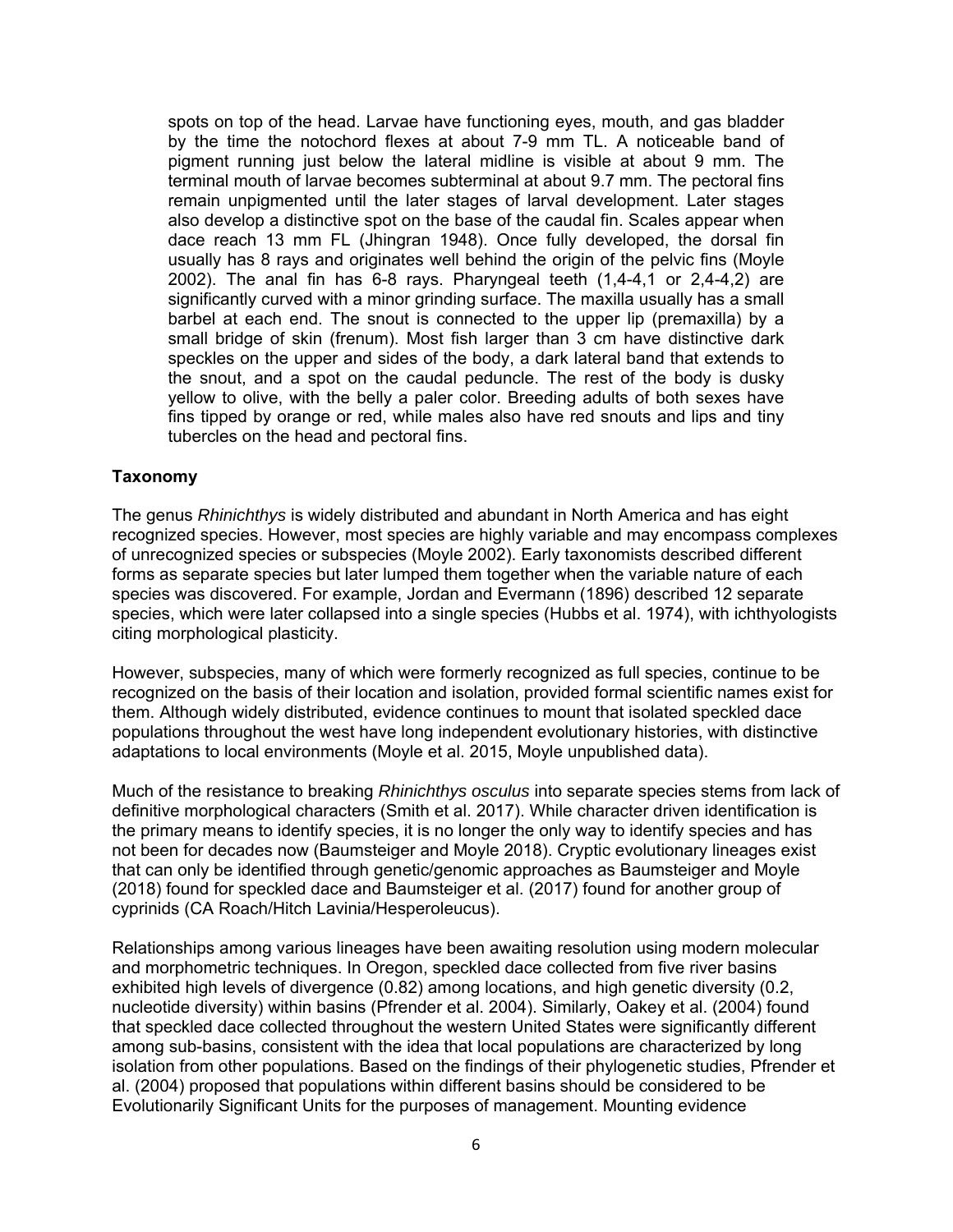demonstrates that multiple speckled dace populations throughout Death Valley, California constitute either valid subspecies or distinct population segments (Sada et al. 1995; Furiness 2012; Baumsteiger and Moyle 2018).

The Santa Ana speckled dace has long been thought to merit subspecies or full species designation due to its distinctive morphology (Cornelius 1969; Hubbs et al. 1979) and genetic distinction from other dace in California (Oakey et al. 2004; Smith and Dowling 2008), although the subspecies has not yet been formally described. Santa Ana speckled dace are more closely related to speckled dace in the Colorado River basin than dace in northern California, as a result of a split in clades approximately 3.6 million years ago (Oakey et al. 2004; Smith and Dowling 2008). Oakey et al. (2004) determined that Santa Ana speckled dace from the Santa Ana and San Gabriel rivers formed a monophyletic lineage. Santa Ana speckled dace in the Santa Ana and San Gabriel rivers were found to be only distantly related to those in the Owens or Amargosa rivers (Smith and Dowling 2008). Smith and Dowling (2008) indicated that Santa Ana speckled dace have been isolated long enough (through the Pleistocene) to develop distinctive morphological characters. The long phylogenetic branch lengths associated with Santa Ana speckled dace suggests they have undergone rapid molecular evolution (Moyle et al. 2015).

Nerkowski (2013, 2015) characterized and identified polymorphic microsatellite markers for *R. osculus* in which twenty-three were identified through Illumina pair-end sequencing. Seven of these loci were then used to examine the patterns of genetic variation and population structure that occurred within and among the watersheds in the Southern California. Nerkowski (2015) also examined the regional relationships among Southern California, Central California and Owen's River Valley speckled dace populations. Analysis of the microsatellite data revealed significant population structure exists within the Southern California region. This structure is best explained by watershed as well as isolation by distance. Highly significant geographic structure also exists among the geographic regions of Southern California, Central Coast, and Owen's River Valley regions that are congruent with the regional differentiation elucidated by mtDNA sequence data. In both cases, the degree of population differentiation was correlated with isolation by distance. Within the Southern California Santa Ana speckled dace populations Nerkowski (2015) examined four models to explain the geographic structure: watershed, mountain range, tributary, and isolation by distance. While all were significant, the tributary model exhibited the higher level of population structure and a significant correlation was exhibited between geographic distance and population structure, suggesting isolation by distance may be playing a role. The results of the Nerkowski (2015) microsatellite analysis are congruent with an earlier broad scale analysis of mtDNA sequence data that suggests the Central California and the Owens Valley populations diverged from each other prior to the divergence of the Santa Ana speckled dace populations from the Colorado Basin populations, and that the Central Coast populations were not established as a result of a migration event from the Southern California populations, as was previously hypothesized.

VanMeter (2017) characterized the molecular structure of the mtDNA control region of *R. osculus*, evaluated the phylogeny of R. osculus in Southern California in relation to other speckled dace in California, and described the population genetics of R. osculus in Southern California. VanMeter (2017) sequenced an 1143 base-pair region of the mitochondrial DNA genome, which included the complete control region. Analysis of the sequence data revealed that the molecular structure of the speckled dace control region was similar to the molecular structure described for other vertebrate taxa. VanMeter (2017) collected 74 specimens of R. osculus from five different watersheds in three geographic regions of California: Southern California, the Central California Coast, and the Eastern Desert of the Owens River valley.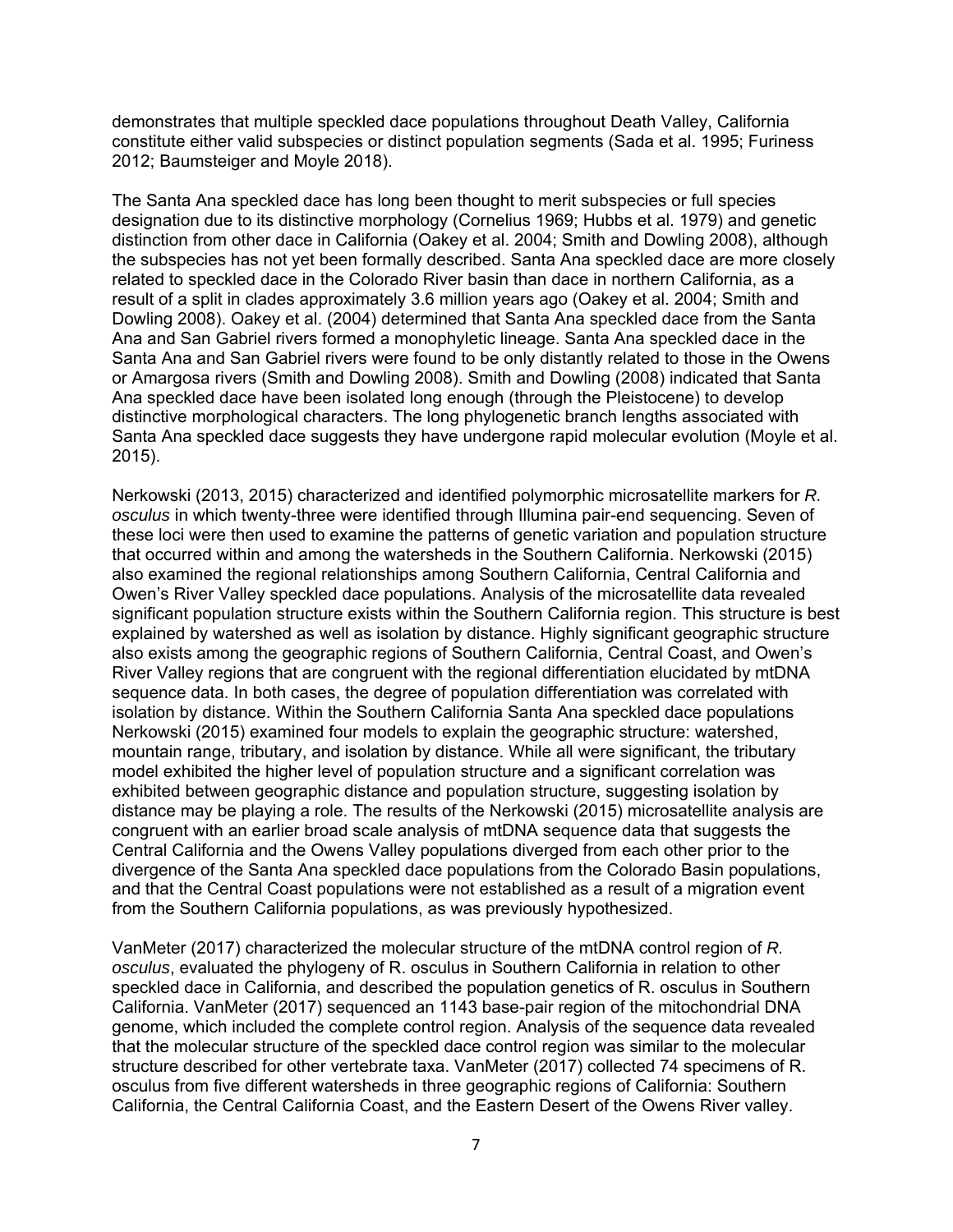Phylogenetic analysis of sequence data revealed that the Santa Ana speckled dace is a genetically distinct population from R. osculus inhabiting the Central Coast or Eastern Desert regions, which both differ from the Santa Ana speckled dace by a genetic distance of more than 7 percent. VanMeter (2017) found that the Santa Ana speckled dace inhabiting the watersheds of Southern California form a reciprocally monophyletic clade with respect to the Central Coast dace and the Eastern Desert dace, which are sister clades to one another. Population genetic analysis by VanMeter (2017) demonstrated that a high degree of geographic population structure exists for the speckled dace in California, with 96% of molecular variance attributable to regional differences through isolation by distance. A high degree of population structure also exists among populations within the Southern California region. VanMeter (2017) found that 45% of molecular variance in the Santa Ana speckled dace is attributable to differences among tributaries. VanMeter (2017) concluded that the distribution of speckled dace in Southern California best fits a model of population structure by individual tributary, with episodes of localized population bottlenecks followed by sudden population expansion, most likely linked to climatic variation. VanMeter (2017) proposed the Santa Ana speckled dace constitutes an Evolutionarily Significant Unit (ESU) that qualifies it as a separate subspecies, on the basis that it is geographically separated from other populations, genetically distinct from other dace populations due to restricted gene flow, and possesses unique phenotypic characteristics.

Greaver (2019) provided nuclear DNA sequence data to determine the taxonomic status of Santa Ana speckled dace and to elucidate their evolutionary history and their monophyletic relationship among three California regions: southern, central coast, and Owens Valley. Greaver (2019) further defined their evolutionary trajectory by comparing Santa Ana speckled dace sequence data to that of speckled dace from the Colorado River of Arizona. To examine this, three EPIC intron markers were sequenced on 54 samples representing all four regions. Based on the mtDNA and microsatellite data alone, Greaver (2019) found strong support that the southern California populations of *R. osculus* are a reproductively isolated taxon at the species level. Greaver (2019) confirms this by showing the Santa Ana speckled dace to be reciprocally monophyletic for nuclear DNA markers, in conjunction with the mitochondrial DNA marker analyses.

The genetic evidence suggests that Santa Ana speckled dace should be considered a Distinct Population Segment, awaiting formal description as a separate species.

#### **Range**

Historically, the Santa Ana speckled dace was distributed throughout the upland portions of the Santa Ana, San Jacinto, San Gabriel, and Los Angeles river systems of southern California, though it was always rare in the lowlands (Swift et al. 1993). Today, the Santa Ana speckled dace occupies only remnants of its historical range, restricted to the headwaters of the Santa Ana and San Gabriel rivers, Big Tujunga and Haines creeks in the Los Angeles River drainage, and a few headwaters tributaries of the San Jacinto River (Moyle et al. 1995; Moyle et al. 2015). See Figure 1 for a range map delineating historical range and extant range.

Santa Ana speckled dace have suffered a significant range reduction (see Figures 1 and 2, range maps by U.C. Davis Center for Watershed Sciences, and Center for Biological Diversity, respectively). Santa Ana speckled dace have been extirpated from: most of the Los Angeles River basin, including tributaries Little Tujunga Creek, Pacoima Creek, and Santa Anita Canyon Creek; most of the Santa Ana River basin, including the middle reaches of the Santa Ana River, and tributaries Mill Creek, East Twin Creek, Santiago Creek, Silverado Canyon, Harding Canyon, and San Antonio Creek; and most of the San Jacinto River basin, including the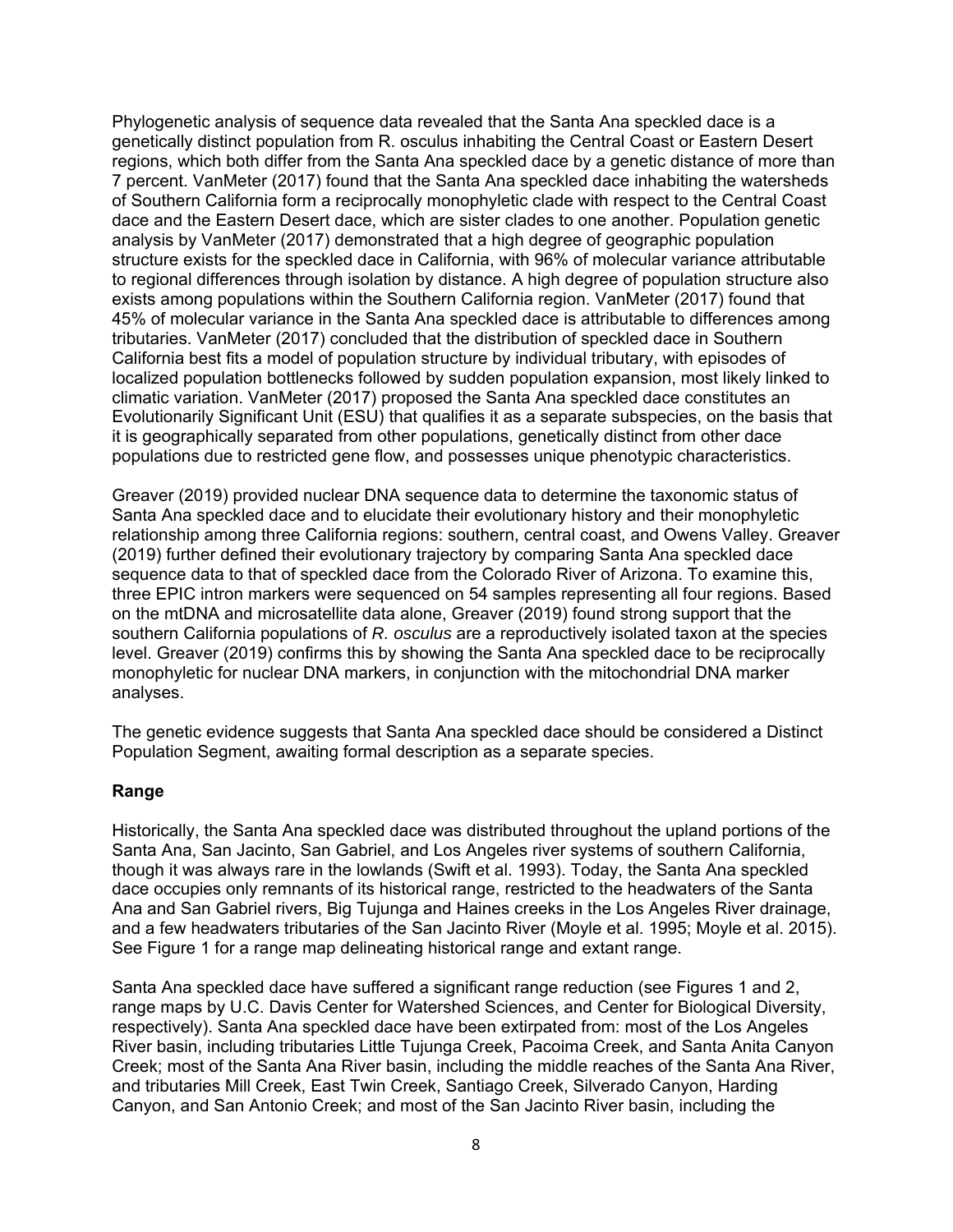mainstem San Jacinto River, South Fork San Jacinto River, and tributaries Herkey Creek and Strawberry Creek.

Santa Ana speckled dace have suffered an estimated range reduction of 75%, based on a range map generated by the Center for Biological Diversity using information on historic and current range contained in this petition (see Figure 2). The acreage of the historic watersheds with is 1,414,913 acres, while the extant watersheds only amount to 356,604 acres.



*Figure 1. Santa Ana speckled dace range map by U.C. Davis Center for Watershed Sciences (2014)*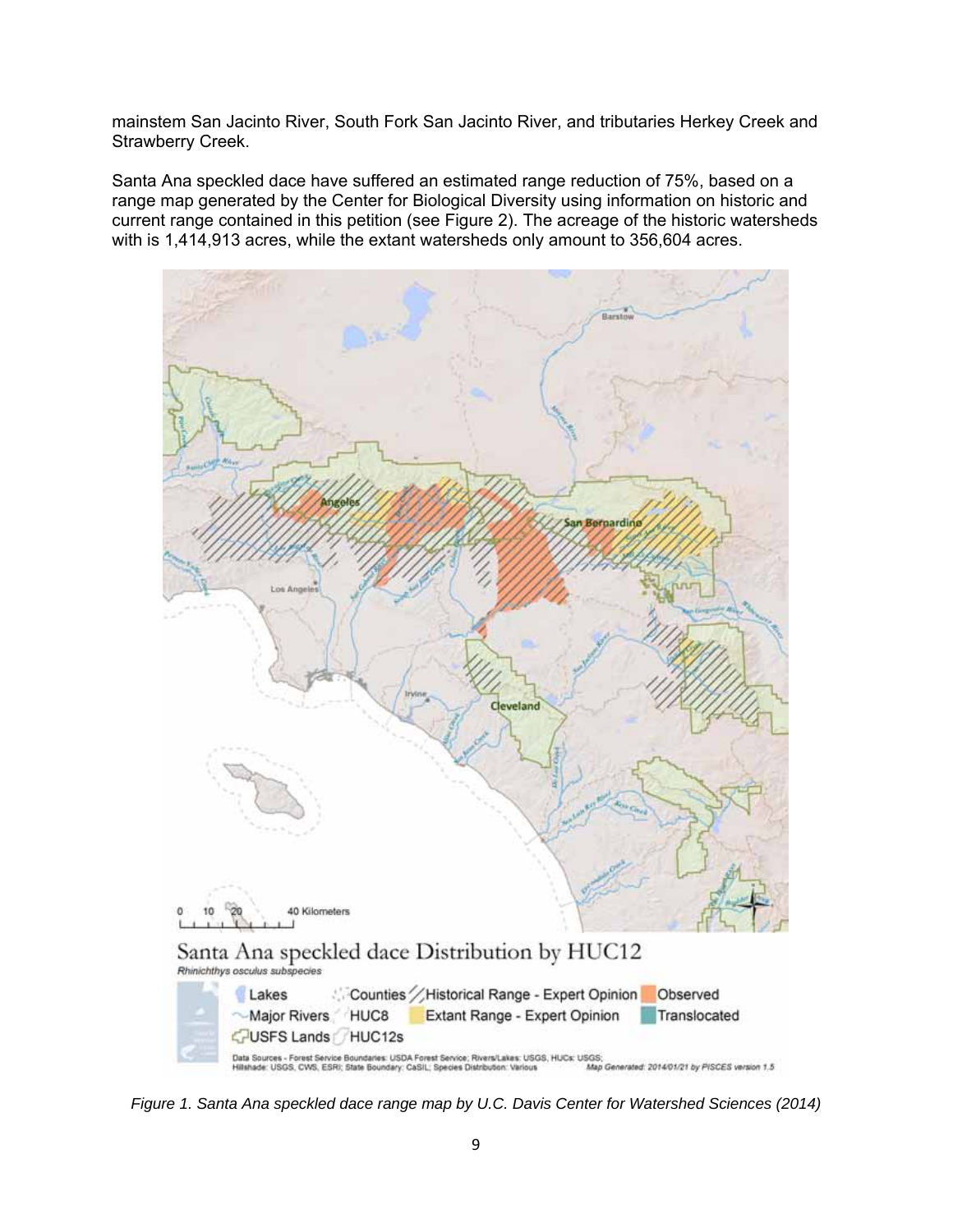

*Figure 2. Santa Ana speckled dace range map by Center for Biological Diversity (2020)* 

# **Life History**

Little information has been published on the life history of Santa Ana speckled dace, so the species account is largely based on information from other dace populations (Moyle et al. 2015).

# **Feeding**

Speckled dace generally forage on small benthic invertebrates, especially taxa common in riffles, including hydropsychid caddisflies, baetid mayflies, and chironomid and simuliid midges, but will also occasionally feed on filamentous algae (Li and Moyle 1976; Baltz and Moyle 1982; Hiss 1984; Moyle et al. 1991). Their subterminal mouth, pharyngeal tooth structure, and short intestine are characteristic of small invertebrate feeders. Not surprisingly, diet varies with prey availability and speckled dace, in general, prey opportunistically on the most abundant small invertebrates in their habitat, which may change with season. Speckled dace have been observed feeding by picking and grazing on cobbles in riffles and pool tail-out habitats in the East Fork San Gabriel River (Moyle et al. 2015). Preference of forage items may also be influenced by presence of other fishes that share similar habitats, such as sculpin or juvenile steelhead (Johnson 1985).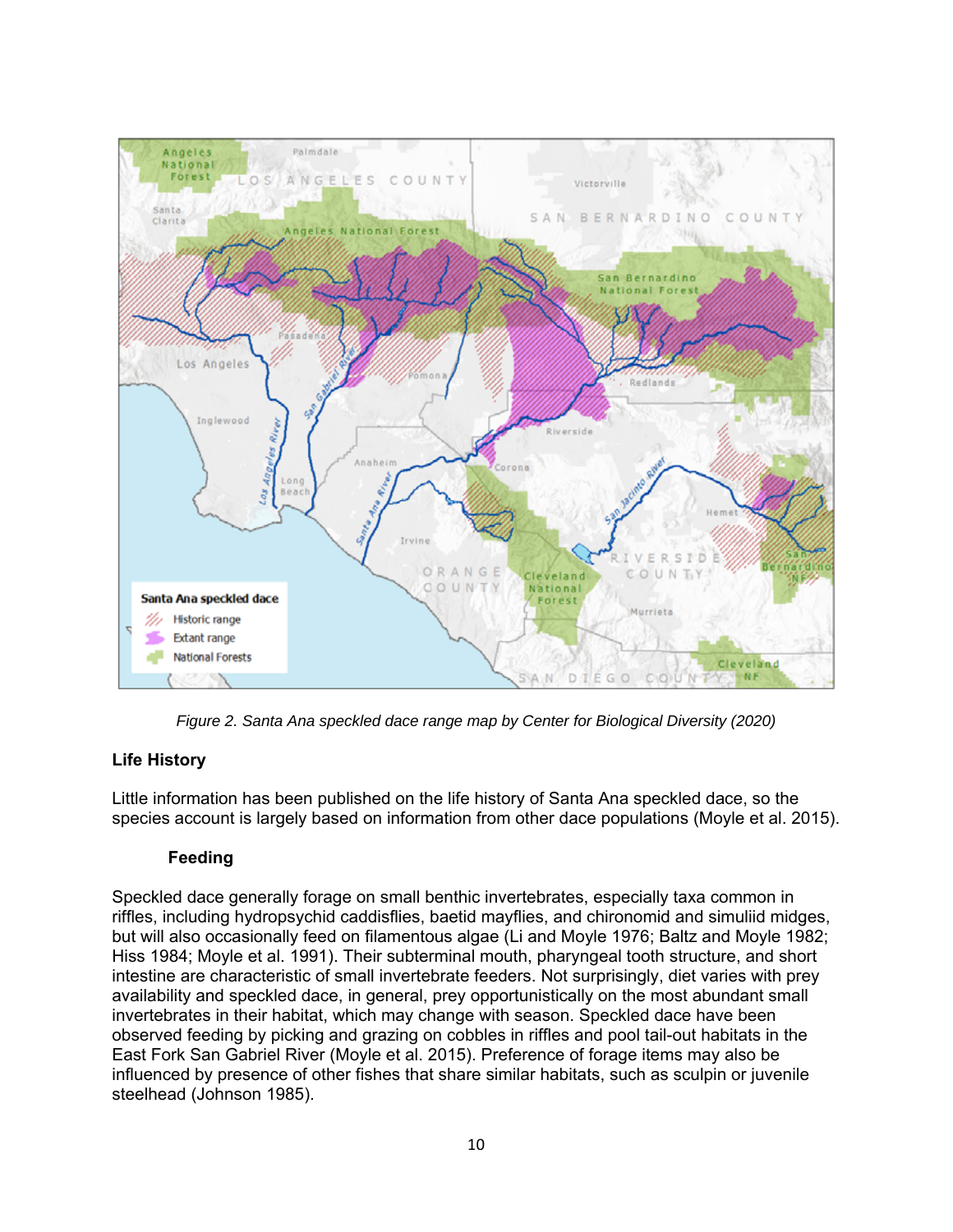# **Reproduction and Growth**

Speckled dace generally reach maturity by their second summer, with females producing 190- 800 eggs, depending on size and location (Moyle 2002). Presumably, Santa Ana speckled dace are at the low end of this range, given their relatively small size. Speckled dace spawning is generally associated with rising water temperatures and/or high flow events (John 1963; Mueller 1984), suggesting that Santa Ana speckled dace most likely spawn in March-May. Jhingran (1948) suggested that peak spawning is brought on by increasing water temperatures. Flooding may also induce spawning in intermittent streams (John 1963).

O'Brien (2013) described Santa Ana speckled dace spawning activity on May 8, 2012 in Bear Creek, a tributary to the West Fork San Gabriel River:

On 8 May 2012, while conducting snorkel surveys in Bear Creek, tributary to the West Fork San Gabriel River (34° 16' N, 117° 53' W), Los Angeles County, California, I observed a small group of Santa Ana speckled dace congregated at the head of a lateral scour pool. Approximately 12 males, as characterized by their red snouts, were pursuing several females around the base of a small boulder in 0.5 m of water. The males repeatedly swam over, under and adjacent to the females while occasionally coming into contact with one another and forming a small tightly spaced group. This activity appeared to be communal and not territorial, although occasionally a male would give a brief chase to another male. Although gamete release was not noted, the females had distended bellies, and were observed coming into contact with a crevice near the base of the boulder and presumably releasing ova.

This behavior was observed for approximately 45 minutes beginning at 1430 and was confined to an area of 1 m<sup>2</sup> at the head of the pool where water velocity was greatest. The substrate at the site was primarily gravel and boulder with a near absence of fines or algae, and no aquatic vegetation. Ambient temperature was 29° C, and surface water characteristics at the site were as follows: temperature 19° C; dissolved oxygen 8.3 mg/L; pH 8.5; specific conductance 0.3 μS/cm; turbidity 1.5 NTU. The water was clear with a velocity of 0.8 m/s and a flow of 0.3 m<sup>3</sup>/s (CMS). Rainbow trout (*Oncorhynchus mykiss*), the only other fish species detected in Bear Creek, were also present in the pool and were more abundant than dace.

I returned to the site after seven days and, although dace and trout were still present in the pool, mating or spawning activity was not observed. Flow had decreased to 0.2 CMS and dace were dispersed throughout the pool. Ova were attached to the base of the upstream face of the boulder where the mating behavior was centered during the week prior. The boulder was exposed to sunlight, and canopy closure was estimated at 50% for the entire pool.

O'Brien (2013) noted that a late-season rain event occurred in late April, which likely increased the flow in Bear Creek and may have triggered the observed mating behavior.

Spawning of speckled dace in lakes occurs primarily over shallow areas of gravel within the lake body itself or upstream in the edges of riffles of inlet streams. Groups of males will clear an area of algae and detritus and then surround a female when she enters the area. Females release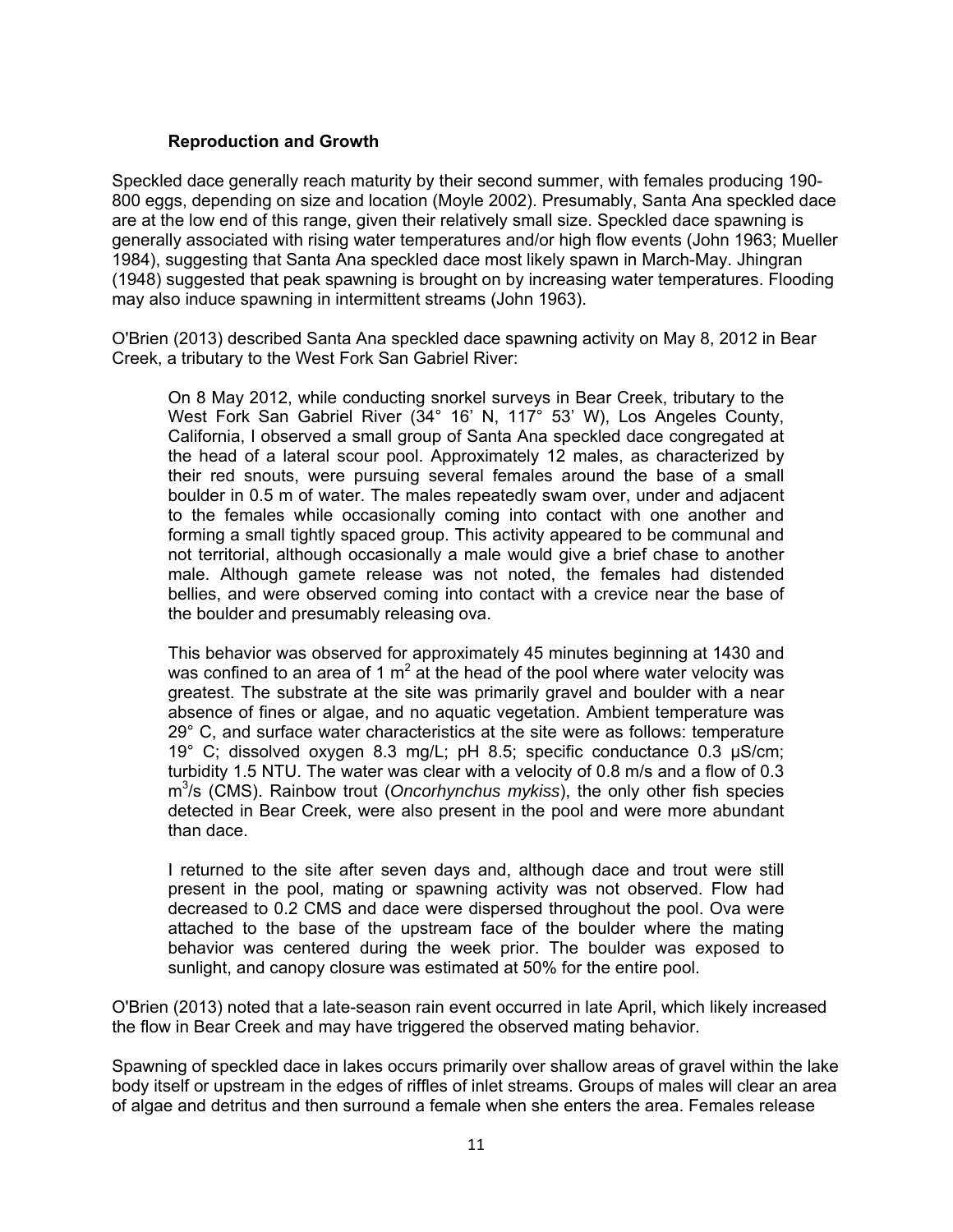eggs underneath rocks or near the gravel surface, while males release sperm (John 1963). Eggs settle into interstices and adhere to gravels. At temperatures of 18-19ºC, eggs hatch in 6 days but larvae remain in the gravel for another 7-8 days (John 1963). Fry in streams congregate in warm shallow areas, often in channels with rocks and emergent vegetation.

Length frequency analyses have determined age and growth patterns for speckled dace. By the end of their first summer, dace grow to 20-30 mm SL (Moyle 2002), growing an average of 10- 15 mm per year in each subsequent year. Females tend to grow faster than males. However, growth rates can decrease under extreme environmental conditions, high population densities, or limited food supply (Sada 1990). Slight changes in growth rates are also positively correlated with changes in temperature, as seen in the Colorado River (Robinson and Childs 2001). Life expectancy is approximately three years where maximum sizes do not exceed 80 mm FL, which is typical of Santa Ana speckled dace. However, in the upper San Gabriel River drainage dace over 110 mm SL are fairly common (per Moyle et al. 2015). Elsewhere, dace may reach 110 mm FL and live up to six years (Moyle 2002). Smith and Dowling (2008) noted that Santa Ana speckled dace are small and have one-year generations, compared to speckled dace in the Colorado River drainage, which attain larger body sizes over 2-4 year generations.

# **Movement and Activity**

Movement of dace depends on habitat conditions. Flooding is known to contribute to the downstream dispersal of the species (Riverside County Integrated Project 2000). Natural dispersal is usually up or downstream as conditions and suitable habitat permit, and is typically facilitated by flooding events (USFS 2010). Although speckled dace are usually found in loose groups in appropriate habitats, such as rocky riffles, they avoid large shoals except while breeding. They can be active both day and night. In areas where bird predators are scarce Santa Ana speckled dace can be found mostly during the day; with the removal of cover or an increase in predation their habits will become more nocturnal (Moyle 2002). Their activity is also mediated by stream temperature; they will remain active all year if stream temperatures do not become too low (Moyle 2002).

# **Habitat Requirements and Use**

Their variability in body shape has allowed speckled dace to exploit a wide variety of habitats. Santa Ana speckled dace inhabit a number of stream and channel types, small springs, brooks, and pools in intermittent streams and large rivers, but in general are known to inhabit midgradient streams dominated by gravel and cobble substrates (USFS 2010). Surveys of trout streams in the Los Angeles basin found dace occupying shallow riffles dominated by gravel and cobble. In Cajon Wash, San Bernardino County, speckled dace do well with a large-sand substrate (USFS 2010). They can be found in the lower gradient reaches of streams after years of abundant perennial flow until those reaches dry up or become dominated by silty substrate (USFS 2010).

Santa Ana speckled dace are found mainly in perennial streams fed by cool springs that maintain summer water temperatures below 20ºC (Moyle et al. 1995), although speckled dace in other regions of the west tolerate temperatures of 26-28°C and the USFS has found Santa Ana speckled dace regularly in streams reaching 22°C (USFS 2010). It has been suggested that Santa Ana speckled dace require vegetative cover but in the San Bernardino National Forest they are most abundant in reaches of low to moderate vegetative cover (USFS 2010).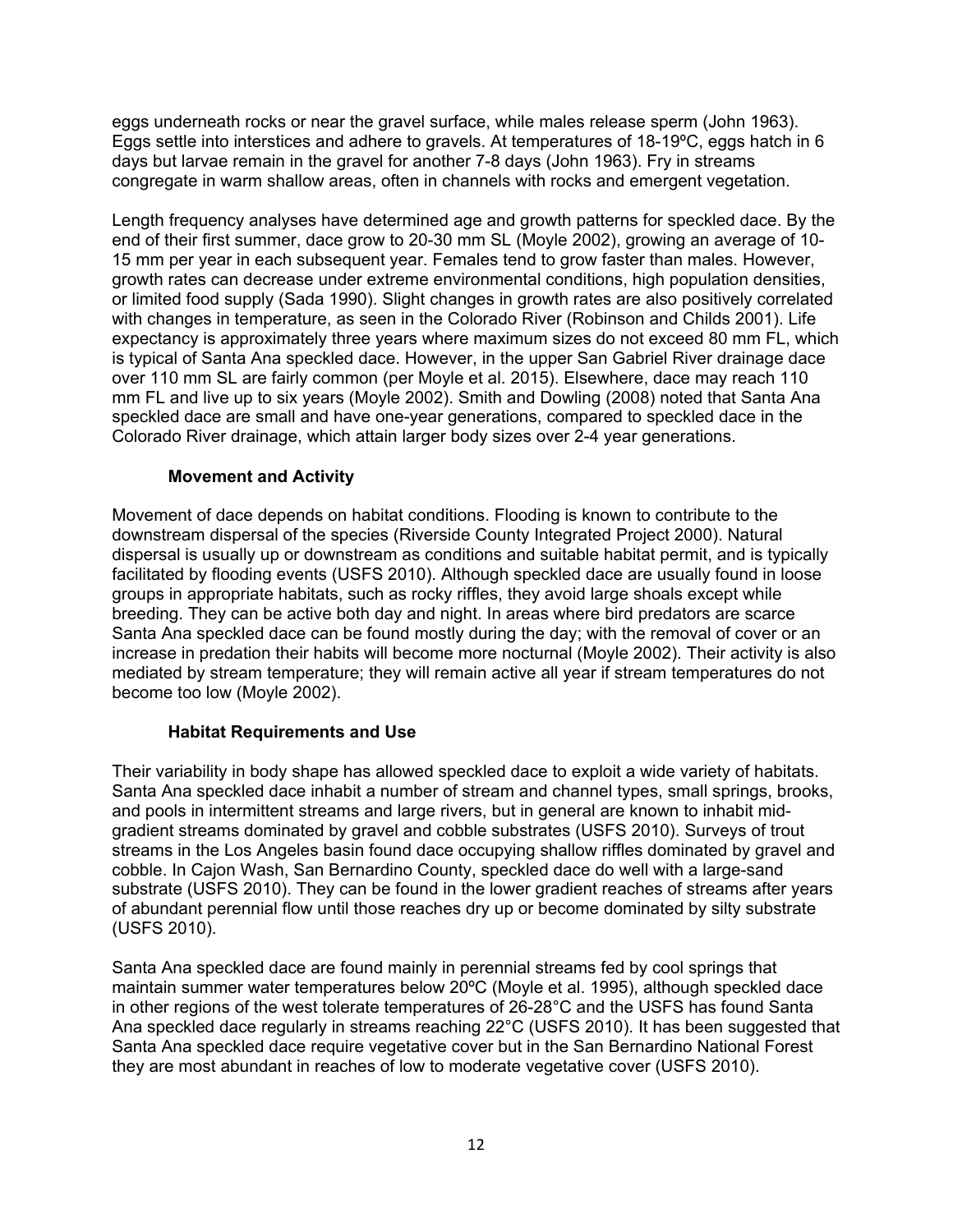Deinstadt et al. (1990) characterized speckled dace habitat in the West Fork of the San Gabriel River, where they were most common where other native fish (rainbow trout and Santa Ana sucker) were common. Deinstadt et al. (1990) found them in riffles, pools, and runs, although they were most commonly associated with shallow, gravel-cobble dominated riffles. Deinstadt et al. (1990) described the West Fork as a small permanent stream (typical summer flow of 4 cfs, 5-8 m wide, depths mostly 15-30 cm) that flows through a steep, rocky canyon with chaparralcovered walls, with overhanging riparian plants, mainly alders and sedges, providing cover for fish.

Haglund and Baskin (2002) described habitat preferences for various life stages of Santa Ana speckled dace in the West Fork of the San Gabriel River: adults showed a preference for gravel substrate and a lesser preference for cobble substrate, a preference for flowing habitats (riffle, run, glide), and variability in depth preference; juveniles showed a preference for sand and gravel, pool and riffle habitat; fry were found exclusively in edgewater habitat over silt at depths of less than 17 cm where there was no measurable flow. Haglund and Baskin (2003) evaluated habitat and resource utilization by Santa Ana speckled dace at Heaton Flats on the East Fork of the San Gabriel River. They found that both adult and juvenile dace mostly occupy riffle habitat but when deeper water habitats were slightly more available dace show some preference for the deeper water habitats. Both adults and juveniles show a strong preference for mixed gravel/cobble substrates, with a secondary preference for sand/gravel and sand/cobble substrates. Adults and juveniles show a preference for water that is deeper than most of the available habitat, preferring water deeper than 25 cm. Both adults and juveniles show a strong preference for lowest bottom velocities; because the fish swim and rest along the bottom, they are clearly seeking low velocities which will reduce their energy expenditure to stay in place. Forest Service observations of habitat preferences of Santa Ana speckled dace during extensive surveys across the San Bernardino National Forest (USFS 2010) have been consistent with the description of Haglund and Baskin (2002, 2003).

Feeney and Swift (2008) characterized preferred Santa Ana speckled dace habitat as pools in low-gradient streams (0.5-2.5% slope) with sand to boulder substrates in slow-moving waters, noting that they were also found along stream edges by fast-moving water. O'Brien et al. (2011) observed Santa Ana speckled dace in the San Gabriel River drainage in a wide variety of habitats, including riffles, runs, and pools.

The presence of high silt runoff or man-made aqueduct channeling makes habitat unsuitable for dace (Moyle et al. 1995). Biologists report that speckled dace are very sensitive to reductions in water quality (USFS 2010). Dams and developed areas with urban runoff may seriously impact habitat capability to support dace (USFS 2010).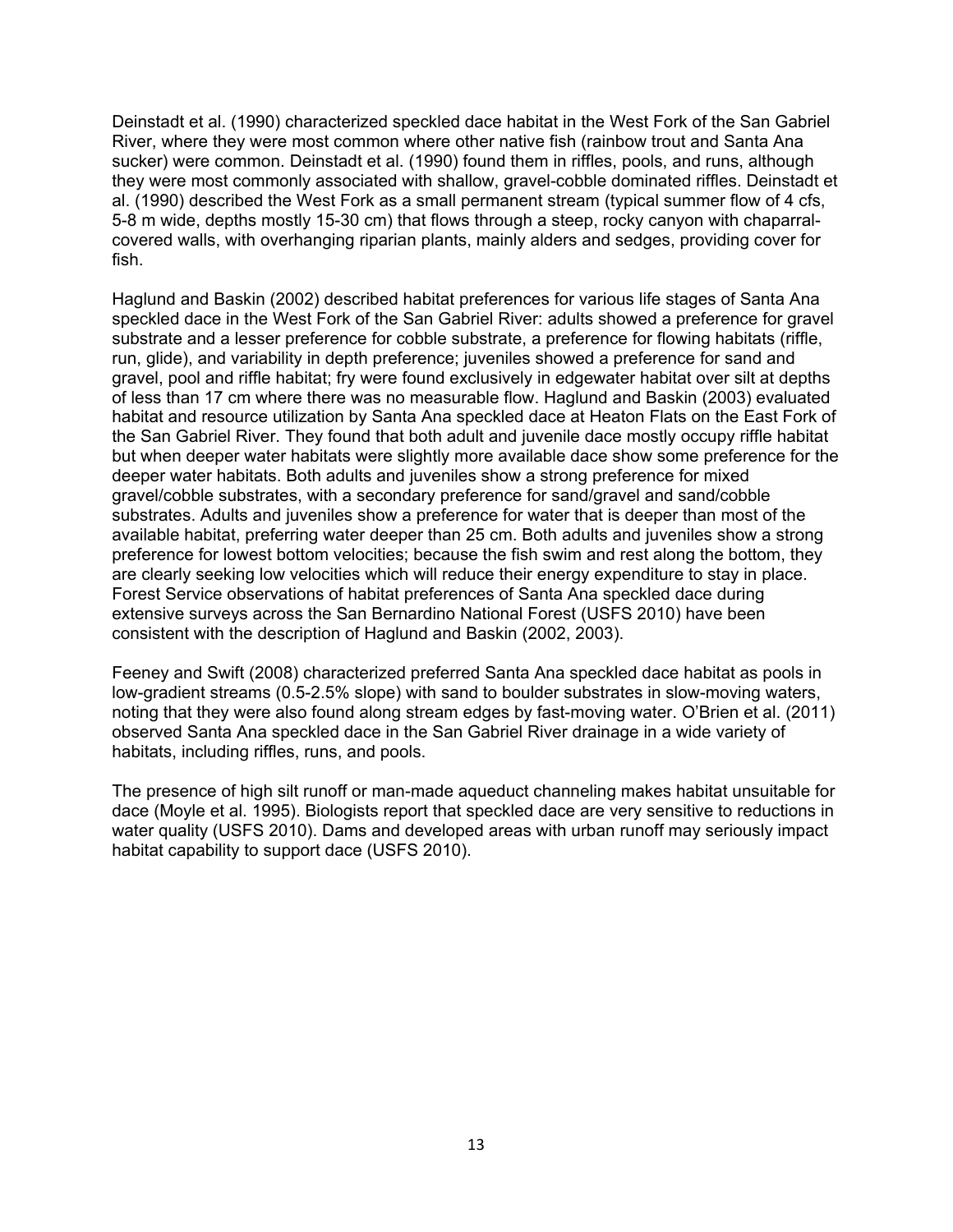# **STATUS**

#### **Historic and Current Distribution and Abundance**

The ability of speckled dace to colonize new areas and adapt to different environments has resulted in their wide distribution. Speckled dace are the only native fish found in all major drainages in western North America. In California, their native range includes drainages in: Death Valley (Amargosa River); Owens Valley; eastern Sierra Nevada (Walker River north to Eagle Lake); Surprise Valley; Klamath-Trinity basin; Pit River basin (including the Goose Lake watershed); Sacramento River basin as far south as the Mokelumne River; San Lorenzo, Pajaro and Salinas River basins; San Luis Obispo, Pismo and Arroyo Grande Creek basins; Morro Bay; and the San Gabriel and Los Angeles basins (Swift et al. 1993).

Santa Ana speckled dace historically inhabited streams in the upland areas of the Santa Ana, San Jacinto, San Gabriel, and Los Angeles river systems (Moyle et al. 1995). They have since disappeared from many parts of their range, including much of the Santa Ana River and many of its tributaries, and most of the Los Angeles and San Jacinto river basins (Swift et al. 1993; Moyle et al. 1995; Feeney and Swift 2008; O'Brien and Stephens 2009; Moyle et al. 2015).

Attempts to establish additional populations of Santa Ana speckled dace have been made through introductions into the Santa Clara and Cuyama rivers and into River Springs, Mono County. The introduction into the Santa Clara River is thought to have failed and the status of the other populations is uncertain (Moyle et al. 2015). The San Bernardino National Forest is considering Santa Ana speckled dace reintroductions in Waterman Canyon, Mountain Home Creek, Fredalba Creek, Etiwanda Creek, Alder Creek, Day Creek, and Cucamonga Creek (USFS 2020).

Population status by basin is presented below, based primarily on information from Swift et al. (1993), Moyle et al. (1995), Abbas (pers. comm. 2008), O'Brien (unpublished observations), USFS (2010), and Moyle et al. (2015). Historical information is based on collections of dace from the 1960s at California State University, Fullerton (now in the Natural History Museum of Los Angeles County), from the 1970s (also at LACMNH), from the 1980s (at LACMNH, University of California Los Angeles, and the U.S. Forest Service), and other publications, such as those from Swift and Moyle.

Petitioners sent a Freedom of Information Act Request to the San Bernardino National Forest, Angeles National Forest, and Cleveland National Forest in January 2020, requesting any survey information and/or data generated since 2009 in connection to occurrences of Santa Ana speckled dace, and any fish or stream surveys conducted in these National Forests in streams with known speckled dace populations. Other than the information contained in the 2010 Conservation Strategy (USFS 2010), the Forest Service responded that surveys for Santa Ana speckled dace occurred in: Big Tujunga Creek from 2009-2018 (BonTerra Consulting 2013; BonTerra Psomas 2016; Psomas 2019); East Fork San Gabriel River in 2010 (Weaver and Mehalick 2010) and 2017 (SRMA 2017); West Fork San Gabriel River in 2009 (ECORP 2009), 2011 (Chambers Group 2012), and 2013-2014 (ECORP 2013, 2014); East Twin Creek in 2014 (USFS 2020); and Strawberry Creek in 2014 (USFS 2020).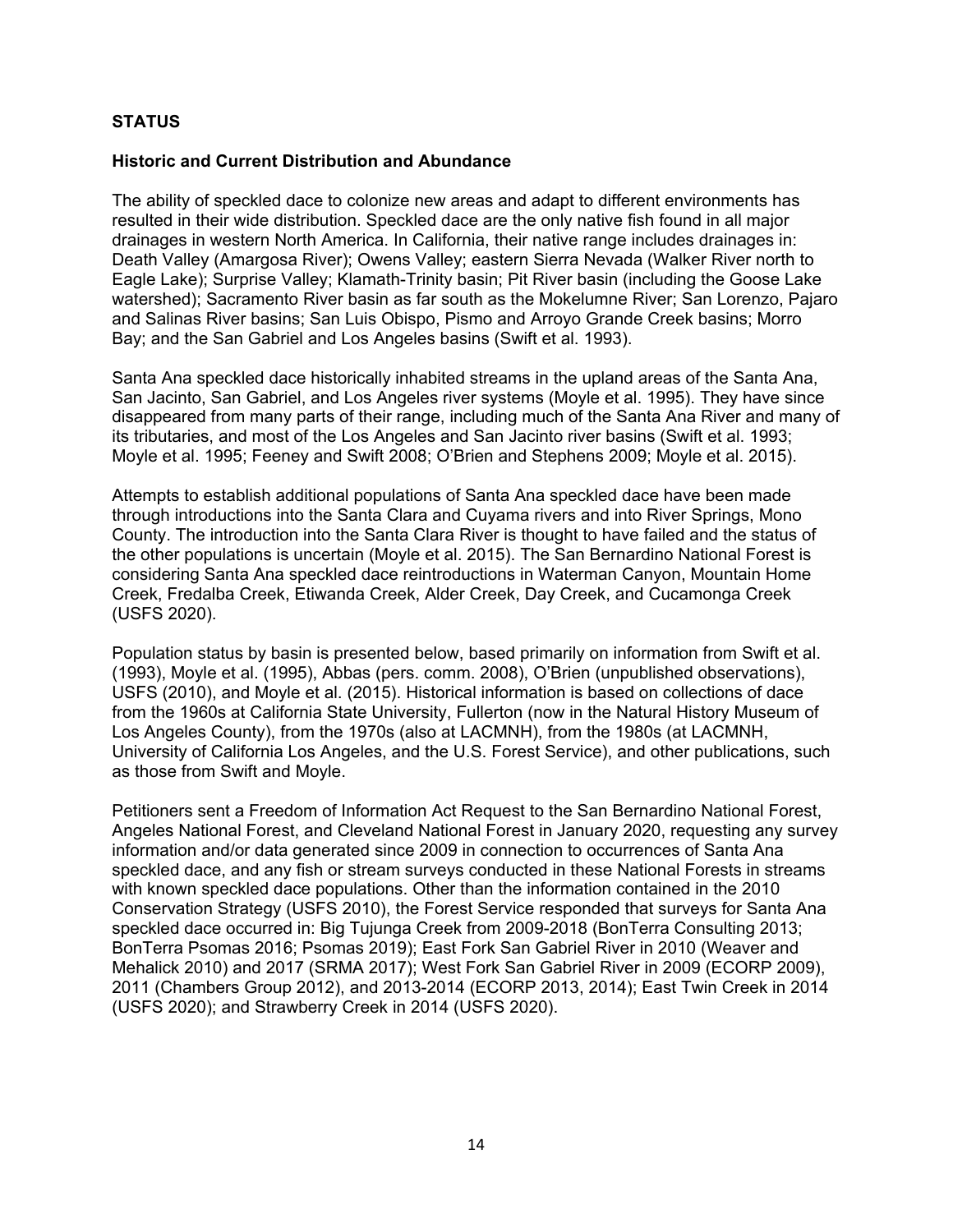### **Los Angeles River Basin**

Santa Ana speckled dace were once abundant throughout the Los Angeles River system (USFS 2010) but have been extirpated from most of the Los Angeles River basin, and only persist in Big Tujunga Creek and its tributary Haines Creek (Moyle et al. 2015).

### Big Tujunga Creek

Big Tujunga Creek consists of two forks, both beginning in the San Gabriel Mountains above the Big Tujunga Dam. The upper portion of Big Tujunga Creek flows from east to west, and several tributaries from the north and south join it as it flows toward Big Tujunga Reservoir. Below the reservoir, the creek is called Big Tujunga Wash.

Santa Ana speckled dace once inhabited Big Tujunga Creek for 10-20 km below Big Tujunga Dam, but stream flows and temperatures varied so greatly that many fish populations, both native and invasive, could not maintain themselves. Habitat above Tujunga Dam and reservoir appears to be suitable for dace and may have also had dace in the past (USFS 2010).

Wells and Diana (1975) noted a complete lack of speckled dace in the Los Angeles drainage and only "infrequent" occurrences of dace in Big Tujunga Creek. Dace were thought to have been extirpated from Big Tujunga Creek due to drought conditions and establishment of nonnative red shiners (Moyle et al. 1995). Surveys of the creek from 1991-1992 failed to find any dace (Swift et al., 1993). However, surveys from 2002-2005 found a few (in the 10s) speckled dace in Big Tujunga Creek. Dace were present in low numbers in lower Tujunga Wash outside the National Forest prior to the Station Fire in 2009 (USFS 2010).

Surveys by CDFW indicated that Big Tujunga dace populations rebounded after the 2009 Station Fire and were common within the Tujunga Wash (O'Brien and Stephens 2009). Surveys for Santa Ana suckers from 2009-2017 in Big Tujunga Creek below Big Tujunga Dam incidentally recorded occurrence and abundance of Santa Ana speckled dace in 22 short (25m) reaches of Big Tujunga Creek below Big Tujunga Dam, downstream 9.66 km to the Delta Flats area (BonTerra Consulting 2013; BonTerra Psomas 2016). A median count of 112 dace were seen over the 10 years of surveys: 0 dace in 2009; 263 dace at 10 locations in 2010; 3,215 dace at 16 locations in 2011; 1,879 dace at 14 locations in 2012; 146 dace at 12 locations in 2013; 217 dace at 11 locations in 2014; 78 dace at 8 locations in 2015; 25 dace at 7 locations in 2016; 29 dace at 8 locations in 2017; and 32 dace at 6 locations in 2018, indicating dace numbers have declined dramatically in these reaches since 2012 (Psomas 2019).

Santa Ana speckled dace are still present in Haines Creek downstream of the Angeles National Forest, in a small reach downstream of the forest boundary near Interstate 210 and in the wash below Haines Creek (USFS 2010). Speckled dace are absent further upstream; Haines Creek within the Angeles National Forest is intermittent, steep, and not suitable for dace (USFS 2010).

#### Little Tujunga Creek

Santa Ana speckled dace are thought to be extirpated from Little Tujunga Creek (Moyle et al. 1995).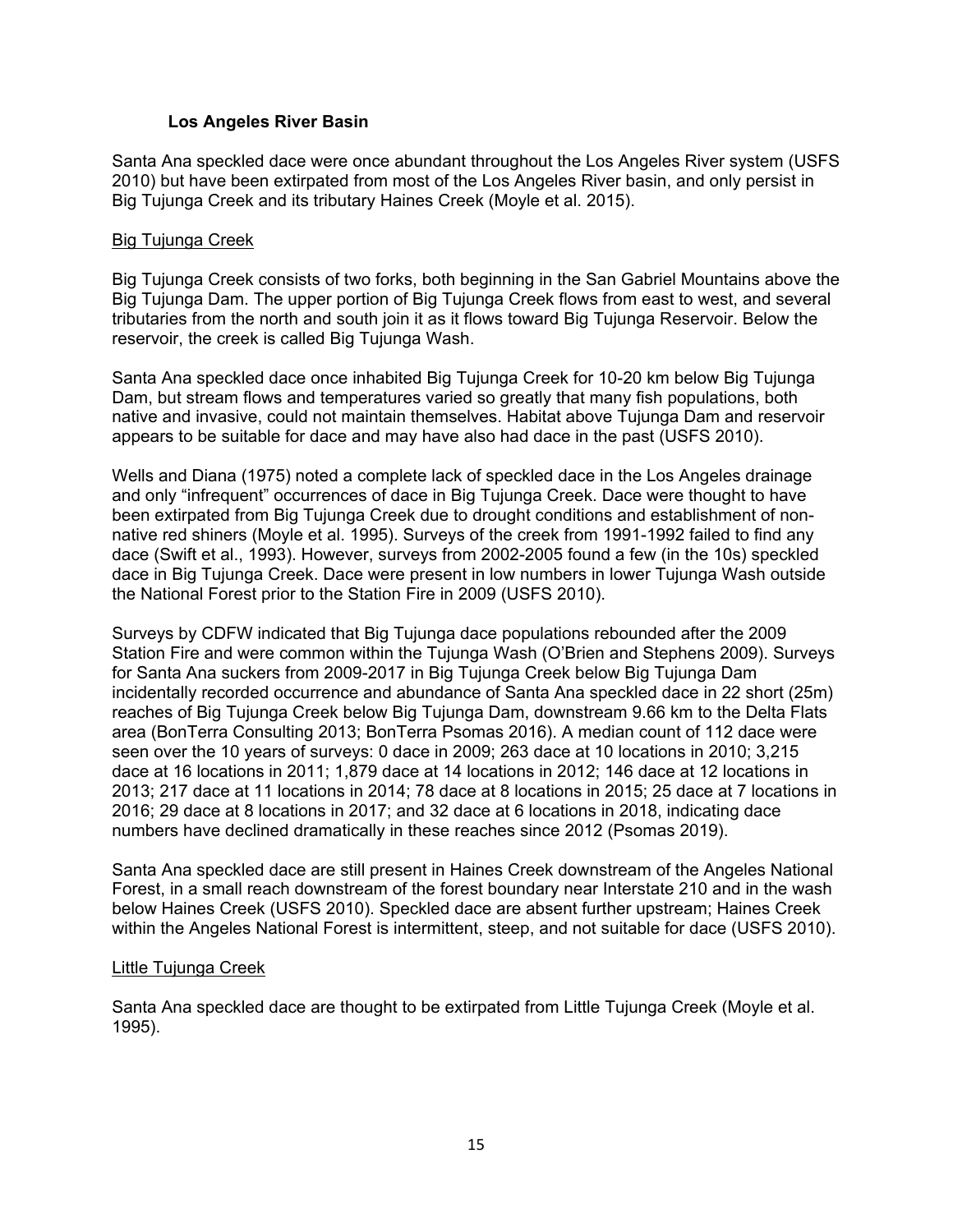# Pacoima Creek

Wells and Diana (1975) found no occurrences of speckled dace in Pacoima Canyon Creek. Santa Ana speckled dace are thought to be extirpated from Pacoima Creek (Moyle et al. 1995).

### Santa Anita Canyon Creek

Wells and Diana (1975) found no occurrences of speckled dace in Santa Anita Canyon Creek. High turbidity below the Big Santa Anita Reservoir seems to be responsible for the extirpation of fish species from this section of stream.

# **San Gabriel River Basin**

Santa Ana speckled dace were once abundant throughout the San Gabriel River system (USFS 2010). The West, North, and East Forks of the San Gabriel River constitute the best remaining Santa Ana speckled dace habitat (Moyle et al. 1995).

### East Fork San Gabriel River

The East Fork of the San Gabriel River is a 13 kilometer stretch of the river that flows west into the San Gabriel Reservoir. This stream is comprised mainly of a swift moving channel fed by intermittent gulches and canyons. Dace were found in the 1970s as far up as the first kilometer of Fish Canyon, the largest tributary to this fork, in stable numbers (Wells and Diana 1975). CDFG presence/absence electrofishing surveys in June 1997 documented 215 speckled dace (SL 43-90 mm) in three reaches of the East Fork San Gabriel River (Hernandez 1997). Multiplepass electrofishing surveys performed by CDFW in the middle portion of the East Fork (Heaton Flat and Shoemaker Canyon) between 1997 and 2010 indicated an average estimated density of Santa Ana speckled dace of 2,143 fish/mile in 1997; 4,113 fish/mile in 2000; and 4,640 fish/mile in 2010 (Weaver and Mehalick 2010). A comprehensive survey of the upper San Gabriel River from 2007-2008 found that dace occupy 4.5 km of the East Fork (O'Brien et al. 2011). 39 Santa Ana speckled dace (45-77 mm in length) were found during fish shocking surveys in February and March 2017 in the East Fork San Gabriel River in the vicinity of the Camp 19 Bridge (SRMA 2017).

# Cattle Canyon

Cattle Canyon is a tributary to the East Fork San Gabriel River. A small residual population of Santa Ana speckled dace occurs in Cattle Canyon in the Angeles National Forest (Swift et al. 1993). Mining had increased in Cattle Canyon by the 1990s so at times the dace population in this creek has been small or nonexistent (Moyle et al. 1995). CDFG presence/absence electrofishing surveys in June 1997 documented 351 speckled dace (SL 42-81 mm) in three reaches of Cattle Creek (Hernandez 1997). 2005 surveys documented the presence of "100s" of speckled dace in Cattle Creek (G. Abbas, pers. comm. 2008, per Moyle et al. 2015).

#### North Fork San Gabriel River

The North Fork of the San Gabriel is a 7.5 kilometer stream that flows out of the San Gabriel National Forest to meet the West Fork. A small population of Santa Ana speckled dace was detected in the lower portion of this stream in the 1970s (Wells and Diana 1975), however the intermittency of the flow in the headwaters makes many of the upper creeks uninhabitable for dace. Surveys of the North Fork in 2005 found dace during one of the two days of sampling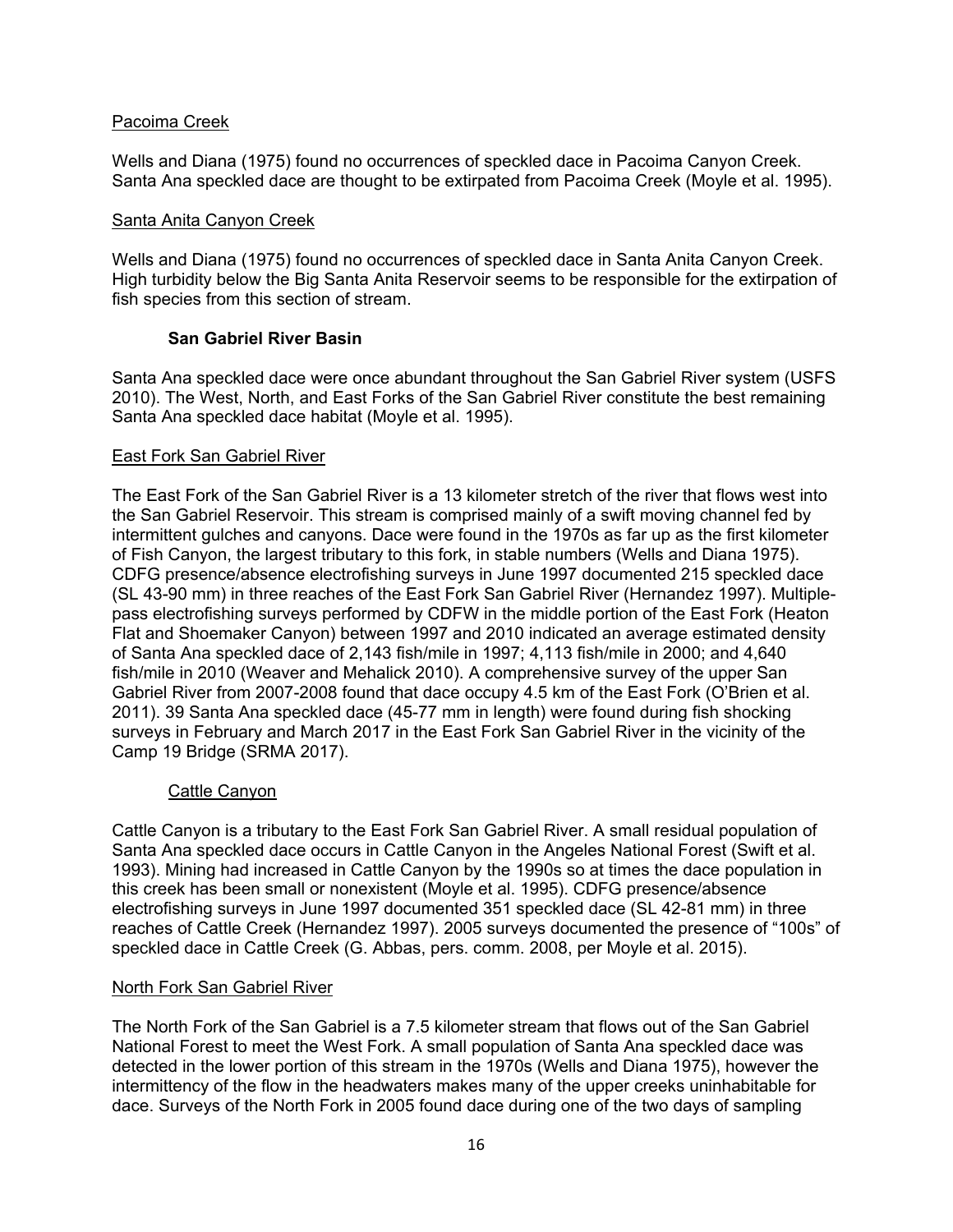(Moyle et al. 2015). A comprehensive survey of the upper San Gabriel River from 2007-2008 found that dace occupy 4.5 km of the North Fork (O'Brien et al. 2011).

# West Fork San Gabriel River

The West Fork consists of about 24 kilometers of stream above the San Gabriel Reservoir, broken by the Cogswell Reservoir where Devil's Canyon joins the river. Above the reservoir there are approximately 1-2 kilometers of dace habitat in both Devil's Canyon and the West Fork San Gabriel. Below the dam, there are 11 kilometers of viable dace habitat.

Dace populations in the West Fork in 1990 likely numbered less than 2,000 fish (Deinstadt et al. 1990). Dace were present the West Fork San Gabriel in "fair numbers" in 1993; Multiple-pass electrofishing surveys performed in the West Fork in 1993 found 29 dace in a 68 m section of stream (Moyle et al. 1995).

Surveys in 2006 found dace in only one of three locations sampled in West Fork San Gabriel (G. Abbas, pers. comm. 2008). A massive relocation project of moving native fish was conducted in 2005 and 2006 as part of the San Gabriel Sediment Removal Project, and 3,978 Santa Ana speckled dace were relocated upstream into the West Fork San Gabriel River. A subsequent comprehensive survey of the upper San Gabriel River from 2007-2008 found that dace occupied 20 km of the West Fork (O'Brien et al. 2011). However by 2009, catch rates of speckled dace in the West Fork of the San Gabriel River were very low (ECORP 2009) in comparison with 2007 surveys (ECORP 2007), with 197 dace captured in 2007 and only 50 dace in the same reaches in 2009. Likely causes were fluctuations of the San Gabriel Reservoir water level, which allowed predation by largemouth bass and invasion of green sunfish into the survey reaches (ECORP 2009). Only one (1) speckled dace was captured during November 2011 resurveys in these same stream reaches (Chambers Group 2012). Santa Ana speckled dace capture data in the West Fork show patterns of continual decline over time (Chambers Group 2012). No speckled dace were observed or captured in the OHV area during the 2013 surveys (ECORP 2013). This could be a result of the different survey methods that were used (seining and visual encounter surveys in 2013 versus previous electrofishing). In 2014, 96 speckled dace were observed in the OHV area during surveys, and an additional 28 speckled dace were observed downstream outside of the study area (ECORP 2014). Since all the speckled dace observed during the 2014 survey were adults and no dace were present in 2013, it is presumed that these fish either migrated down into the OHV area or were washed down with a recent storm event (ECORP 2014).

# Devil's Canyon

Devil's Canyon is a tributary of the West Fork of the San Gabriel River inside the San Gabriel Wilderness Area. There is a remnant Santa Ana speckled dace population in the creek's lowest 1 kilometer where it flows into Cogswell Reservoir. Sampling by CDFG in 1993 indicated that dace were abundant in the 1 kilometer of stream immediately above the reservoir. Dace were also abundant here in 2005 (Moyle et al. 2015).

# Chileno Canyon

Chileno Canyon is a lower tributary of the West Fork of the San Gabriel River. No Santa Ana speckled dace were present in this creek in the 1970s (Wells and Diana 1975).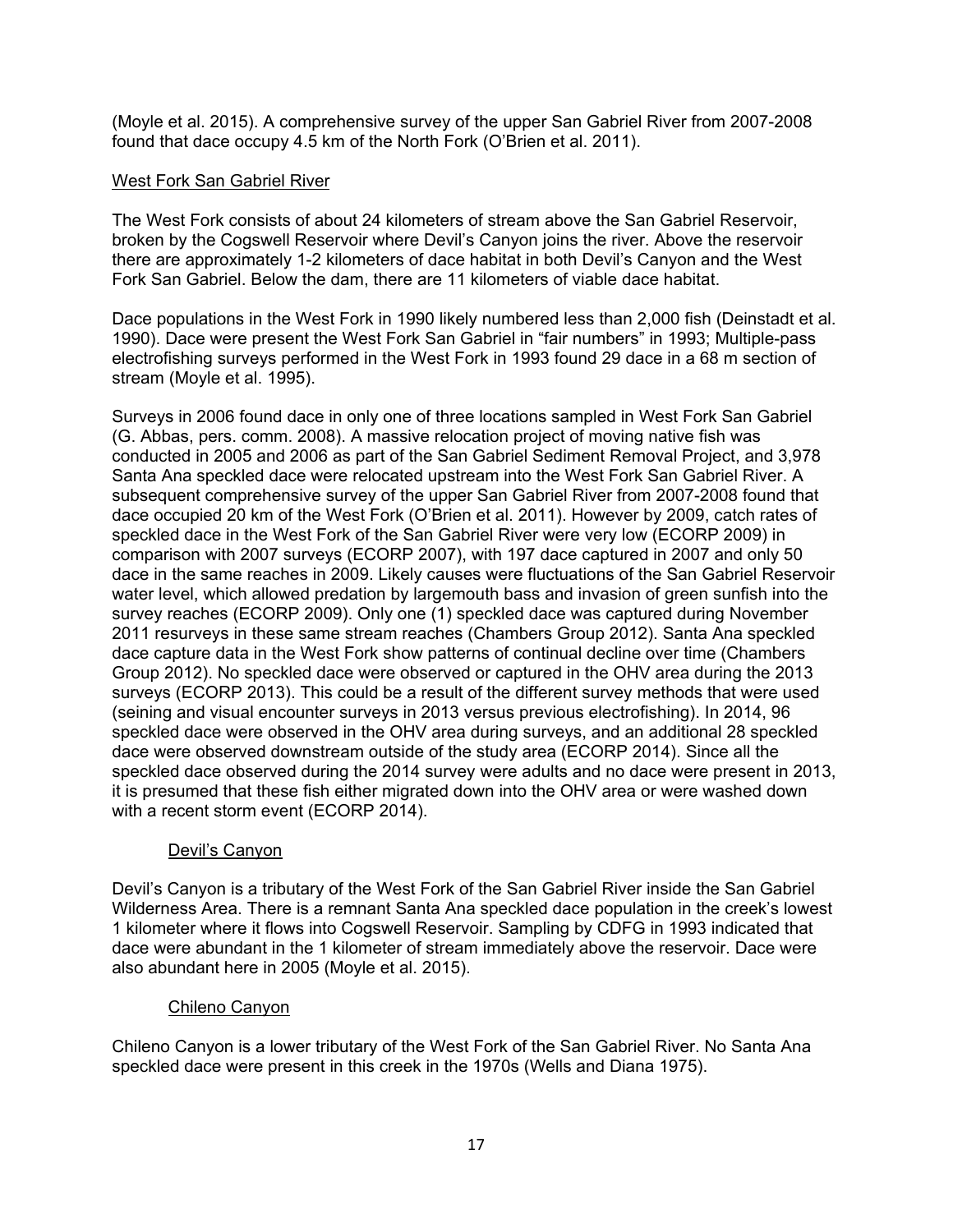### Bear Creek

Bear Creek is the lowest tributary to the West Fork of the San Gabriel River. Santa Ana speckled dace were found in healthy numbers in the 1970s in the lower 6 kilometers of the main wash of Bear Creek however, they were not present in the west fork of the creek (Wells and Diana 1975). A small residual population of Santa Ana speckled dace was documented in Bear Creek in the early 1990s, in the Angeles National Forest (Swift et al. 1993).

### Fish Canyon

A small residual population of Santa Ana speckled dace persists in the Angeles National Forest in Fish Canyon, a lower tributary to the San Gabriel River (Swift et al. 1993). Fish Canyon is isolated from the rest of the National Forest tributaries that support native fish (USFS 2010). It connects to the San Gabriel River in the valley floor several miles below Morris Dam and 1 mile south of the forest boundary. Only 6-7 fish were seen in 1988 despite a thorough search of the tributary, and this population was thought to be extinct by 1995 (Moyle et al. 1995). The best dace habitat in the lower canyon has been encroached upon by a rock quarry operation, but the quarry operator has made an effort to restore speckled dace habitat in the mining area (USFS 2010). Consultants with ECORP Mining report that the dace population is maintaining itself in the restoration area (USFS 2010). A few individual dace were collected from the rock quarry site in Fish Canyon in 2007 by ECORP (Moyle et al. 2015). Some surveys during the 2000s established their presence in this location, while others did not (Moyle et al. 2015). California Department of Fish and Wildlife surveys in 2006 and 2008 found that dace occupied a 0.8 km section of Fish Canyon within the Angeles National Forest above the quarry and that this population was reportedly "healthy" (O'Brien 2006, 2008; USFS 2010).

# **Santa Ana River Basin**

Santa Ana speckled dace were once abundant in the upper mainstem and most of the tributaries of the Santa Ana River including Lytle, Cajon, City, Mill, Plunge, and East Twin Creeks. They have been extirpated from the middle reaches of the Santa Ana River, and from Mill, East Twin, Santiago and San Antonio Creeks. Recent surveys suggest that their distribution in the basin is now largely limited to small areas in headwater tributary streams, including Lytle, Cajon, City, and Plunge Creeks (USFS 2010; Moyle et al. 2015).

# Santa Ana River

Speckled dace have been extirpated from the middle reaches of the Santa Ana River (Moyle et al. 2015) and are assumed to be extirpated from most of the Santa Ana River basin (Moyle et al.1995; Moyle 2002). Even though habitat conditions in the watered segments of the Santa Ana River seem suitable for Santa Ana speckled dace, no dace were found during focused fish surveys in the 1990s. In 1992, 1998, and 1999, the USFS and Southern California Edison conducted electrofishing surveys in reaches downstream of the Santa Ana River and Bear Creek diversion dams, and in Bear, Alder, and Hemlock Creeks. During these surveys no dace were found even though suitable dace habitat was sampled (FERC 2002). Dace were last seen near Rialto in 2001 (G. Abbas, pers. comm., 2008, per Moyle et al. 2015). Only a few specimens (usually <4) were documented in the mainstem in 2000 (Swift 2001) and 2005 (G. Abbas, pers. comm. 2008, per Moyle et al. 2015).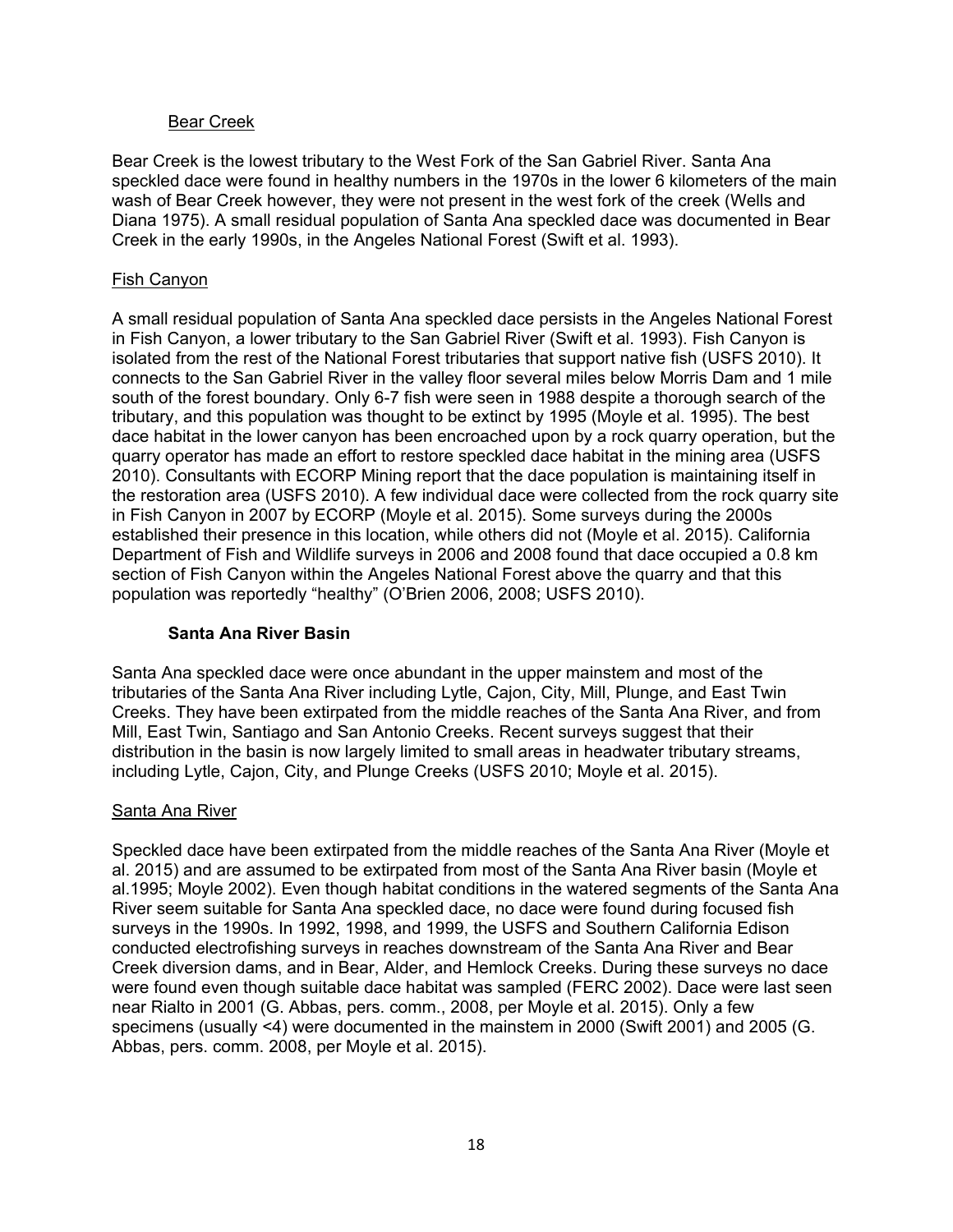# Lytle Creek

Speckled dace populations persist in mainstem Lytle Creek, North Fork Lytle Creek, Middle Fork Lytle Creek, and tributary Cajon Wash.

### Mainstem Lytle Creek

The stronghold area for Santa Ana speckled dace in Lytle Creek has been the mainstem reach from Miller's Narrows downstream to Turk Point, approximately 1.4 river miles (USFS 2010; Moyle et al. 2015). The Forest Service has qualitatively monitored this reach since at least 1999. In 1999 and 2000, the USFS and Southern California Edison conducted electrofishing surveys in reaches upstream and downstream of the Lytle Creek diversion, in spring channels adjacent to the creek, and in the Middle Fork (USFS 2000; FERC 2002). Rainbow trout and Santa Ana speckled dace were the only fish collected. In May 1999, 642 Santa Ana speckled dace were collected from the lower mainstem of Lytle Creek between the diversion dam and the powerhouse. In May and June 2000, fish sampling was expanded into the Middle Fork and in spring channels above the diversion. Below the diversion, approximately 100 trout and Santa Ana speckled dace were captured. Above the diversion, no dace were captured. However, in adjacent spring channels, 42 Santa Ana speckled dace were collected.

Santa Ana speckled dace in the mainstem have had significant population fluctuations in response to drought induced low flows, major flooding (periods of declining population densities), and a couple years of sustained moderate flows (period of rapid population density increases) (Moyle et al. 2015). There is perennial water above Miller's Narrows in the mainstem up to the confluence with the Middle Fork, but dace were absent here between at least 1999 and 2005 (Moyle et al. 2015). Santa Ana speckled dace have been found in the bypass reach of the Lytle Creek Hydropower Project and are negatively impacted when changes in flows have resulted in the stranding and concentration of dace in the bypass reach as the streambed goes dry (FERC 2002). In June 2012 biologists had to collect and rescue juvenile Santa Ana speckled dace in Lytle Creek when creek flow had dried up leaving dace stranded in drying pools; rescued dace were moved further up the creek and released where there was adequate water flow year round.

In 2005 and 2006, sustained year-round flows from Turk point down to the Fontana Union Water Company diversion (1.8 river miles) resulted in an expansion of the speckled dace population throughout this reach, with juveniles rearing in the settling pond at the diversion intake structure; adults were also noted in the raceways of the intake structure (Moyle et al. 2015). It is assumed that in years when there are flows below Turk Point, that reach of the mainstem is occupied by Santa Ana speckled dace (Abbas 2008, per Moyle et al. 2015). In 2007 Southern California Edison reported capture of Santa Ana speckled dace in their diversion works above Miller's Narrows suggesting that some fish from a 2005 North Fork reintroduction had survived and migrated downstream (3.2 river miles) to this location (Moyle et al. 2015). All of the mainstem Lytle Creek above Turk Point was subsequently considered occupied by Santa Ana speckled dace (Moyle et al. 2015).

# North Fork Lytle Creek

Dace were abundant in the North Fork of Lytle Creek in 1967 when they were collected by Cornelius (in the LACMNH collection), but the dace population has been very small since 1975, and no dace were found in 1992 (T.R. Haglund, pers. comm. cited in Moyle et al. 1995). In 2005, the USFS, CDFW, and Fontana Union Water Company reintroduced approximately 1,000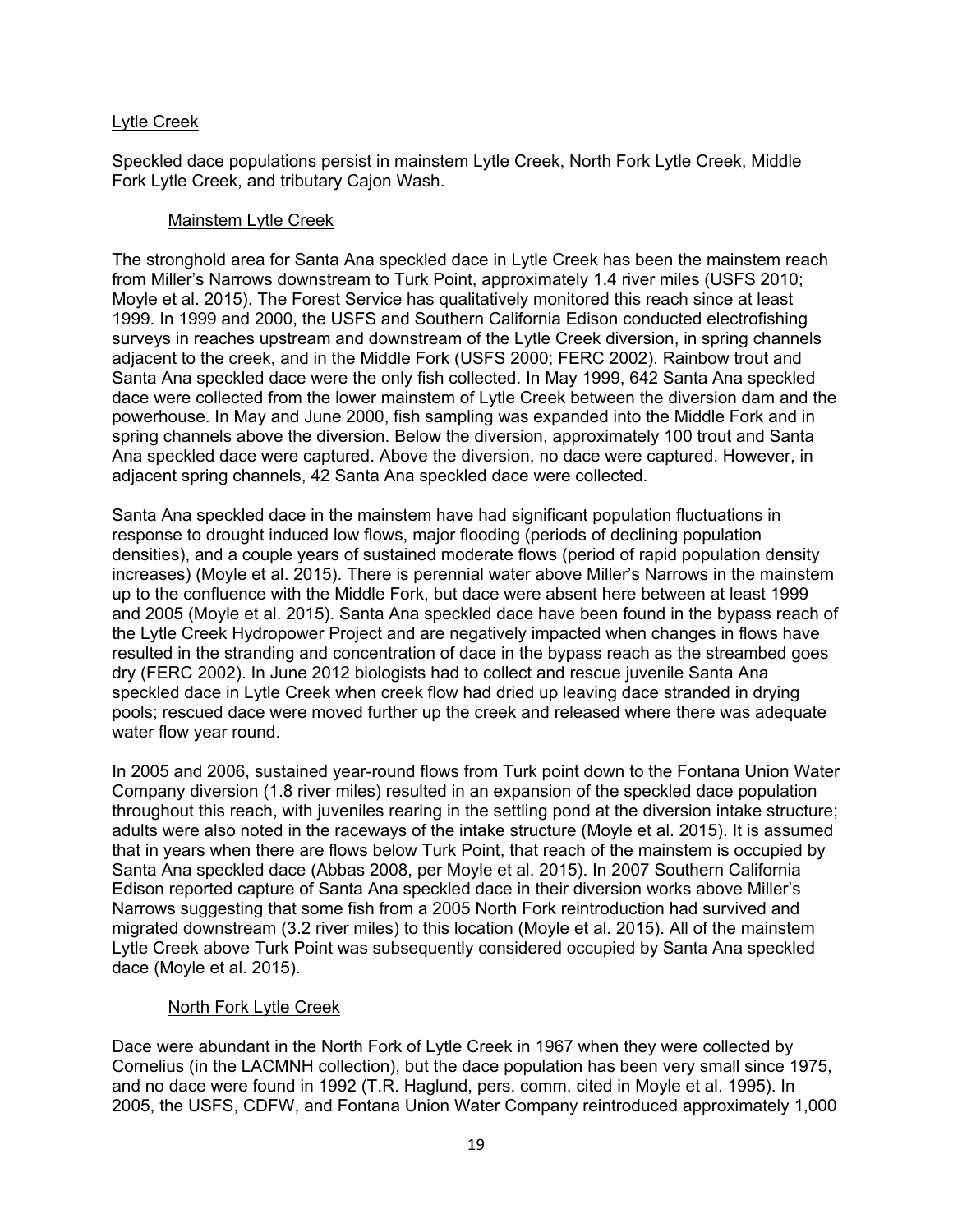Santa Ana speckled dace from the lower mainstem of Lytle Creek to the Applewhite Picnic Area on the North Fork of Lytle Creek (Moyle et al. 2015). In 2007, the USFS and CDFW conducted another translocation of about 1,300 Santa Ana speckled dace from the lower mainstem of Lytle Creek to the North Fork at Applewhite Picnic area (Moyle et al. 2015).

# Middle Fork Lytle Creek

The Middle Fork of Lytle Creek has perennial waters over a 3.2 km reach (Moyle et al. 2015). There is a reach of the South Fork beginning near the national forest boundary with the community of Scotland mapped as intermittent for approximately 0.6 river miles, however this reach has rarely gone dry and also supports a popular trout fishery (Moyle et al. 2015). In 2007, the USFS and CDFW conducted a reintroduction of approximately 500 Santa Ana speckled dace from the lower mainstem of Lytle Creek to the Middle Fork just a few hundred meters upstream of the Scotland boundary (Moyle et al. 2015). Surveys by the USFS confirmed the persistence of these fish as of 2008, but no assessment of their movement from the introduction point was conducted (Moyle et al. 2015). There is high quality habitat available from the forest boundary with Scotland upstream at least 4.1 river km (Moyle et al. 2015). There are no significant fish passage barriers known within this reach, so the full 4.1 km reach above Scotland is considered Santa Ana speckled dace habitat (Moyle et al. 2015).

# Cajon Creek

Cajon Creek is a tributary of Lytle Creek. Santa Ana speckled dace appeared to be abundant in Cajon Creek in the 1990s, predominantly congregated in a 2 km reach upstream and downstream of Interstate 15 (Moyle et al. 1995). Their presence was also documented by surveys in 2005 (G. Abbas, pers. comm. 2008, per Moyle et al. 2015). There have been several recent fires in the area, and hazardous waste spills from trucks and trains using the transportation corridor threaten aquatic habitat in this watershed (Moyle et al. 2015). The USFS, CDFW, and BNSF Railroad moved dace into headwater tributaries of Cajon Creek to protect them from highway or railway spills (Moyle et al. 2015), and to reintroduce dace above fish passage barriers that have been created by the railroads (USFS 2010). Dace were moved from 2007-2008 into unoccupied reaches of Swarthout Canyon and upper Cajon Creek in the vicinity of the Crowder Creek tributary. The upper Cajon Creek transplant took well and young of the year were abundant in the newly occupied reach in summer 2008, when the population was augmented with another transplant (USFS 2010). In Swarthout Canyon, the transplant in 2007 did not appear to be successful except for a handful of fish. In 2008 another transplant was attempted in the two forks of spring water that keep the mouth of the Swarthout tributary perennial (total potential habitat reach of about 0.17 river miles), but suboptimal habitat conditions make reoccupation by dace unlikely without regular monitoring and supplementation. 2009 visual surveys documented only one young of year dace in the Swarthout tributary and both adults and young of year in the upper Cajon Wash reintroduction site.

# City Creek

# East Fork City Creek

Dace were observed in the East Fork of City Creek in September 2003, immediately after the Bridge Fire (G. Abbas, pers. comm. 2008). However fewer dace were seen in the East Fork after the Old Fire in October 2003, and none after subsequent flooding in December 2008 (Moyle et al. 2015). No dace were observed in the East Fork during annual surveys from 2004- 2007 (Moyle et al. 2015).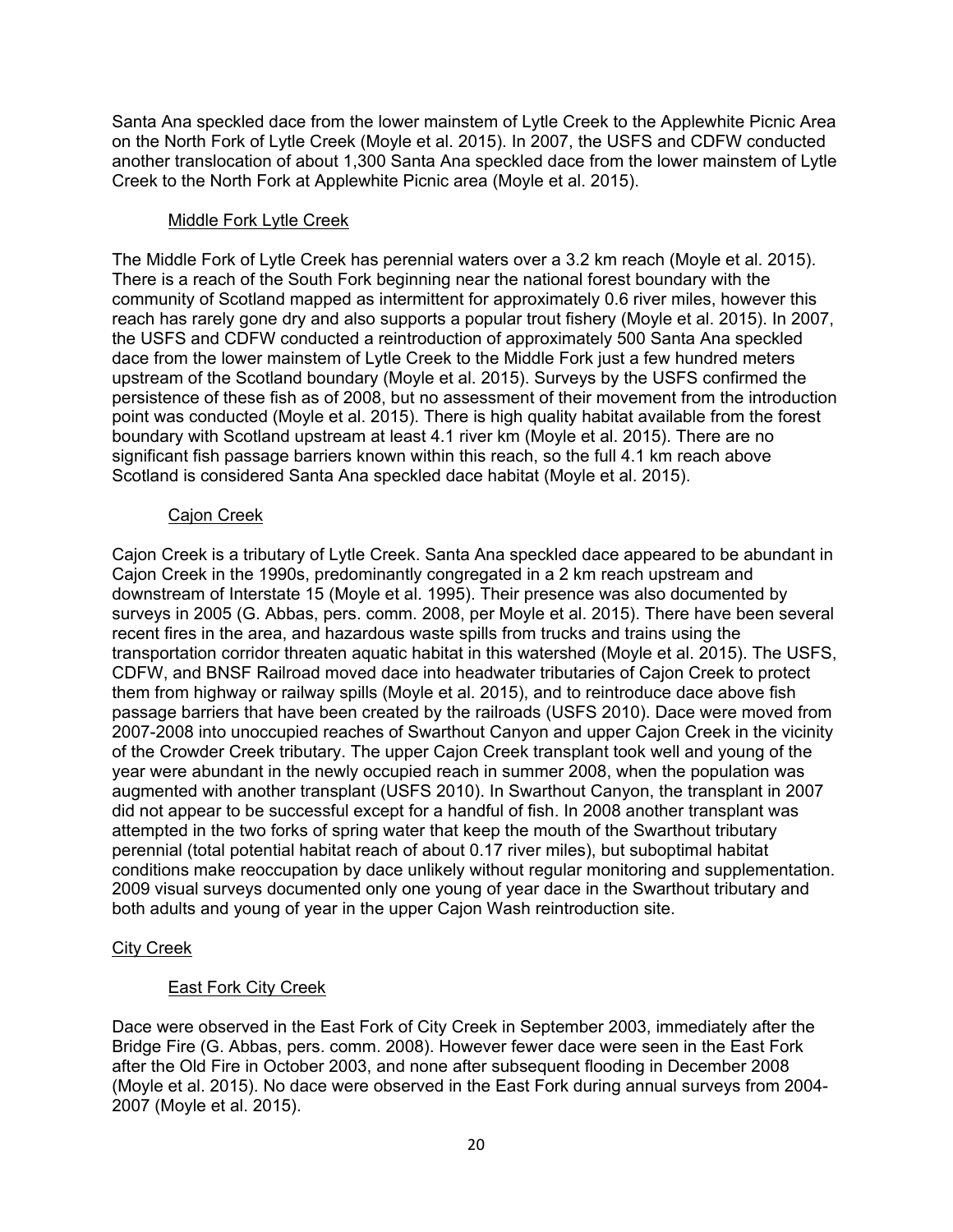# West Fork City Creek

Dace were present in the West Fork of City Creek in 1982. Young-of-year and 2-year old dace were documented in the West Fork in 2008 and reconfirmed in 2009 (Moyle et al. 2015).

### Mill Creek

Santa Ana speckled dace were found in Mill Creek in the 1980s, but not in 1990 and were thought to be extirpated (Moyle et al. 1995). A dace population was found in Mill Creek just downstream of the San Bernardino National Forest boundary in August 1997, but the species was not observed after a flash flood event in September 1997. A few dace were observed in Mill Creek in 2007 in a small pool created by a human-made grade control structure (G. Abbas, pers. comm. 2008, per Moyle et al. 2015). However, dace were not seen in 2008 and are now assumed to be extirpated from Mill Creek (G. Abbas, pers. comm. 2008, per Moyle et al. 2015).

### Plunge Creek

Speckled dace were observed in Plunge Creek in 2001 (9 individuals) and 2005 (G. Abbas, pers. comm. 2008, per Moyle et al. 2015). Dace were collected in 2004 to protect them from potential flooding and were returned to the stream after the threat of flooding passed (G. Abbas pers. comm. 2008, per Moyle et al. 2015).

### East Twin Creek

Santa Ana speckled dace were once abundant in East Twin Creek until the devastating wildfire and subsequent flood in 2003 and 2004 (USFS 2010). Multiple surveys from 2005-2009 did not detected dace and they are presumed to be extirpated (USFS 2010). Presence/absence surveys were done in 2014, though the USFS did not provide any survey results (USFS 2020). They are still presumed to be extirpated.

# Santiago Creek

There was formerly a small dace population in Santiago Creek, within the Cleveland National Forest (Stephenson and Calcarone 1999; USFS 2010). Camm Swift found dace in Santiago Creek at the mouth of Black Star Canyon in July of 2000 (USFS 2010). "Exhaustive" surveys by the USFS in 2005, 2006, and 2007 could not find speckled dace within the mainstem Santiago Creek (J. O'Brien 2006-2009; USFS 2010). The Santiago population is now considered extirpated following a severe drought in 2002-2003 and massive post-fire flooding in 2008 (USFS 2010).

A small population of Santa Ana speckled dace persisted in the Silverado Canyon tributary of Santiago Creek, at Shrewsberry Springs, through 1987. No dace were found in the same or nearby areas in 1990 (Moyle et al. 1995), or in 2005 and 2007 (J. O'Brien 2007). The Silverado Canyon population may be extirpated (Moyle et al. 1995).

O'Brien found Santa Ana speckled dace in Harding Canyon, another tributary to Santiago Creek, prior to the 2007 Santiago Fire. Following the fire and subsequent flooding, O'Brien could not find dace in Harding Canyon, and they are assumed to be extirpated (USFS 2010).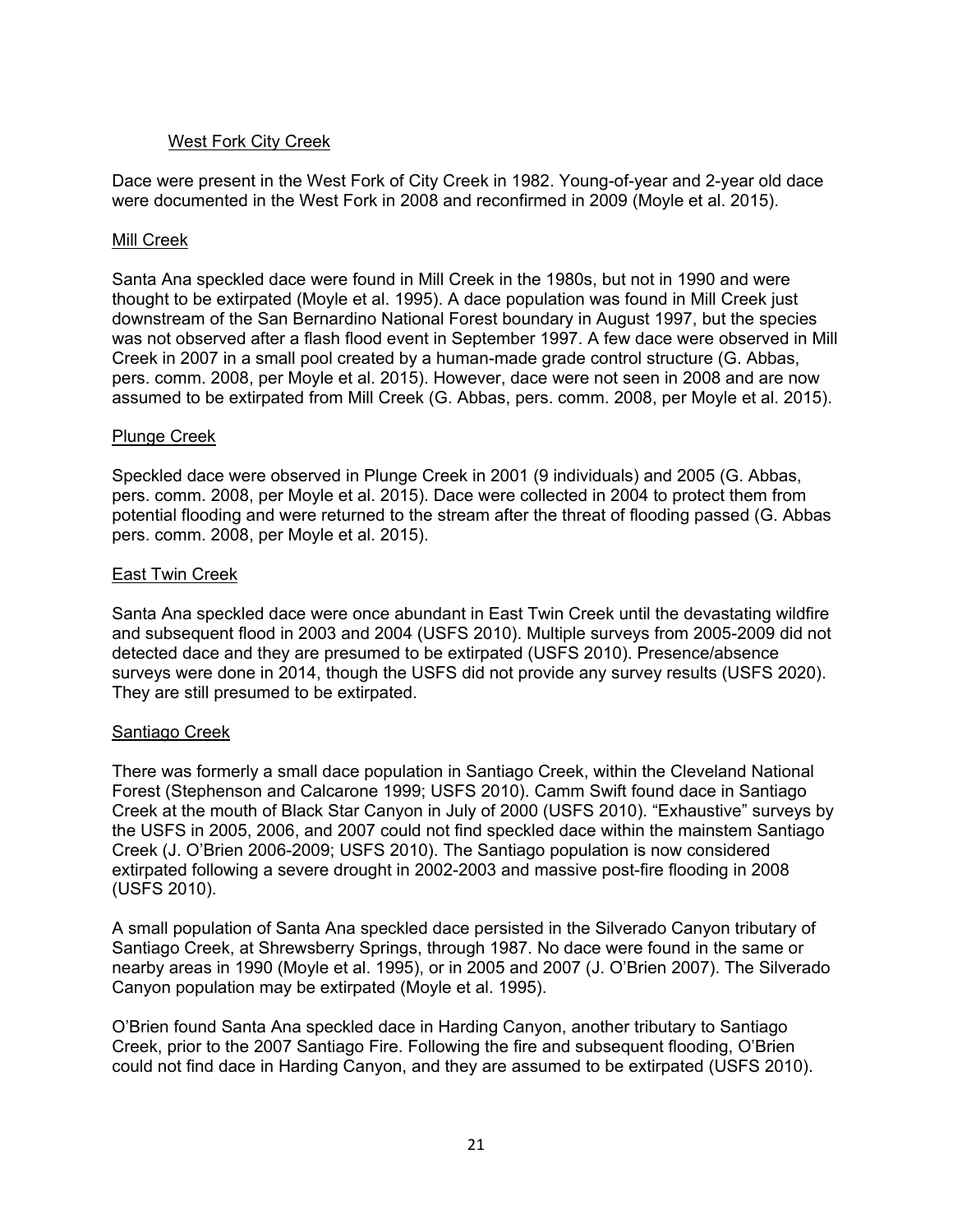### Lone Pine Canyon

Small speckled dace populations were documented historically in Lone Pine Canyon.

### San Antonio Creek

Santa Ana speckled dace were found in San Antonio Creek in the Angeles National Forest near the lower fire station in 1999 (USFS 2010). O'Brien conducted a comprehensive survey of San Antonio Creek in 2008 and did not find any dace and believed they are extirpated, though there is still suitable habitat there (USFS 2010).

### **San Jacinto River Basin**

The San Jacinto River formerly supported quality habitat for speckled dace, particularly in the North Fork, South Fork, and tributaries Herkey Creek, and Strawberry Creek (Moyle et al. 1995). Dace have been extirpated from most of the San Jacinto River basin (Moyle et al. 2015).

### San Jacinto River

Santa Ana speckled dace were formerly abundant in the San Jacinto River (USFS 2010). Santa Ana speckled dace were recorded in 15-30 km of the San Jacinto River, but not since the mid-1980s (T. Haglund, in Moyle et al. 1995). Dr. Thomas Haglund had difficulty finding any native fish in the San Jacinto River in the mid-1980s. Large portions of the river and the lower portion of its tributaries are now dry in the summer (Moyle et al. 1995). Surveys in 2005 failed to find speckled dace in the mainstem, or in the North and South Forks (G. Abbas, pers. comm. 2008, per Moyle et al. 2015).

#### North Fork San Jacinto River

Santa Ana speckled dace are known to occur in the North Fork San Jacinto River within the San Bernardino National Forest (SBNF 2020).

#### Indian Creek

Indian Creek is a headwater tributary of the San Jacinto River. A small population of Santa Ana speckled dace is still present in Indian Creek on the Soboba Indian Reservation. The Soboba Tribe reportedly agreed to cooperate with the USFS and CDFW to cooperatively manage to maintain dace on the reservation and reintroduce dace into the upper watershed within the National Forest (USFS 2010). Some Indian Creek dace were removed and held in captivity following the Esperanza Fire in 2006 to prevent total loss of the population from flooding. Dace survived the fire and were reconfirmed as present in Indian Creek in 2007 and 2008 (G. Abbas, pers. comm. 2008, per Moyle et al. 2015). This dace population has been able to sustain itself following the fire due to the lack of large flood events and is considered to be recovering (Moyle et al. 2015). The headwaters of Indian Creek are on the San Bernardino National Forest, but the steep gradient appears to prohibit dace from using this upper stream reach (USFS 2010).

#### Strawberry Creek

A small Santa Ana speckled dace population was found in Strawberry Creek in 1992 by the U.S. Forest Service (C. Swift pers. comm. in Moyle et al. 1995). Santa Ana speckled dace were formerly abundant in Strawberry Creek, until a devastating wildfire and subsequent flooding in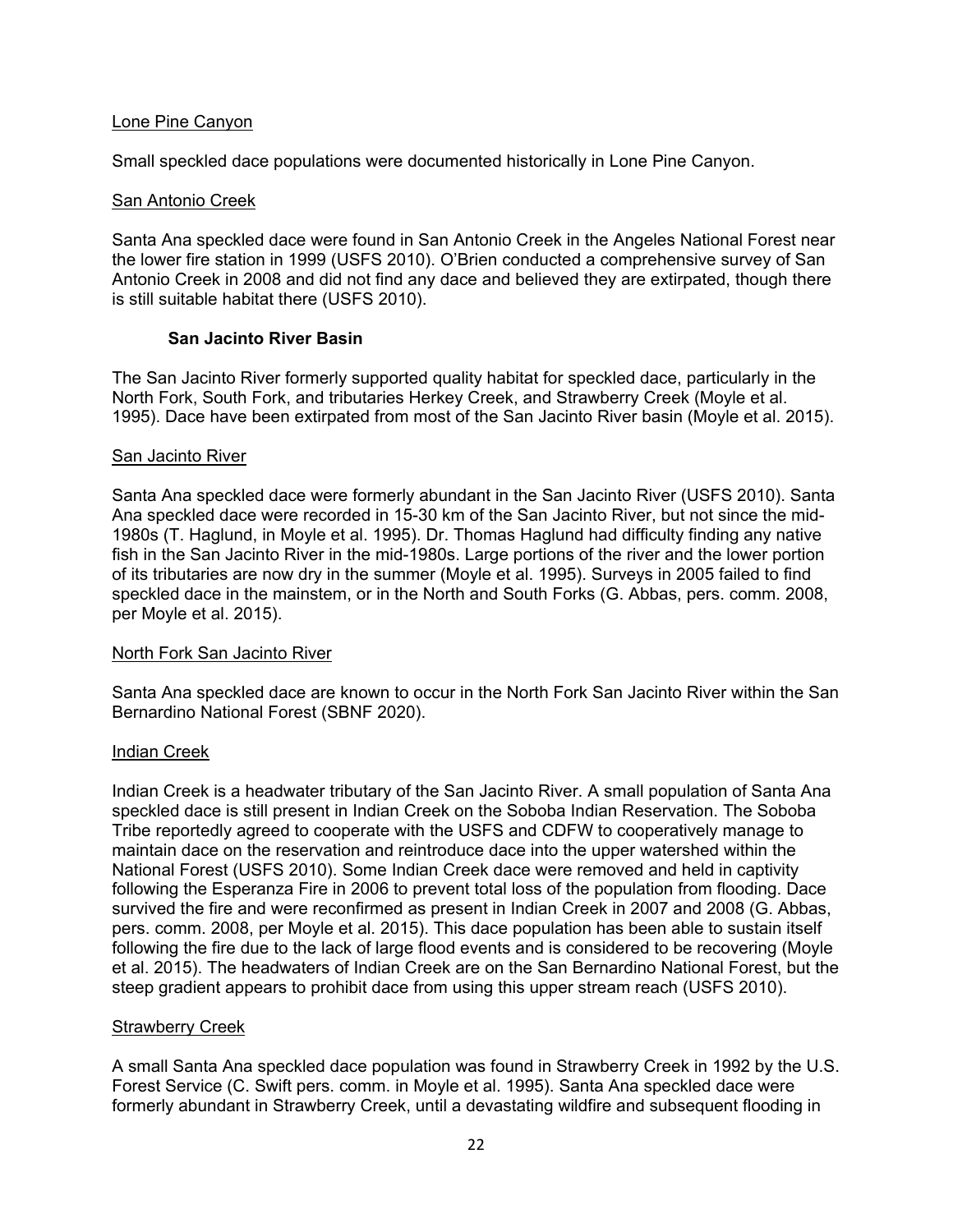2003 and 2004 (USFS 2010). Several surveys following the 2003 Old Fire and Christmas Flood did not find dace in Strawberry Creek. Surveys failed to detect dace in 2005 or 2006 (G. Abbas, pers. comm. 2008). Speckled dace are presumed to be extirpated from Strawberry Creek (Moyle et al. 2015). Multiple USFS surveys from 2005-2009 have not detected dace in Strawberry Creek (USFS 2010). The USFS and CDFW surveyed Strawberry Creek for presence/absence of speckled dace in 2014, but did not provide any further information (USFS 2020).

### Poppet Creek

A population of Santa Ana speckled dace is known from Poppet Creek, a tributary of the San Jacinto River (Pisces 2014).

### **Santa Clara River**

Attempts to establish additional populations of Santa Ana speckled dace through introductions into the Santa Clara River are thought to have failed (Moyle et al. 2015).

#### Summary

The overall status of Santa Ana speckled dace is tenuous, based on its range reduction and limited distribution. See Table 1 regarding extant and extirpated populations.

Santa Ana speckled dace have been extirpated from most of the Los Angeles River basin, including Little Tujunga Creek, Pacoima Creek, and Santa Anita Canyon Creek. The species is extant in Big Tujunga Creek and tributary Haines Creek.

The stronghold for Santa Ana speckled dace is in the San Gabriel River basin. They are extant in the East, North, and West Forks of the San Gabriel River, as well as tributaries Cattle Canyon, Devil's Canyon, Bear Creek, and Fish Canyon. The species has been extirpated from Chileno Canyon.

Santa Ana speckled dace have been extirpated from much of the Santa Ana River basin, including the mainstem Santa Ana River, East Fork City Creek, Mill Creek, East Twin Creek, Santiago Creek, Silverado Canyon, Harding Canyon, and San Antonio Creek. Their distribution in the basin is now largely limited to small areas in headwater tributary streams, primarily the mainstem, North Fork and Middle Fork of Lytle Creek, along with the Cajon Creek tributary. Populations also remain in West Fork City Creek and Plunge Creek.

Santa Ana speckled dace have been extirpated from most of the San Jacinto River basin, including the mainstem and South Fork of the San Jacinto River, as well as Strawberry Creek. The species is extant in the North Fork San Jacinto River and the Indian Creek and Poppet Creek tributaries.

A population of Santa Ana speckled dace reintroduced to the Santa Clara River is thought to be extirpated.

# **Population Trends**

Population estimates for Santa Ana speckled dace have not been generated (Moyle et al. 2015), and population trends are unknown for many streams and tributaries. However, the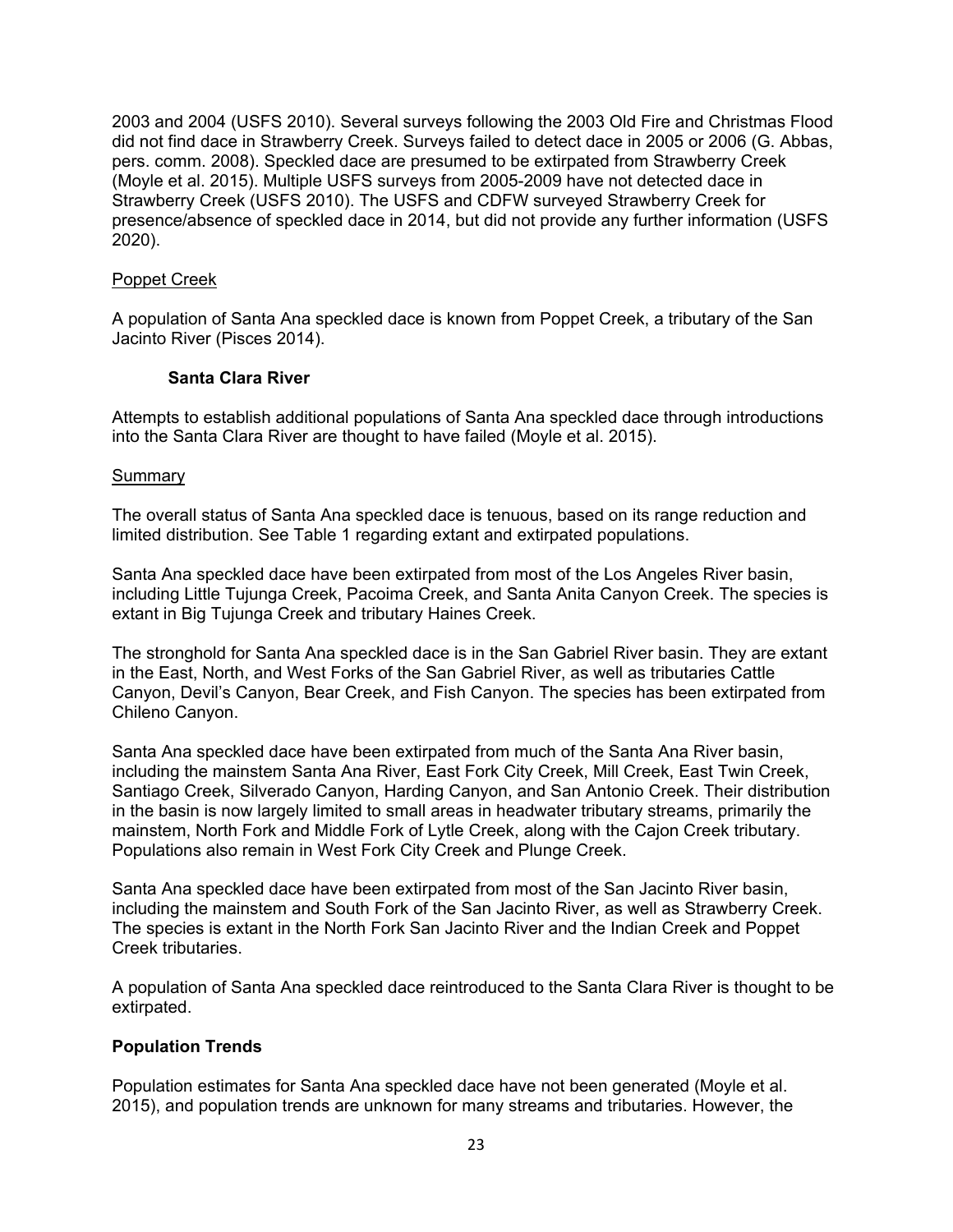overall abundance is likely a small fraction of what it was in the past and numerous populations have been extirpated (Moyle et al. 2015). The populations that remain are mostly small and isolated from one another (Moyle et al. 2015). A few populations are known to be stable: East Fork San Gabriel River, Fish Canyon, and mainstem Lytle Creek. The Big Tujunga Creek and West Fork San Gabriel River populations are known to be declining. See Table 1 regarding the few known population trends.

Table 1. Summary of Santa Ana Speckled Dace Status by Basin and Drainage

| <b>River or Tributary</b>                    | <b>Extant or Extirpated</b>         | <b>Population Trend</b> |  |
|----------------------------------------------|-------------------------------------|-------------------------|--|
|                                              |                                     |                         |  |
|                                              | <b>Los Angeles River Basin</b>      |                         |  |
| <b>Big Tujunga Creek</b>                     | <b>Extant</b>                       | Declining               |  |
| <b>Haines Creek</b>                          | <b>Extant</b>                       | <b>Unknown</b>          |  |
| Little Tujunga Creek                         | <b>Extirpated</b>                   | N/A                     |  |
| <b>Pacoima Creek</b>                         | <b>Extirpated</b>                   | N/A                     |  |
| Santa Anita Canyon Creek                     | <b>Extirpated</b>                   | N/A                     |  |
| <b>San Gabriel River Basin</b>               |                                     |                         |  |
| <b>East Fork San Gabriel</b>                 | Extant                              | <b>Stable</b>           |  |
| <b>Cattle Canyon</b>                         | Extant                              | Unknown                 |  |
| <b>North Fork San Gabriel</b>                | Extant                              | <b>Unknown</b>          |  |
| <b>West Fork San Gabriel</b>                 | <b>Extant</b>                       | Declining               |  |
|                                              |                                     |                         |  |
| Devil's Canyon                               | <b>Extant</b>                       | <b>Unknown</b>          |  |
| Chileno Canyon                               | <b>Extirpated</b>                   | N/A                     |  |
| <b>Bear Creek</b>                            | <b>Extant</b>                       | <b>Unknown</b>          |  |
| <b>Fish Canyon</b>                           | <b>Extant</b>                       | <b>Stable</b>           |  |
| Santa Ana River Basin                        |                                     |                         |  |
| Santa Ana River                              | <b>Extirpated</b>                   | N/A                     |  |
| <b>Mainstem Lytle Creek</b>                  | <b>Extant</b>                       | <b>Stable</b>           |  |
| North Fork Lytle Creek                       | Extant                              | <b>Unknown</b>          |  |
| <b>Middle Fork Lytle Creek</b>               | Extant                              | Unknown                 |  |
| <b>Cajon Creek</b>                           | <b>Extant</b>                       | <b>Unknown</b>          |  |
| <b>East Fork City Creek</b>                  | <b>Extirpated</b>                   | N/A                     |  |
| <b>West Fork City Creek</b>                  | Extant                              | <b>Unknown</b>          |  |
| <b>Mill Creek</b>                            | <b>Extirpated</b>                   | N/A                     |  |
| <b>Plunge Creek</b>                          | Extant                              | Unknown                 |  |
| <b>East Twin Creek</b>                       | <b>Extirpated</b>                   | N/A                     |  |
| Waterman Canyon                              | Extant?                             | unknown                 |  |
| <b>Hemlock Creek</b>                         | <b>Extant</b>                       | unknown                 |  |
| Santiago Creek                               | <b>Extirpated</b>                   | N/A                     |  |
| Silverado Canyon                             | <b>Extirpated</b>                   | N/A                     |  |
|                                              |                                     | N/A                     |  |
| <b>Harding Canyon</b>                        | <b>Extirpated</b><br><b>Unknown</b> | <b>Unknown</b>          |  |
| Lone Pine Canyon<br><b>San Antonio Creek</b> |                                     |                         |  |
|                                              | <b>Extirpated</b>                   | N/A                     |  |
| San Jacinto River Basin                      |                                     |                         |  |
| San Jacinto River                            | <b>Extirpated</b>                   | N/A                     |  |
| North Fork San Jacinto                       | <b>Extant</b>                       | Unknown                 |  |
| South Fork San Jacinto                       | <b>Extirpated</b>                   | N/A                     |  |
| <b>Indian Creek</b>                          | Extant                              | <b>Unknown</b>          |  |
| <b>Strawberry Creek</b>                      | <b>Extirpated</b>                   | N/A                     |  |
| <b>Poppet Creek</b>                          | Extant                              | <b>Unknown</b>          |  |
|                                              | <b>Santa Clara River Basin</b>      |                         |  |
| <b>Santa Clara River</b>                     | <b>Extirpated</b>                   | N/A                     |  |
|                                              |                                     |                         |  |
| <b>River or Tributary</b>                    | <b>Extant or Extirpated</b>         | <b>Population Trend</b> |  |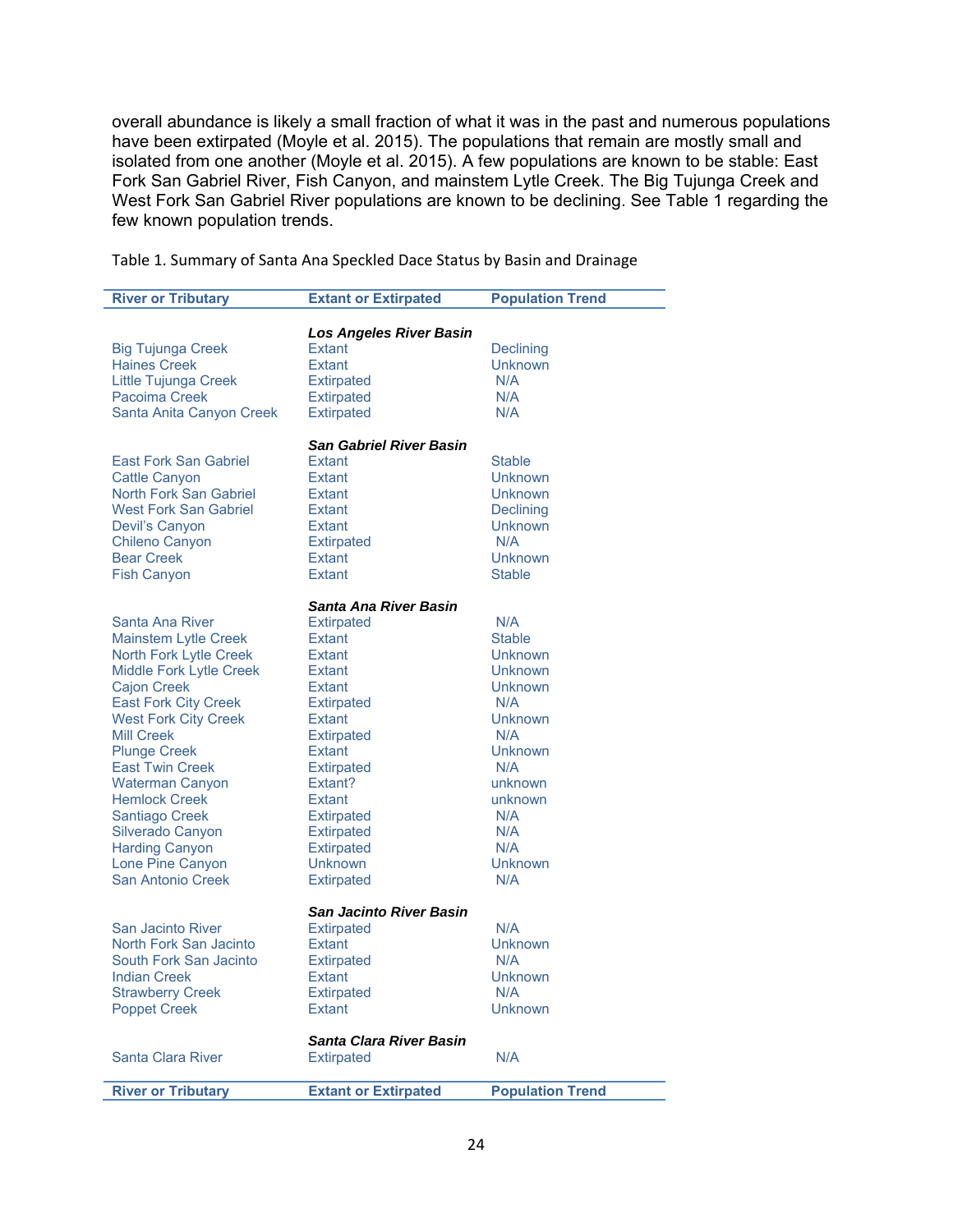# **CRITERIA FOR ENDANGERED SPECIES ACT LISTING**

### **The Santa Ana Speckled Dace is a Distinct Population Segment Which Qualifies As a "Species" Under the ESA**

The U.S. Fish and Wildlife Service considers a population to be a Distinct Population Segment (DPS) if it is "discrete" in "relation to the remainder of the species to which it belongs" and it is "significant" to the species to which it belongs. According to the agency's policy regarding recognition of distinct vertebrate populations (USFWS 1996), a species is considered discrete if it is "markedly separated from other populations" because of "physical, physiological, ecological, or behavioral factors;" or it is "delimited by international governmental boundaries within which differences in control of exploitation, management of habitat, conservation status, or regulatory mechanisms exist that are significant in light of section 4 (a) (1) (D)." The policy further clarifies that a population need not have "absolute reproductive isolation" to be recognized as discrete. A population is considered significant based on, but not limited to, the following factors: 1) "persistence of the discrete population segment in an ecological setting unusual or unique for the taxon" 2) "loss of the discrete population segment would result in a significant gap in the range;" 3) the population "represents the only surviving natural occurrence of a taxon that may be more abundant elsewhere as an introduced population outside its historic range;" or 4) the population "differs markedly from other populations of the species in its genetic characteristics" (USFWS 1996).

Santa Ana speckled dace constitute a DPS, based on geographic separation from other populations, genetic distinction from other dace populations, occurrence in a unique ecological setting, and possession of unique phenotypic characteristics.

### **Discreteness**

The Santa Ana speckled dace is markedly separated from other speckled dace populations because of physiological and physical (geographic isolation) factors.

Santa Ana speckled dace have unique phenotypic characteristics (Cornelius 1969; Hubbs et al. 1979). Santa Ana speckled dace are smaller than their speckled dace relatives in the Colorado River drainage (Smith and Dowling 2008). According to Cornelius (1969), the Santa Ana speckled dace is different from other speckled dace based on its meristic and morphometric characteristics. Santa Ana speckled dace have finer scales (69-82 scales in lateral line), a better developed frenum on the upper lip, a longer head, and smaller eggs than other California dace. Cornelius constructed an index to statistically determine the significance of meristic and morphometric differences between the Santa Ana speckled dace and all northern California speckled dace. The index used one meristic count, scale rows on lateral line, and four morphometric proportions: head depth/length upper jaw; orbit width/length upper jaw; head depth/head width through orbit; and head depth/anal fin height. Cornelius' results showed a non-overlap value of 87% between "Group I" speckled dace (Central California coast populations from the San Lorenzo, Pajaro, Salinas, San Luis Obispo, Arroyo Grande and Santa Maria rivers) and "Group II" speckled dace (Santa Ana speckled dace populations from the San Gabriel, Los Angeles, and Santa Ana rivers). While the non-overlap values were slightly less than the normal sub-specific differentiation level of 90%, the geographically closest (with river mouths more than 150 miles apart) Group I (Santa Maria River) and Group II (San Gabriel River) populations have a co-divergence value of 1.76, which is equal to a joint non-overlap of greater than 96%.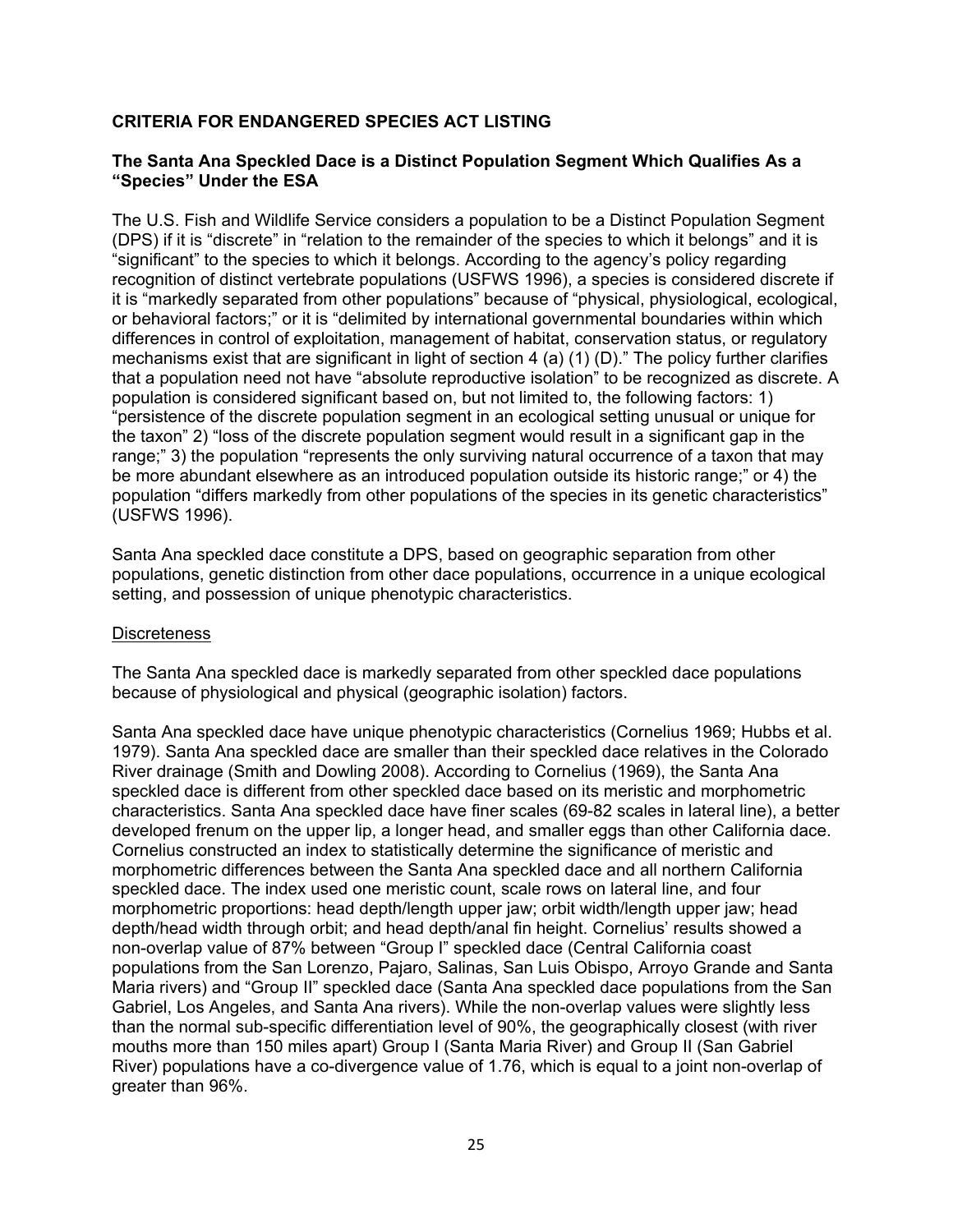The lower significance of the overall group populations is likely due to phenotypic similarities rather than genotypic similarities, indicating that these populations are descended from a common ancestor which then spread into California from two directions, the Group I subspecies from the north, and the Group II from the east, only coming as close to each other as the Santa Maria and San Gabriel rivers, whose river mouths are more than 150 miles apart. Two streams which do not support any speckled dace separate the coastal and Los Angeles basin populations: the Santa Ynez and Santa Clara rivers, which lie between the Santa Maria and Los Angeles rivers, making the possibility of introduction to the Los Angeles basin from the north very unlikely.

Santa Ana speckled dace have long been geographically separated from other dace populations. During the Miocene Era (23 million to 5.3 million years ago) much of California's Central Valley was submerged. More inlets, drainages and bays existed then, before the upheaval of the coastal ranges in the Pleistocene Era (1.9 million to 10,000 years ago). These mountains formed a long peninsula that stretched down to present day San Luis Obispo, and the main outlet to the Pacific was an embayment that reached from this location to what is today Santa Barbara. Before the closing of the old embayment (and once introduced to the Salinas River system via the Monterey Complex), speckled dace could move through the rivers of the Coast Ranges, whose waters flowed south at this time. But dace were blocked from entering the Los Angeles basin by the embayment beginning in Santa Barbara (Cornelius 1969). This embayment was cut off later in the mid-Pleistocene when the Coast Ranges connected with the transversely aligned ranges north of the Los Angeles flood plain. When this happened, a major shift in the drainage of the Central Valley occurred. The closing of the Coast Range blocked the old outlet at the south end of the San Joaquin Valley, and a new outlet was established in San Francisco. Thus the Santa Ana speckled dace could not have come from the same stocks as the coastal speckled dace, because the path from the north into the Los Angeles basin has always been blocked by an impassable obstacle.

This history is supported by current dace population distribution as well. Two rivers that have not historically contained speckled dace separate the Los Angeles basin and coastal populations of speckled dace: the Santa Ynez and Santa Clara rivers. These rivers are located at the heart of the confluence of the Sierra Madre and the San Rafael, Tehachapi, and San Gabriel mountain ranges. They form a "Y" (the Sierra Madre and San Rafael ranges together forming the tail), and effectively pin the Los Angeles basin to the Pacific Ocean. This formation also separates the basin's river systems from the drainages to the north. The headwaters of the Santa Clara River drain the north slope of the San Gabriel Mountains, while the headwaters of the San Gabriel River drain the south slope. It is felt that a transfer of speckled dace across this divide northward is ecologically improbable (Cornelius 1969).

The San Gabriel Mountains underwent uplift during the late Pliocene and early Pleistocene, eventually reaching a peak height of 5,000 feet during the Pleistocene. Analysis of speckled dace in the Los Angeles basin indicates that they do not occur over 3,000 feet (Cornelius 1969). Thus it is apparent that the fish must have crossed the San Gabriel Mountains before they were fully formed. In addition, the presence of the altitude-averse species *Gila orcutti* and *Catostomus santaanae* in the Colorado and Los Angeles basins - though not in the California coastal streams - would indicate that the divide was even lower at the time of crossing, since these fish require even lower elevation habitat than *Rhinichthys osculus*. The movement of these three species was likely through either headwater capture or drainage shifts in existing streams (Cornelius 1969). Minkley et al. (1986) cite the historical connection of the Colorado River to the Death Valley system as the means that conveyed many of Southern California's native fish species to their current habitats. This also corresponds to the work of Lucchitta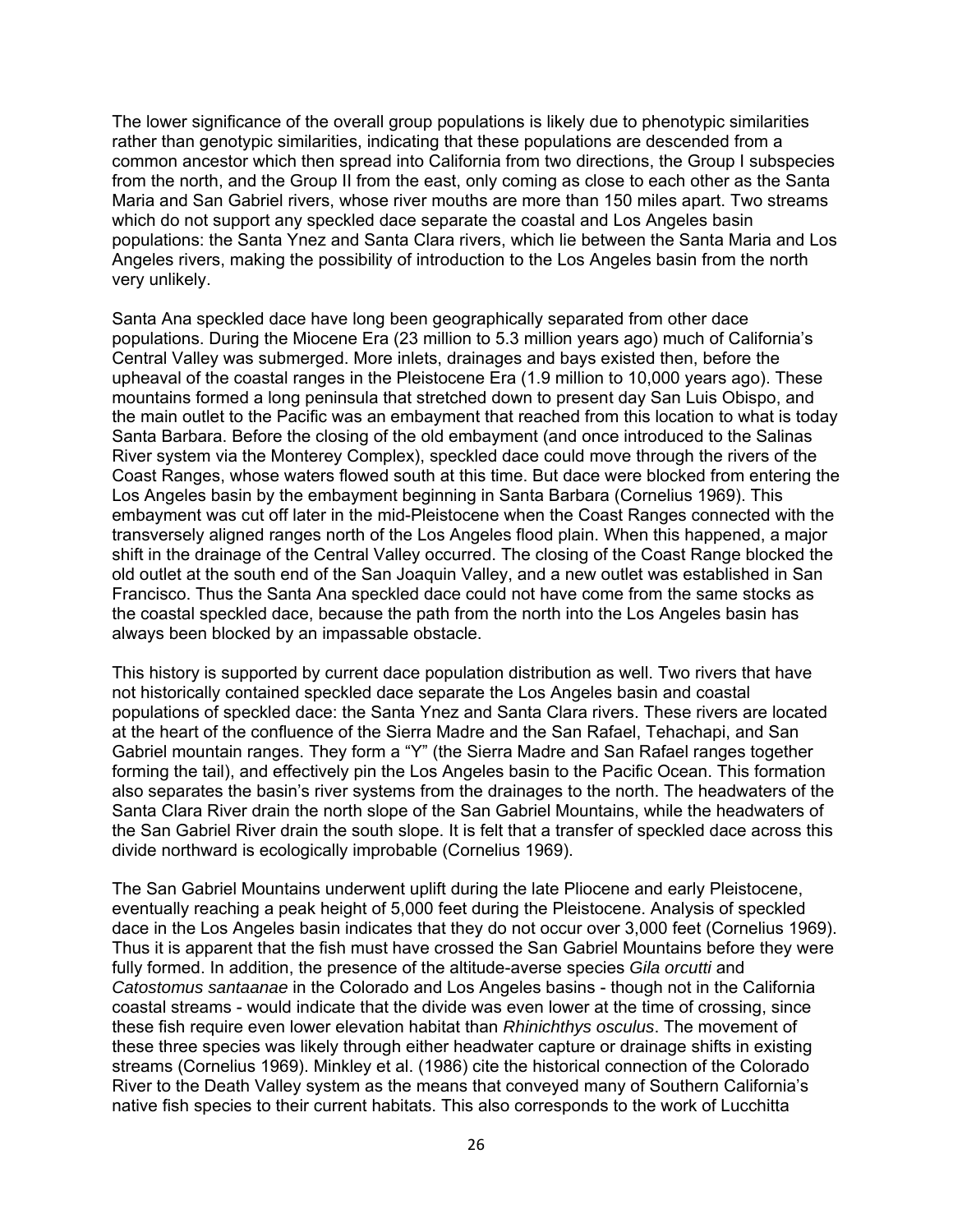(1972) who traces the formation of the Imperial Valley to the filling of the Gulf of California by the historical Colorado River.

During the late Miocene Era the Gulf of California reached up into what is now the Imperial Valley/Salton Sea basin. The non-marine sediments in the area are consistent with deposits from higher up the Colorado River. Fossils of distinctive foraminifera and diatoms have been found in the Imperial Valley, and the general consensus is that the valley was formed during the late Pliocene or Pleistocene (Lucchitta 1972). This would indicate that at this time the Colorado River was on a course that took it through part of the Mojave Desert and the San Bernardino Mountains that sit at the northern boundary of the Imperial Valley.

This corresponds to the timing of the movement of the *Rhinichthys osculus* ssp. into California, which could have moved down the Colorado River toward the Imperial Basin without ever crossing a lowland barrier (Minkley et al. 1986) and from there into the headwaters and drainages of the San Bernardino and San Gabriel mountains. Once the Colorado River filled the Imperial Valley and moved into its present course to the Gulf of California, the fish in the mountain drainages would have been effectively isolated from any other population of dace from the latter part of the Pleistocene through the present day.

Santa Ana speckled dace populations lie south of the Sierra Nevada Mountains and south of the Transverse Mountain range, whereas central coast populations are west of the Sierra Nevada Mountains and north of the Transverse Range; and Owens Valley and Death Valley populations lie east of the Sierra Nevada Mountains and north of the Transverse Range. This geography provides marked physical separation of these populations.

In summary, Santa Ana speckled dace have long been markedly separated physically and geographically from other speckled dace populations both by embayments and by mountain uplift, with estimated divergence times from related Death Valley populations ranging from 229,000 to 41,000 years ago (Smith and Dowling 2008). Santa Ana speckled dace are also markedly separated from other speckled dace populations by their unique meristic and morphometric characteristics (Cornelius 1969; Hubbs et al. 1979).

Santa Ana speckled dace thus meet the criteria for being discrete from all other speckled dace.

#### **Significance**

The Santa Ana speckled dace meets relevant criteria for consideration of significance, including marked differences in genetic characteristics, and occurrence in a unique ecological setting.

As discussed more thoroughly above in the section on taxonomy, recent microsatellite analyses (Oakey et al. 2004; Smith and Dowling 2008; Nerkowski 2015; VanMeter 2017; Greaver 2019) demonstrate that Santa Ana speckled dace are genetically distinct from other speckled dace, and should be described as a separate subspecies or species (Greaver 2019).

Oakey et al. (2004) sampled 59 populations of speckled dace from throughout the western U.S., including populations in the Little Colorado River basin, middle and upper Colorado River basin, Los Angeles basin, Lahontan basin, Owens River basin, Columbia River basin, Klamath-Pit, and Bonneville basin. Oakey et al. (2004), who mapped 112 restriction sites in the mitochondrial DNA genome of speckled dace, found that haplotypes of Santa Ana speckled dace from the Santa Ana and San Gabriel Rivers in the Los Angeles basin formed a "well-supported monophyletic assemblage."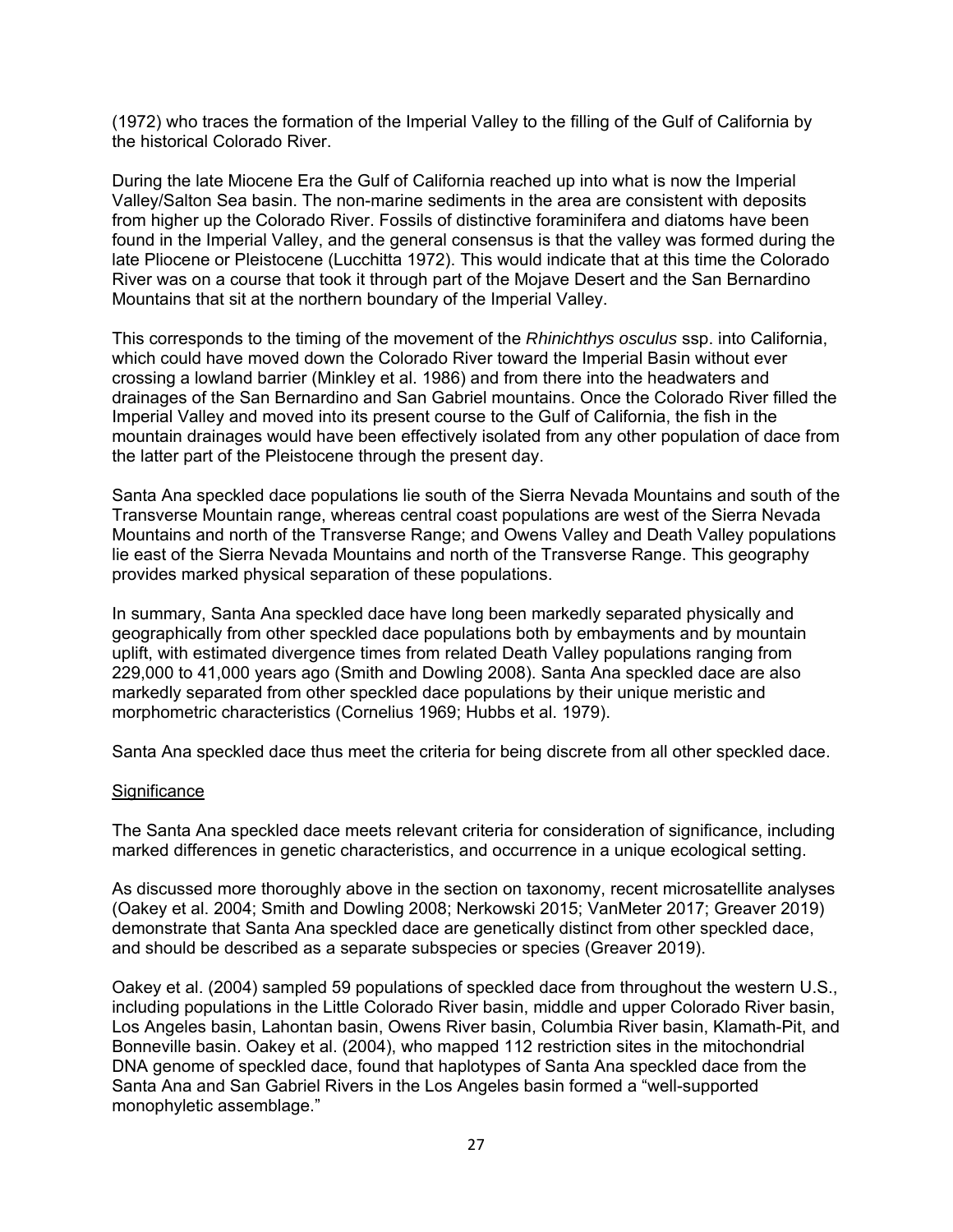Smith and Dowling (2008) estimated the timing of divergence of speckled dace populations inhabiting Colorado River tributaries, the Great Basin, Amargosa River, Los Angeles Basin (Santa Ana speckled dace), and Columbia River drainages. Smith and Dowling (2008) used mtDNA sequence divergences among speckled dace populations to estimate phylogenetic branch lengths, which were calibrated to geological time with a fossil age estimate. Smith and Dowling (2008) determined that speckled dace likely spread from the upper Colorado River basin to the lower basin and then to the Los Angeles basin about 1.9–1.7 million years ago. Smith and Dowling (2008) determined that Santa Ana speckled dace are not closely related to Owens River, Amargosa River, or northern California lineages, which are divergent members of Columbia Basin and Lahontan Basin clades. Smith and Dowling (2008) found considerable haplotype diversity in the San Gabriel River sample, and estimated divergence times ranging from 229,000 to 41,000 years ago. The long phylogenetic branch leading to the Los Angeles population (Santa Ana speckled dace) is apparently the consequence of rapid molecular evolution of these fishes.

Nerkowski (2015) characterized and identified polymorphic microsatellite markers for speckled dace samples from Southern California (Santa Ana speckled dace from the Santa Ana, San Gabriel, and Los Angeles rivers), Central California Coast (San Luis Obispo and Santa Maria rivers), and Owens River Valley. Nerkowski (2015) identified 23 microsatellite markers and used 7 loci to examine patterns of genetic variation, providing genetic evidence that Santa Ana specked dace populations are discontinuous from populations in the Central California Coast and the Owens River Valley. Nerkowski (2015) confirmed that Santa Ana speckled dace diverged from Colorado Basin populations, and that Central Coast populations were not established as a result of a migration event from the Southern California populations. Nerkowski (2015) found Santa Ana speckled dace to be genetically distinct from speckled dace in other regions within California, and were a discontinuous, highly differentiated population. Nerkowski (2015) postulated that further evaluation of the mitochondrial and nuclear genome may show that Santa Ana speckled dace are reciprocally monophyletic for all markers, suggesting a distinct taxa, or species.

VanMeter (2017) evaluated 74 speckled dace specimens collected from five different watersheds in Southern California (Santa Ana speckled dace), the Central California Coast, and the Owens River Valley. Phylogenetic analysis of mtDNA sequence data by VanMeter (2017) demonstrated that the Santa Ana speckled dace is a genetically distinct population from speckled dace inhabiting the Central Coast or Owens Valley regions, which both differ from Santa Ana speckled dace by a genetic distance of more than 7 percent. VanMeter (2017) concluded that Santa Ana speckled dace form a reciprocally monophyletic clade with respect to the Central Coast dace and the Owens Valley dace, which are sister clades to one another. VanMeter (2017) further proposed the Santa Ana speckled dace constitutes an Evolutionarily Significant Unit (ESU) or DPS that qualifies it as a separate subspecies on the basis that it is geographically separated from other populations, genetically distinct from other dace populations due to restricted gene flow, and possesses unique phenotypic characteristics.

Greaver (2019) provided nuclear DNA sequence data to determine the taxonomic status of Santa Ana speckled dace to elucidate their evolutionary history and the relationships among speckled dace in Southern California (Santa Ana speckled dace), Central California Coast, and Owens Valley regions. Greaver (2019) also compared Santa Ana speckled dace mtDNA sequence data to speckled dace from the Colorado River of Arizona. Greaver (2019) sequenced 3 EPIC intron markers on 54 samples representing all four regions. Based on the mtDNA and microsatellite data alone, Greaver (2019) found strong support that the Santa Ana speckled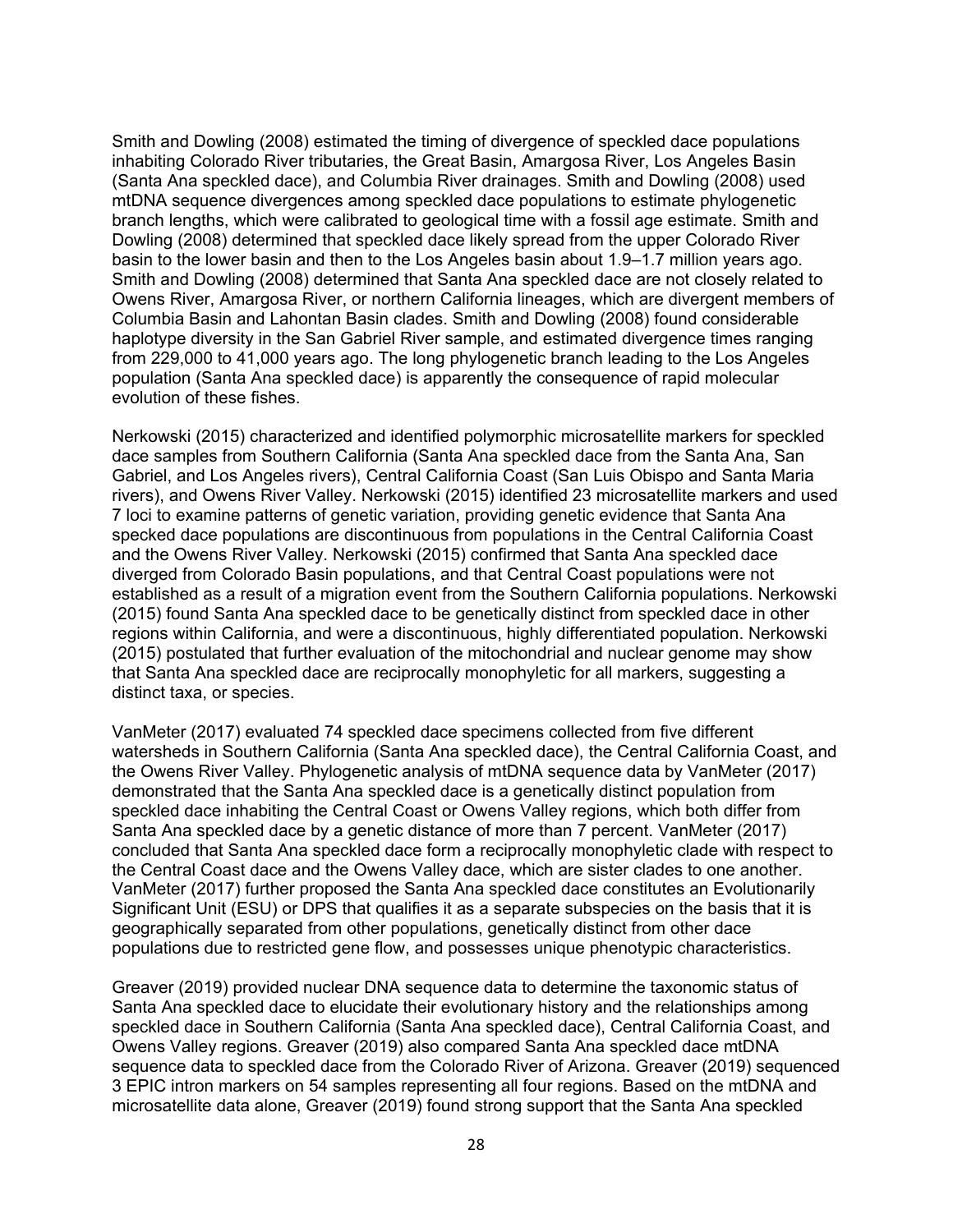dace is a reproductively isolated taxon at the species level. Greaver (2019) confirmed this by showing Santa Ana speckled dace to be reciprocally monophyletic for nuclear DNA markers, in conjunction with the mitochondrial DNA marker analyses.

In summary, all of these studies demonstrated marked genetic differences between Santa Ana speckled dace and other speckled dace populations throughout the western U.S. and California, even with the most closely related and geographically adjacent speckled dace populations.

Santa Ana speckled dace inhabit a unique and distinct ecological setting within streams in the rugged canyons of the arid mountain ranges of southern California. Santa Ana speckled dace habitat in the Los Angeles, San Gabriel, Santa Ana and San Jacinto river basins is primarily in perennial stream reaches fed by cool springs. These habitats bear little resemblance to the habitat occupied by the most closely related speckled dace populations in Death Valley and Owens Valley (warm springs and discontinuous desert rivers), or to speckled dace habitat in geographically proximate watersheds in the Central California Coast.

Santa Ana speckled dace thus meet the criteria for significance.

# **LISTING FACTORS**

# **Destruction, Modification, or Curtailment of Habitat or Range**

### **Dams, Reservoirs, and Water Diversions**

Moyle et al. (2015) rated the impacts of dams in limiting the viability of Santa Ana speckled dace populations as "high" meaning it is a factor that could push the species to extinction in 10 generations or 50 years. Virtually all Santa Ana speckled dace streams contain one or more dams and diversions, so stream flows are generally depleted and natural flow regimes are altered (Moyle et al. 2015). Reservoirs created by dams also provide areas where introduced predators and competitors of dace can live and reproduce. Dam and reservoir management actions leading to stream diversions, stream dewatering, flow fluctuations, and channelization are primary threats to Santa Ana speckled dace (USFS 2005). Many of the stream segments downstream of National Forest lands have been dewatered, resulting in isolation of dace and no connection to any downstream populations (USFS 2005).

#### Los Angeles River Basin

Big Tujunga Dam on Tujunga Creek is particularly a problem for speckled dace because the dam blocks movement of dace and captures large amounts of sediment, which often buries preferred dace habitats when released from the dam (Moyle et al. 2015). The dam has also impacted gravel recruitment and sediment movement in this system; by controlling the rate of water releases, the dam limits the ability of storm events to naturally alter stream features such as pools and spawning areas (USFS 2010). Unpredictable and sometimes very high releases of water from the dam threaten downstream fish. Stream flow and temperatures in Big Tujunga Creek below Big Tujunga Dam have varied so greatly that many fish populations, both native and invasive, could not maintain themselves. The delivery of coarse cobble and gravel substrates downstream is reduced by the dam and regulated flows (USFWS 2014). The dam and reservoir has also resulted in the spread of non-native aquatic species into the upper and lower reaches of Tujunga Creek. Big Tujunga Dam underwent a seismic retrofit from 2007 to 2011, and an interagency Santa Ana Sucker Working Group developed new operating guidelines to balance flood protection, water conservation, and the instream flows required to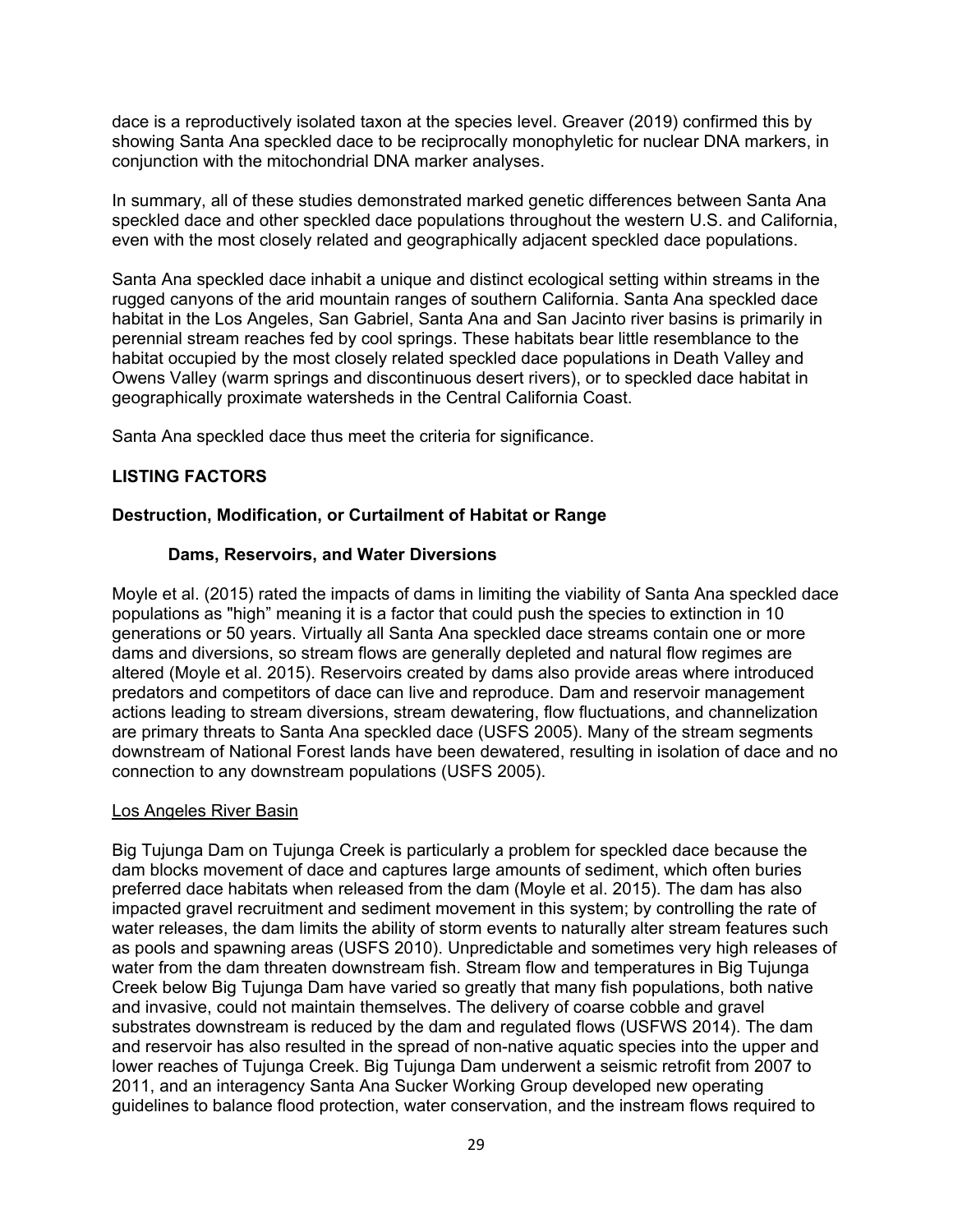maintain Santa Ana sucker habitat below the dam (EDAW and SMEA 2009; BonTerra Consulting 2013).

High turbidity below the Big Santa Anita Reservoir seems to have been responsible for the extirpation of fish species from Santa Anita Canyon Creek below that dam.

### San Gabriel River Basin

Cogswell Dam on the West Fork San Gabriel River has negative impacts on Santa Ana speckled dace. The dam blocks movement of dace (Moyle et al. 2015). Santa Ana speckled dace are present both upstream and downstream of the dam. If the speckled dace population upstream of the dam is ever extirpated, natural re-colonization will be impossible since the dam will block upstream movement of the source population (USFS 2010). Cogswell Reservoir is managed for flood control and captures large amounts of sediment. Dace habitat in the lower river is vulnerable to unpredictable high water and sediment releases from the dam, which have devastated this stream section several times in the past and smothered preferred dace habitats (Stephenson and Calcarone 1999; Moyle et al. 2015). As of 1995, the West Fork was still recovering from major sediment releases from 1981 and 1991; these sediments buried most of the habitat used by dace until they were flushed out by rainfall and dam water releases in 1988 (Moyle et al. 2015). Even then, the river's recovery was mostly due to a lucky combination of high rainfall leading to more frequent and higher quality releases from the dam. The water stored in Cogswell Dam is normally released after storms have passed (Moyle et al. 1995). Often there is little water in the reservoir during the summer, and the stream is maintained only by seepage from below the dam and from springs, although this flow is reliable enough for CDFW to manage much of the stream below the dam as a wild trout fishery (Deinstadt et al., 1990). The delivery of coarse cobble and gravel substrates downstream is reduced by the dam and regulated flows (USFWS 2014).

In Fish Canyon, Morris Dam isolates the dace population in Fish Canyon Creek from other dace in the San Gabriel River, preventing genetic flow and recruitment between populations (Moyle et al. 2015).

# Santa Ana River Basin

Water diversions for human uses have appropriated most of the available water in the Santa Ana River watershed, such that significant pressures are put on natural hydrologic processes (USFWS 2014).

Seven Oaks Dam on the upper Santa Ana River was completed by the Corps in 1999, and serves the primary purpose of flood control for San Bernardino, Riverside, and Orange Counties. Construction of the Seven Oaks Dam and flood control operations of the reservoir have dramatically altered the hydrology of the Santa Ana River. The Biological Opinion for Seven Oaks Dam anticipated periodic water releases to mimic historic flood flows (USFWS 2002), but the releases that have occurred are unable to mimic historic flood flows due to damage to dam infrastructure. The design of the dam physically limits the amount of water that can be released to a small fraction of the river's larger historical peak flows. It is unclear if Seven Oaks Dam has had impacts on Santa Ana speckled dace or contributed to their extirpation from the middle reaches of the river. Poorly timed water releases from Seven Oaks Dam have negatively impacted river habitat and caused take of the federally threatened Santa Ana sucker (*Catostomus santaanae*) in the middle and lower Santa Ana River. Water releases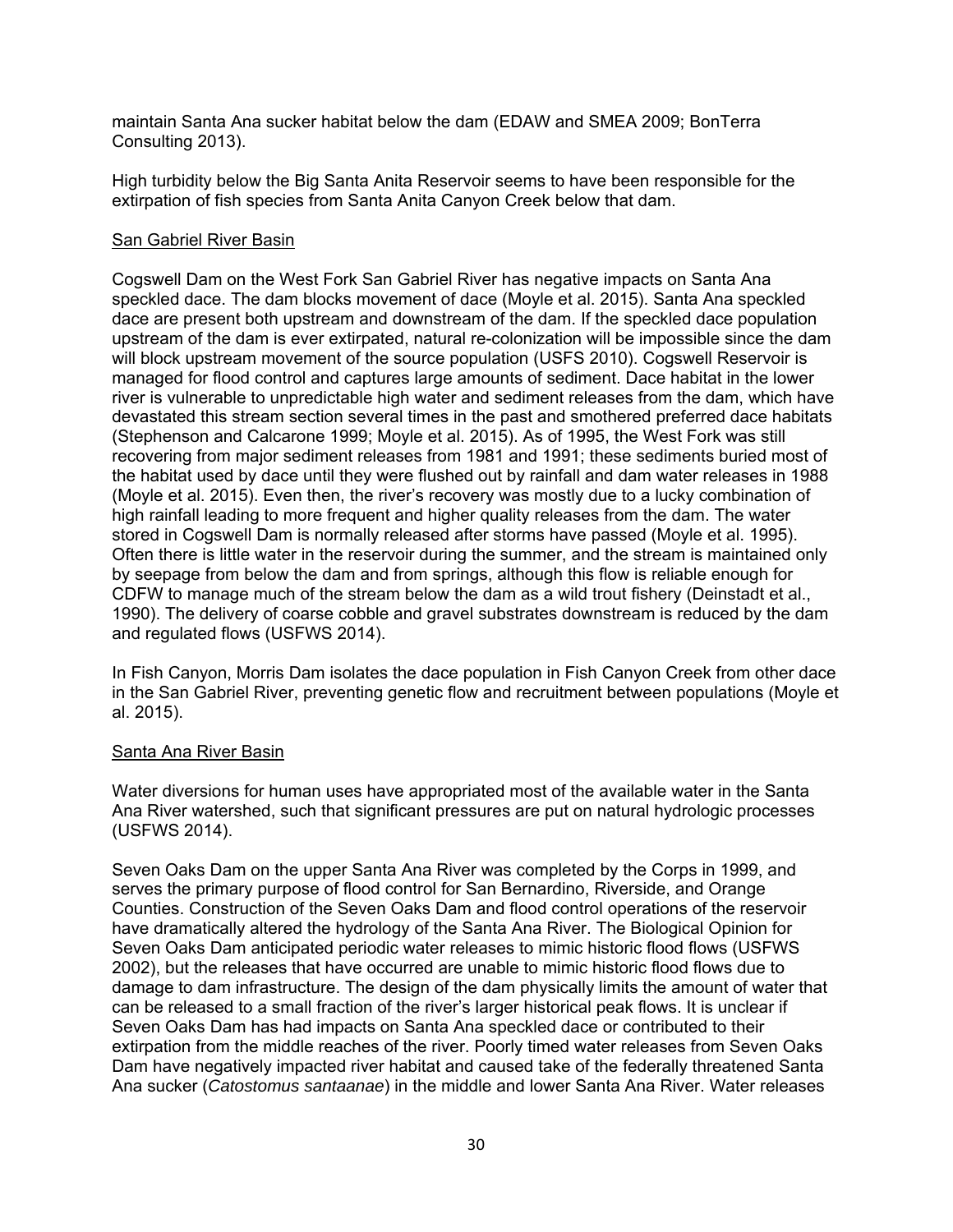from the dam with high levels of sediment have smothered sucker eggs and active spawning beds in sediment and damaged fish foraging habitat by decreasing water quality.

Many Santa Ana River tributaries have dams and water diversions. PG&E's Lytle Creek hydropower project has significant impacts on speckled dace habitat in Lytle Creek – see the discussion in the section on FERC below. PG&E's Mill Creek hydropower project has guaranteed flows from a recent FERC relicensing that maintain suitable habitat for dace in Mill Creek from Mountain Home Creek to the lower Edison diversion (USFS 2010). The Santiago Creek tributary has water diversions in the Cleveland National Forest that are under special use permits - the USFS has not determined whether they provide for adequate stream flows and water quality (USFS 2010). Fontana Union Water Company owns and operates the Grapeland Tunnel water diversion in Lytle Creek, for municipal use downstream.

The U.S. Forest Service (USFS) has allowed massive and unpermitted water diversions from the West Fork of Strawberry Creek in the San Bernardino National Forest, with adverse effects on aquatic and riparian habitat for Santa Ana speckled dace. The USFS issued a special use permit in 1976 that allowed Nestle to divert up to 162 million gallons of water a year from the West Fork of Strawberry Creek. That permit expired in 1988, but the USFS continued to allow Nestle to operate the diversion structure and illegally divert large amounts of water from the highest elevations of the watershed, even during drought years. Conservation groups sued in 2015 over the continued diversion despite the expired permit (CBD et al. 2015). The USFS simply issued a new permit, without any environmental review or analysis of impacts on dace habitat. While the new permit does have limited mitigation measures for protecting the creek, such as requiring minimum flows in two areas and requiring the company to broadly monitor the impacts of their water diversions, the triggers and actions for mitigation are not defined and fail to ensure needed protections will be provided (CBD 2018). Despite the fact that the USFS could have limited how much water Nestlé can extract from the creek, and despite evidence that pumping may far exceed the company's water rights, Nestle continues to pump millions of gallons a year from Strawberry Creek (CBD 2018). U.S. Geological Survey reports from July 2017 show that, despite heavy winter precipitation across California, Strawberry Creek's streamflow levels were the lowest since the agency began keeping track 96 years ago (CBD 2018).

#### San Jacinto River Basin

Outside of the National Forest, both the North and South Fork of the San Jacinto River have been diverted for agricultural and domestic use for many years (USFS 2010).

#### **Barriers to Migration and Movement**

Flood control structures that do not allow fish migration or movement have isolated dace populations in the San Bernardino and Angeles National Forests (USFS 2005). In the San Bernardino National Forest, Lytle Creek Road and its culvert where the road crosses the creek blocks movement of Santa Ana speckled dace (USFS 2020). Every year the downstream side goes dry and many dace die because they are not able to swim back upstream, and the lip of the culvert is too high for dace to be able to swim back up (USFS 2020). Fish passage barriers in Cajon Creek that block and isolate speckled dace have been created by the railroads (USFS 2020). The loss of connectivity of tributaries through the mainstems of rivers is a primary cause for speckled dace declines (USFS 2010). In many cases, if fish are moved downstream in flood events, they are no longer able to move back up from the mainstem due to migration barriers (USFS 2010).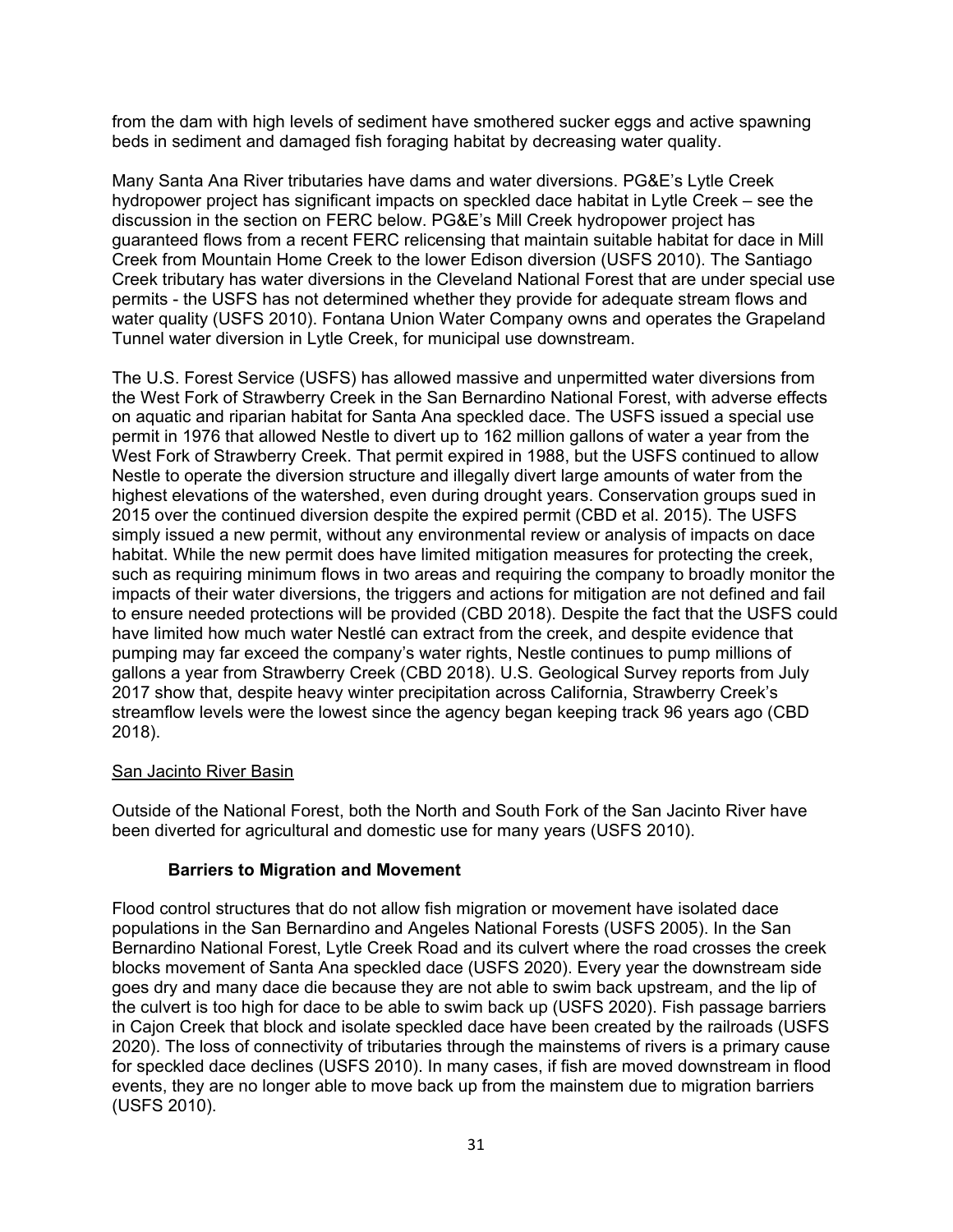Also refer to the Dams, Reservoirs, and Water Diversions section above for additional examples of migration and movement barriers.

### **Urbanization**

Moyle et al. (2015) rated the impacts of urbanization in limiting the viability of Santa Ana speckled dace populations as "medium" meaning it is a factor that is unlikely to drive the species to extinction by itself but contributes to increased extinction risk. Most portions of the Los Angeles, Santa Ana and San Gabriel rivers not in public lands are highly urbanized. Urbanization and suburbanization have degraded watersheds containing dace. Extensive river channelization and impoundment has occurred in the middle and lower reaches of all rivers for flood control. These alterations result in the loss of ecological value for dace by changing streams from riparian corridors to canals (Moyle et al. 2015).

Urbanization was a much higher historical threat as dace have already been largely eliminated from urban stream reaches and are now confined to the upper portions of the watersheds where they occur, often on public lands.

# **Roads**

Moyle et al. (2015) rated the impacts of roads in limiting the viability of Santa Ana speckled dace populations as "high" meaning it is a factor that could push the species to extinction in 10 generations or 50 years. The watersheds occupied by speckled dace have some of the highest road densities in California, due to intense urbanization in southern California. Roads exist along most speckled dace streams and negatively impact dace habitats through increased siltation, pollutant inputs such as chemical and trash wastes, along with channel constriction and barriers to upstream movement (Moyle et al. 2015).

The best habitat for speckled dace in Lytle Creek is regularly threatened by encroachment into the wash by heavy equipment by a variety of forest users to protect infrastructure including public roads, public utilities and private access routes (Moyle et al. 2015).

# **Agricultural Activities**

Moyle et al. (2015) rated the impacts of agricultural activities in limiting the viability of Santa Ana speckled dace populations as "medium" meaning it is a factor that is unlikely to drive the species to extinction by itself but contributes to increased extinction risk. Agriculture is a greatly reduced threat from the past because much of the agricultural land in the Santa Ana speckled dace's range has already been urbanized. However, runoff from remaining dairy and citrus operations is a source of pollution in some streams (Moyle et al. 2015).

# **Pollution**

Urbanization has caused water quality degradation in the Los Angeles, Santa Ana and San Gabriel rivers. Wastewater-dominated rivers - such as the Santa Ana River - are subject to increased inputs of regulated and unregulated contaminants, which degrade water quality and fish habitat suitability (USFWS 2014). Contaminants in water discharged from sewage treatment facilities may be amplified because of the limited availability of cleaner, natural water to flush out or dilute residual chemicals (USFWS 2014). The lower reach of the Los Angeles River is identified as impaired for pH, ammonia, lead, coliform, trash, scum algae, total dissolved solids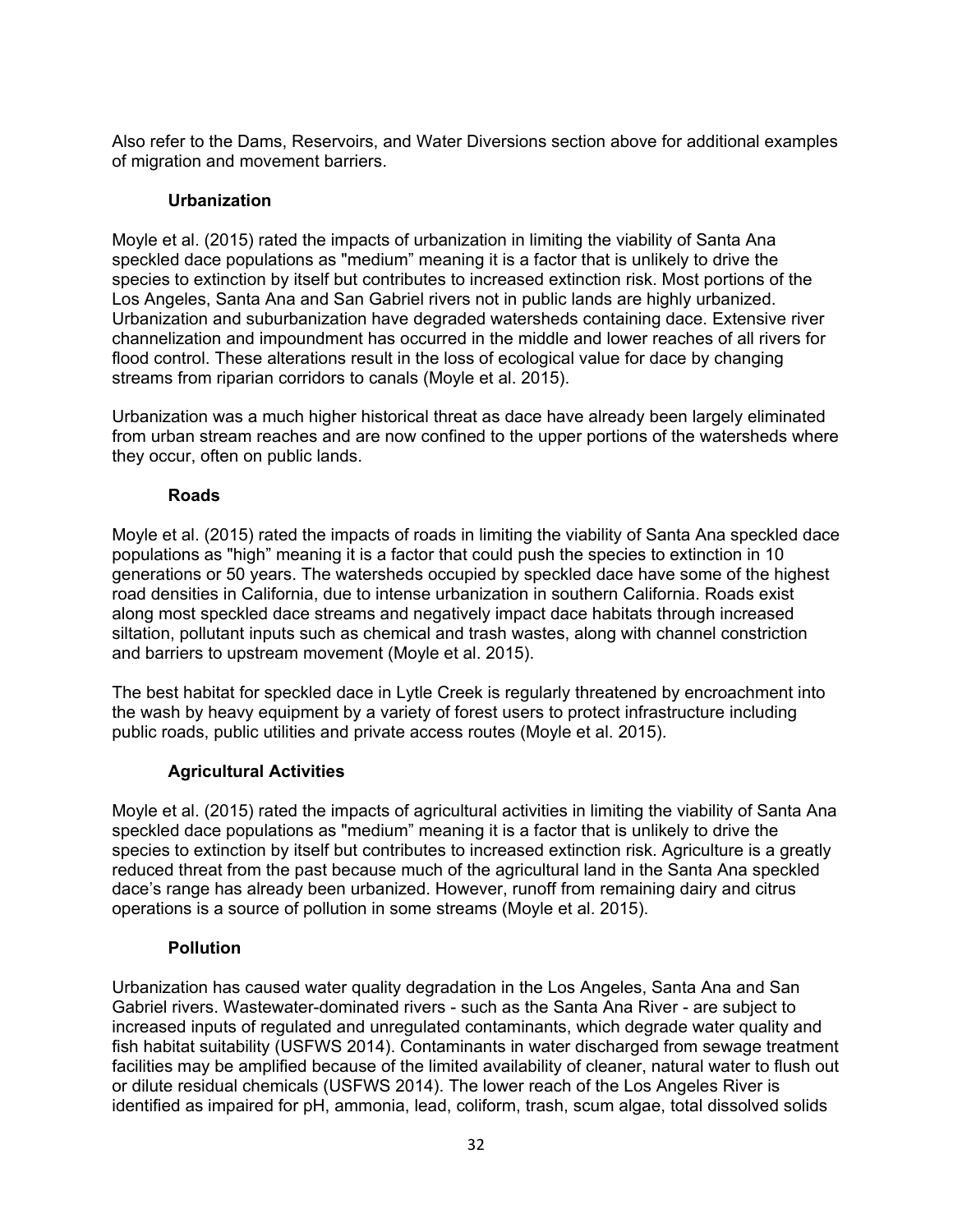and turbidity. The State Water Resources Control Board lists sections of the Santa Ana River as impaired by heavy metals, pathogens, bacteria, and nutrients. The board also lists sections of the San Gabriel River as impaired by bacteria, pH, and heavy metals (lead, copper).

While water quality impairment is of concern in portions of the Santa Ana speckled dace's occupied range, it is important to note some of these areas (e.g., the lowest reach of the Los Angeles River, which is an extremely altered concrete-lined channel) are no longer suitable habitat for most fishes, regardless of water quality issues.

There is a high risk of spills of hazardous materials from trucks and trains into stream habitat occupied by dace along high use transportation corridors, such as I-15 through Cajon Pass and State Route 330 paralleling City Creek (USFS 2010). In 2009, a spill involving spoil piles (excess soil from an excavation) stored along Highway 330 resulted in soil entering into Schenk Creek, which enters East Fork City Creek (USFWS 2012b), although no analysis for impacts to speckled dace was completed. In the 1990s, dumping of trash and toxic materials (soap, motor oil, and mercury), was known to occur in the East Fork San Gabriel River (USFWS 2012b). The USFS, CDFW, and BNSF Railroad have been moving speckled dace in Cajon Creek into headwater tributaries to protect them from highway or railway spills (Moyle et al. 2015).

# **Livestock Grazing**

Moyle et al. (2015) rated the impacts of livestock grazing in limiting the viability of Santa Ana speckled dace populations as "low" meaning it may reduce dace populations but extinction is unlikely as a result. Livestock grazing is present at low intensities in some watersheds where Santa Ana speckled dace occur. Livestock grazing can negatively impact water quality and aquatic and riparian habitat for Santa Ana speckled dace. Damage to riparian areas by livestock grazing in the western U.S. is well documented. Free-ranging cattle strongly prefer riparian areas due to the availability of water, shade, and increased forage. Cattle spend 5 to 30 times as much time in these cool, productive zones relative to other areas (Roath and Krueger 1982; Skovlin 1984; Clary and Medin 1990). Cattle prefer to browse young willow and cottonwood shoots, eventually eliminating these important woody species from streamside locations (Kauffman et al. 1983; Kovalchik 1987; Case and Kauffman 1997). Grazing in riparian areas can jeopardize fish species (Kauffman and Krueger 1984; Knapp and Matthews 1996), alter stream morphology and hydrology, increase soil erosion and sediment deposition in streams, and degrade and contaminate water quality (Chaney et al. 1990; Belsky et al. 1999).

# **Mining**

In-stream mining alters the channel geomorphology and bed elevation, may induce channel incision and erosion, and can require water diversion, clearing, and excavation. Mining for gravel and sand removes necessary substrates from the watershed and discharges fine residual sediment. These activities have occurred in the Santa Ana River (USFWS 2014).

Moyle et al. (2015) rated the impacts of mining in limiting the viability of Santa Ana speckled dace populations as "low" meaning it may reduce dace populations but extinction is unlikely as a result. Instream mining activities can displace dace from preferred habitat, but the effects are mostly localized (Moyle et al. 2015).

Speckled dace in Cattle Creek (a tributary to the East Fork San Gabriel River) may be adversely influenced by mining operations (Moyle et al. 1995). A rock quarry in Fish Canyon has encroached on optimal speckled dace habitat; however, the mining company is in the process of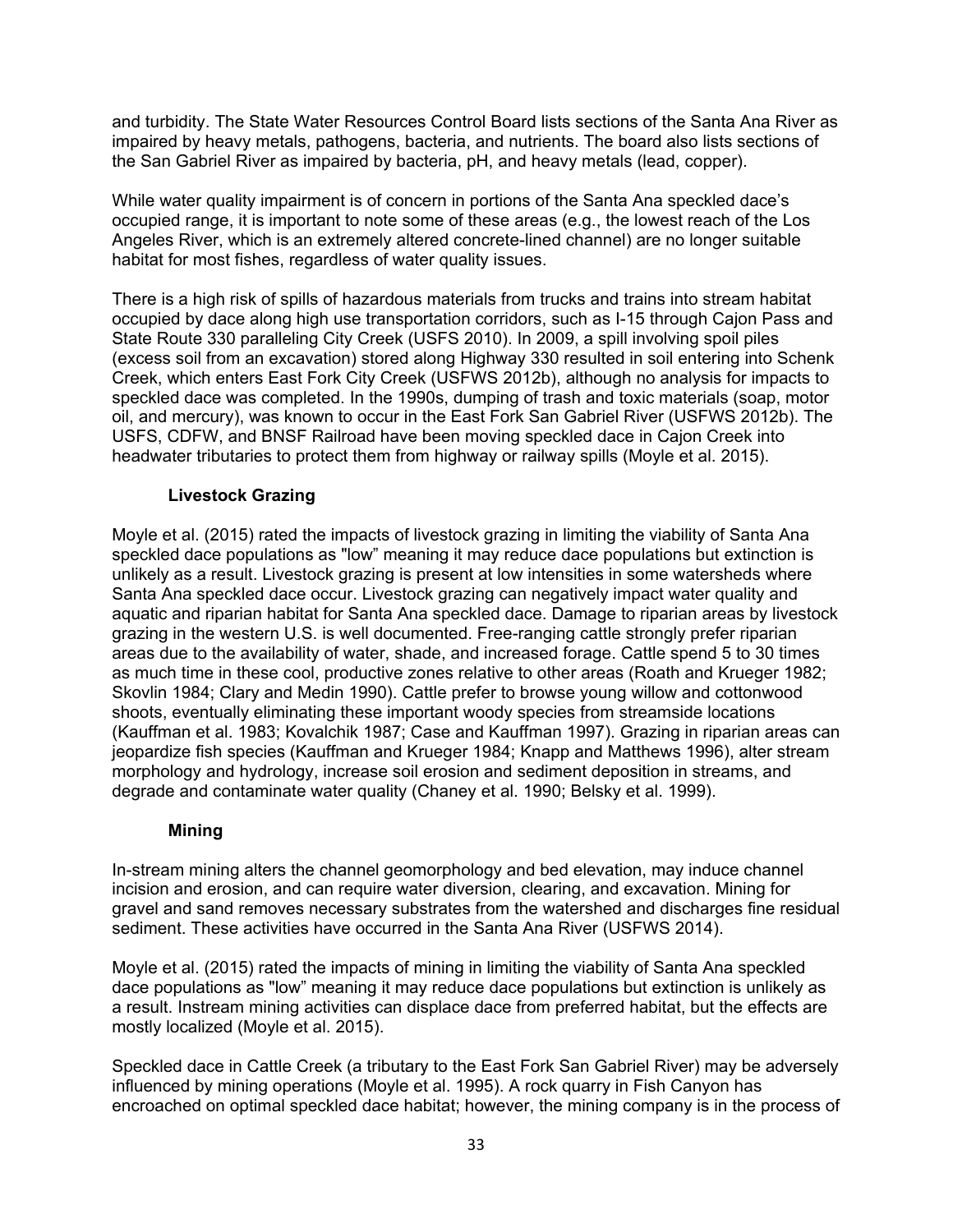restoring fish habitat (Moyle et al. 2015). The CEMEX mining company is seeking permits to reestablish aggregate mining in the Lytle Creek channel, though this is downstream of the national forest and known occupied dace habitat.

Suction dredging to find precious minerals occurred most frequently on U.S. Forest Service lands in the San Gabriel River and Los Angeles River watersheds. Sluicing and high banking, techniques used to find precious minerals, were likely occurring in the San Gabriel River and to a lesser extent in Big Tujunga Creek (USFWS 2014), prior to the banning of recreational suction dredge mining in 2016. Moyle et al. (2015) noted that recreational mining had been increasing in popularity with spikes in the value of gold, and still occurred in many locations. Suction dredging in the San Gabriel River basin, Cajon Wash, and Lytle Creek may have negatively affected habitats used by dace and other aquatic species (Moyle et al. 2015). As of 2016, suction dredging was banned in California streams and the CDFW is not issuing any dredging permits. Legacy impacts to dace habitat from suction dredging may remain and benefits from the ban on suction dredging may be difficult to detect.

Some mining activities have continued in the East Fork San Gabriel River, but without the use of suction dredging equipment (USFS 2010). The USFS has documented potential impacts to speckled dace habitat in the lower East Fork San Gabriel River, at Heaton Flat and Oaks Day Use, areas with increasing recreational activities and unauthorized mining (USFS and WRPI 2019a,b). The USFS and WRPI (2019a,b) found elevated and/or increasing levels of specific conductivity in these stream reaches from anthropogenic activities including unauthorized mining and artificial dams, posing a detrimental threat to native fish such as Santa Ana speckled dace. Heaton Flat had conductivity of 258.13 μS/cm in May 2019 and 277.33 μS/cm in July 2019; Oaks Day Use measured 458 μS/cm in October 2016 and 291.5 μS/cm in July 2019 (USFS and WRPI 2019a,b). The surveys note that conductivity was below the 310 μS/cm EPA standard to support diverse aquatic life without resulting in an unacceptable effect, but that previous studies (Morgan et al. 2007) suggested a conductivity level below 247 μS/cm is ideal for macroinvertebrate health and below 171 μS/cm is optimal for fish health. USFS and WRPI (2019) noted that the steady increase in recreational activities and unauthorized mining activities coupled with reduced stream flow may exceed EPA conductivity thresholds and likely shift the Upper East Fork River into a habitat not suitable for certain species of fish or macroinvertebrates.

Fernandez (2019) evaluated geomorphic alterations from small-scale gold mining and excessive recreation, and effects on native fish habitat and water quality in a 16-mile stretch of the East Fork San Gabriel River in the Angeles National Forest. Small-scale gold mining and construction of artificial recreational dams corresponded with high number of unnatural pools, increased "slow" waters and fewer riffles, higher levels of fine sediments, decreased substrate variability, damage to riparian vegetation, bank instability, increased channel width and erosion, and general degradation of native fish habitat (Fernandez 2019).

#### **Concentrated Recreational Use**

Thousands of people from the Los Angeles metropolitan area and adjacent urban communities use wilderness and non-wilderness areas within the Angeles and San Bernardino National Forests for recreation. The impact of large numbers of people using these accessible stream areas include destruction of streambank vegetation, streambank erosion, and disposal of untreated human waste and other refuse into the creeks, all of which degrade water quality. Extremely high levels of recreation use have negative impacts on speckled dace in the West, East, and North Forks of the San Gabriel River, Santa Ana River, Lytle Creek, Mill Creek, and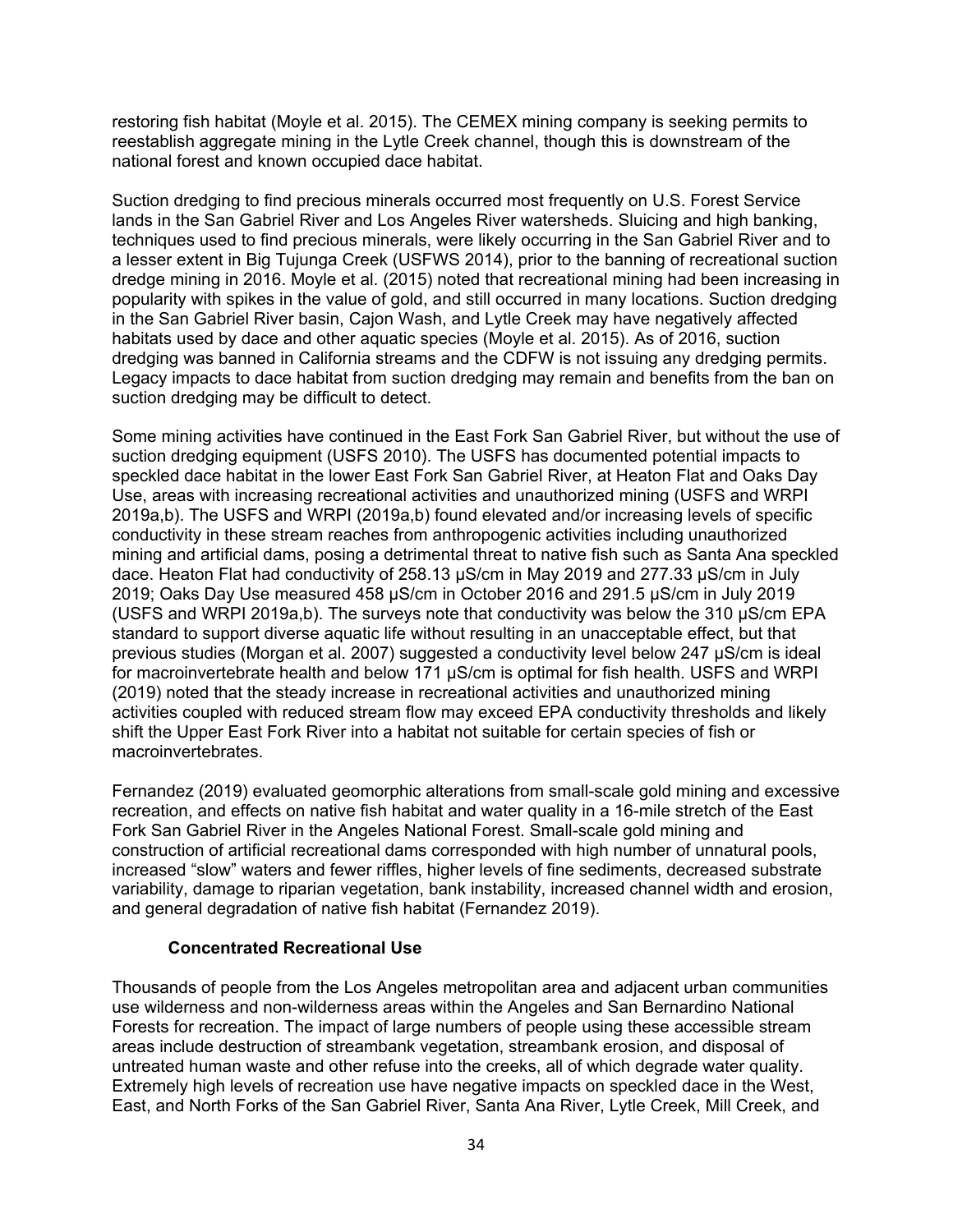Big Tujunga Creek (Swift 2003; USFS 2010; O'Brien et al. 2011; Moyle et al. 2015). A major problem is the many small dams constructed in dace habitat for water play, swimming, and bathing; these dams raise water temperatures, reduce the amount of spawning habitat, create barriers for upstream movement of speckled dace, and result in large accumulations of trash (USFS 2010; Moyle et al. 2015). The Fisheries Resource Volunteer Corps and other groups are working with the Angeles and San Bernardino National Forests to remove dams and trash from fish streams (USFS 2010; USFWS 2012a).

Moyle et al. (2015) rated the impacts of recreation in limiting the viability of Santa Ana speckled dace populations as "medium" meaning it is a factor that is unlikely to drive the species to extinction by itself but contributes to increased extinction risk. Heavy recreational use in streams (including camping, dam building for water play, swimming, and off-road vehicle use) may displace dace from optimal habitats, further stress fish in suboptimal habitat, and fragment and alter habitats (Moyle et al. 2015). Heavy recreational use can also disturb dace spawning and feeding behavior (Moyle et al. 1995).

The Angeles National Forest (ANF 2016) surveyed the East Fork San Gabriel River and compared stream conditions between a lower reach (above Camp Williams), which had 8 recreation dams, and an upper reach (Oaks Day Use), which had 29 recreation dams. The upper reach had more disturbance and more fine material, which can impair aquatic food production and decrease survival of young fish. Fernandez (2019) evaluated geomorphic alterations from small-scale gold mining and excessive recreation, and effects on native fish habitat and water quality in a 16-mile stretch of the East Fork San Gabriel River in the Angeles National Forest. Small-scale gold mining and construction of artificial recreational dams corresponded with high number of unnatural pools, increased "slow" waters and fewer riffles, higher levels of fine sediments, decreased substrate variability, damage to riparian vegetation, bank instability, increased channel width and erosion, and general degradation of native fish habitat (Fernandez 2019).

# **Off-Road Vehicle Use**

Off-road vehicles could adversely affect Santa Ana speckled dace by damaging both riparian and in-stream habitat. Off-road driving along stream banks can degrade bank stability, cause erosion, and damage riparian plant communities (USFWS 2014). Off-road vehicles may also drive through the river and disturb sediments, create increased turbidity, potentially crush fish, and otherwise disturb substrates that fish require for feeding and rearing young (USFWS 2014).

The San Gabriel Canyon Off Highway Vehicle Area is located at the confluence of the East and West Forks of the San Gabriel River in the Angeles National Forest. USFS fish surveys in 2009 noted very localized negative impacts to dace habitat from OHV activity, immediately downstream from two well-used OHV crossings, and documented changes in physical habitat and benthic macroinvertebrate communities, vehicular traffic in the river, disturbance from OHV trails and river crossings, and trash (Chapman 2009; ECORP 2009). Catch rates of speckled dace in the West Fork of the San Gabriel River were very low in 2009 in comparison with previous surveys (Baskin and Haglund 2002; ECORP 2007), with 197 dace captured in 2007 and only 50 dace in the same reaches in 2009 (ECORP 2009). However, presumed causes were fluctuations of the San Gabriel Reservoir water level, which allowed predation on dace by largemouth bass and invasion of green sunfish into the survey reaches, which also preyed on dace (ECORP 2009). Resurveys of the same stream reaches in the OHV area in 2011 only located a single speckled dace (Chambers Group 2012) and no dace were located in 2013. It is unclear whether periodic reservoir inundation or OHV use and crossings are the direct or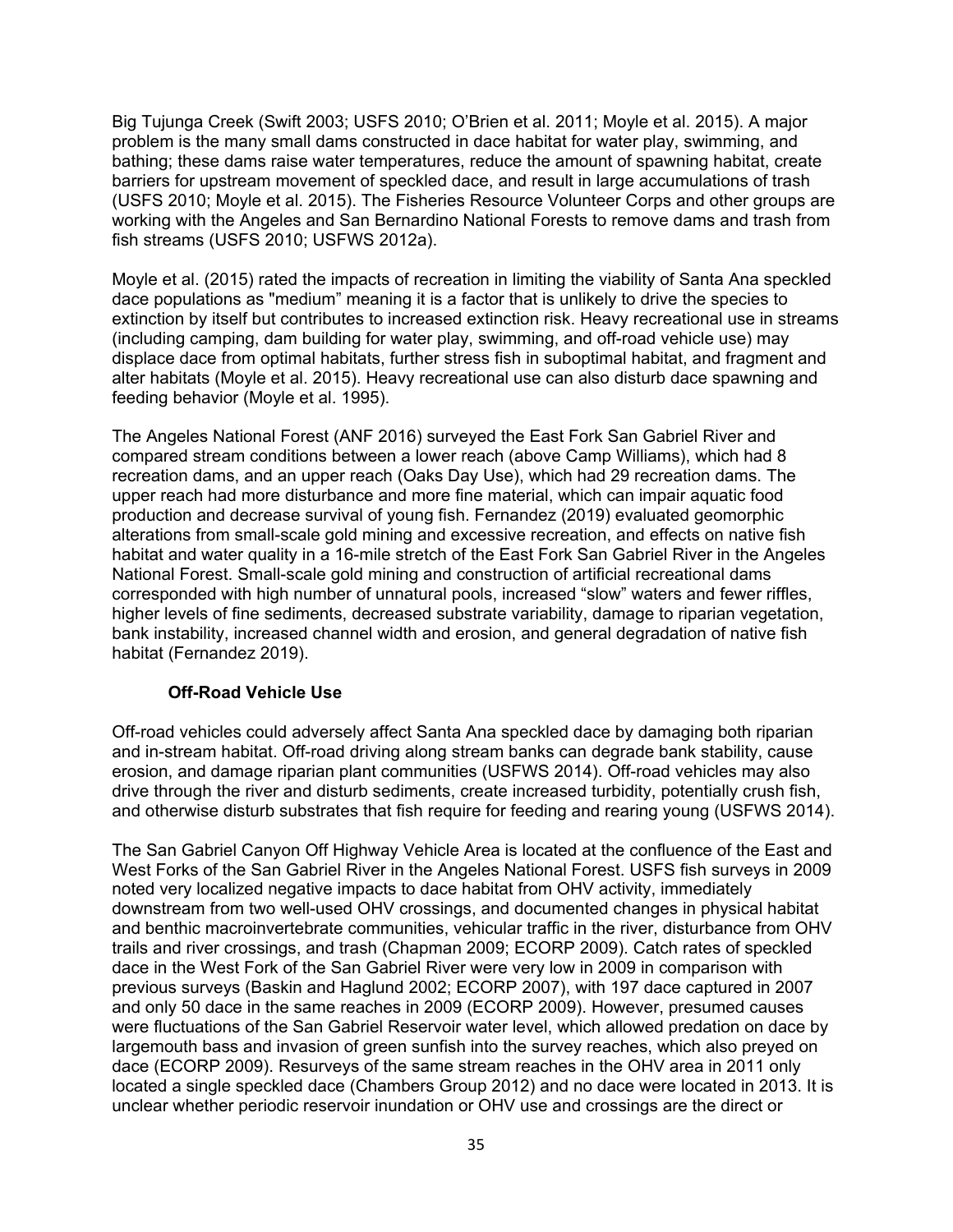prominent cause for lower fish habitat and ecological community values within these reaches (Chambers Group 2012; ECORP 2013).

The San Gabriel Canyon OHV area is supposedly currently being managed by the USFS to reduce impacts to fish (primarily listed Santa Ana suckers) and is being monitored to determine the effectiveness of management actions (USFWS 2014). These management measures include establishing OHV capacity limits, providing designated OHV stream crossings, closure on weekdays, signage, monitoring and enforcement, and removal of rock dams (SGRD 2012- 2017). However, due to lack of funding the USFS effectiveness monitoring program is no longer functional (although daily monitoring occurs when the OHV area is open), and habitat and population monitoring has been "problematic" (SGRD 2012-2017). The USFS annually documents numerous incidents of non-compliance with resource protection measures by OHV users, such as improperly crossing streams, driving in the stream or reservoir, damaging vegetation, and driving in closed areas (SGRD 2012-2017). The USFS claimed that increased public outreach, strict enforcement, and placement of visual barriers in 2014 resulted in higher levels of compliance with OHV regulations in the use of designated stream crossings (SGRD 2014-2017). However, during 2014 fish surveys biologists reported OHV use outside of permitted areas and in the stream channel, OHV use of unauthorized river crossings, lack of flagging and boundary markers in lower sections, and large amounts of trash (ECORP 2014). Biologists found multiple native fish in the OHV area with injuries and observed dead native fish (including one speckled dace) exhibiting damage suspected to be from OHV activity, although changes in water quality or stream habitat during a recent storm event was postulated as a possible cause (ECORP 2014).

Non-paved U.S. Forest Service and other roads in the mountainous areas are of concern for impacts to dace habitat, given the friable soils in this region that easily erode into streams as well as their facilitation of access for intensive human recreational use (Moyle et al. 2015).

# **Logging**

Moyle et al. (2015) rated the impacts of logging in limiting the viability of Santa Ana speckled dace populations as "low" meaning it may reduce dace populations but extinction is unlikely as a result. Forest thinning and other forestry practices in the national forests where Santa Ana speckled dace occur require roads. Most forest roads are unimproved and serve as sources of sediment input to streams which support dace. Forest roads also provide corridors for recreational access.

# **Disease and Predation**

Petitioners are unaware of any information regarding disease or natural predation being threats to Santa Ana speckled dace. The impacts of non-native predators which may jeopardize Santa Ana speckled dace are discussed below in the section on introduced species.

# **Overutilization for Commercial, Recreational, Scientific or Educational Purposes**

Commercial or scientific harvest does not appear to be a contributing factor in the decline of the Santa Ana speckled dace. As discussed in the section above on recreation impacts, heavy human recreational use along streams that currently or formerly supported Santa Ana speckled dace has degraded water quality and dace habitat.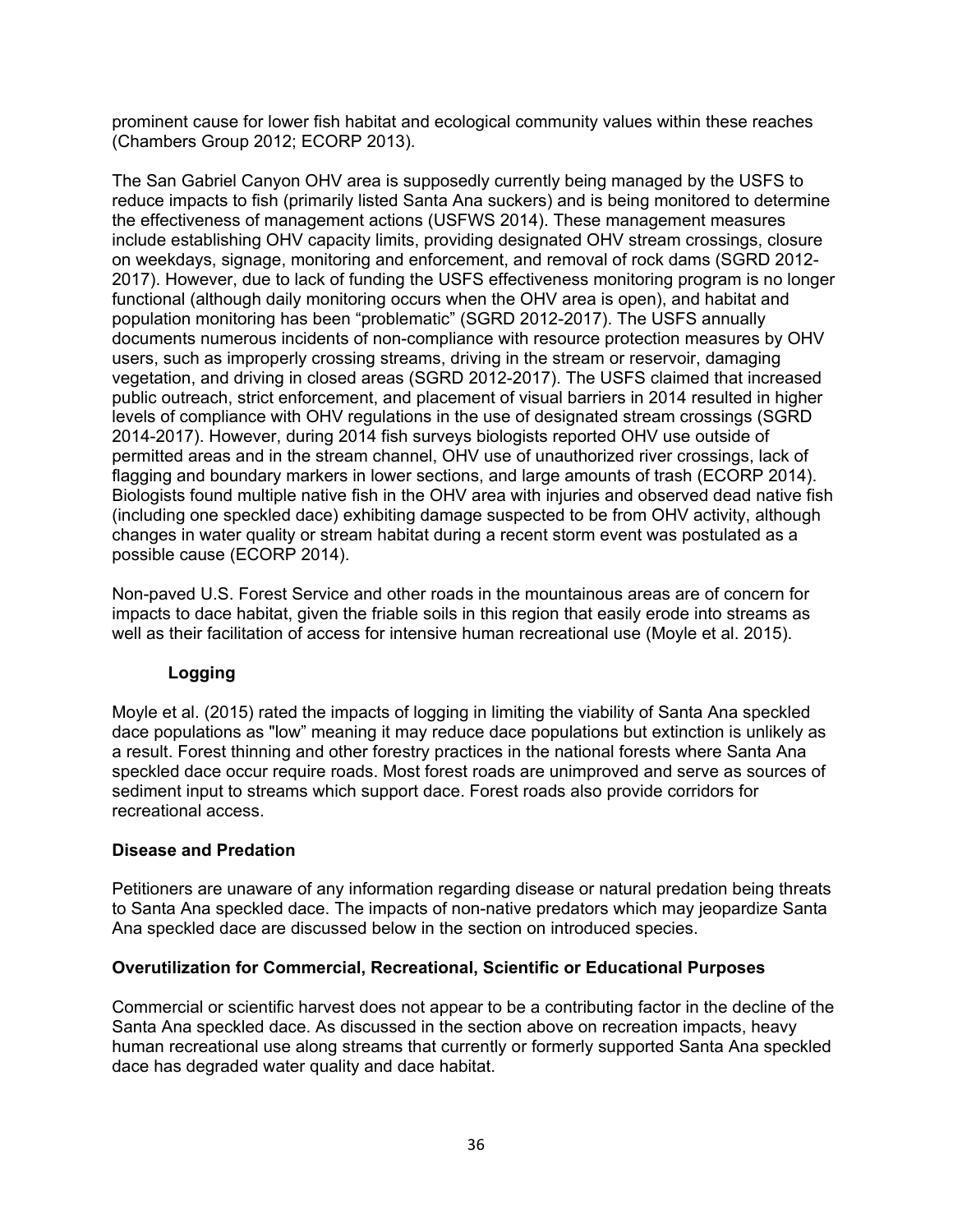# **Inadequacy of Existing Regulatory Mechanisms**

# **Federal Protections**

Existing federal regulatory mechanisms that have the potential to provide some form of protection for the Santa Ana speckled dace include: overlap with other ESA listed species and their designated critical habitat; protection under National Forest Plans due to occurrence on federal forest lands; consideration under the National Environmental Policy Act or the Clean Water Act; and FERC relicensing.

#### Overlap with ESA Listed Species

Santa Ana speckled dace may derive some benefit from occupying a few of the same streams as the Santa Ana sucker (*Catostomus santaanae*), which is protected as a threatened species under the federal Endangered Species Act. Speckled dace and suckers may utilize similar stream habitats and have some overlap in the San Gabriel and Los Angeles watersheds, but Santa Ana suckers are capable of occupying higher mountain streams and lower elevation alluvial floodplains in these watersheds than speckled dace (Swift et al. 1993; Moyle 2002).

In the San Gabriel River, Santa Ana speckled dace and Santa Ana sucker both occur in the West Fork, North Fork, and East Fork, and in Cattle Canyon Creek. In the Los Angeles River basin, populations of Santa Ana speckled dace and Santa Ana sucker may overlap in portions of Big Tujunga Creek. There is likely little overlap of these species in the Santa Ana watershed since Santa Ana suckers occur in the lower and middle reaches of the mainstem Santa Ana River, but speckled dace do not occur in the lowlands and have been extirpated from the middle reaches of the Santa Ana River.

Designated critical habitat for the Santa Ana sucker in stream reaches that support Santa Ana speckled dace include: the West, North, and East Forks of the San Gabriel River, and tributary Cattle Canyon Creek; portions of Big Tujunga Creek in the Los Angeles River basin; and Mill Creek (where dace are extirpated) and City Creek in the Santa Ana River basin (USFWS 2010).

To improve habitat and reduce impacts on Santa Ana suckers, the Forest Service is conducting annual removal of small hand-made dams from the East, West and North forks of the San Gabriel River and the Big Tujunga River on the Angeles National Forest (USFWS 2012a). This will likely reduce impacts to speckled dace in these stream reaches as well.

Santa Ana speckled dace may derive some benefit from occupying stream reaches that are designated as critical habitat for the Arroyo toad (*Bufo californicus*), which is protected as an endangered species under the federal Endangered Species Act. However, arroyo toads utilize somewhat different aquatic habitat than speckled dace, primarily in low gradient stream reaches. Adult arroyo toads breed in shallow, sandy pools, and juveniles are typically found in reaches with sand substrate or fine gravel bars. The designated critical habitat for the arroyo toad appears to only overlap with Santa Ana speckled dace in Cajon Wash (USFWS 2011).

#### Habitat Conservation Plans

The Santa Ana speckled dace is not currently a covered species under any ESA Habitat Conservation Plans in southern California (USFWS 2020). However, it is proposed as a covered species under the Upper Santa Ana River Habitat Conservation Plan that is in preparation by water resource agencies of the Santa Ana River Watershed, in partnership with the USFWS,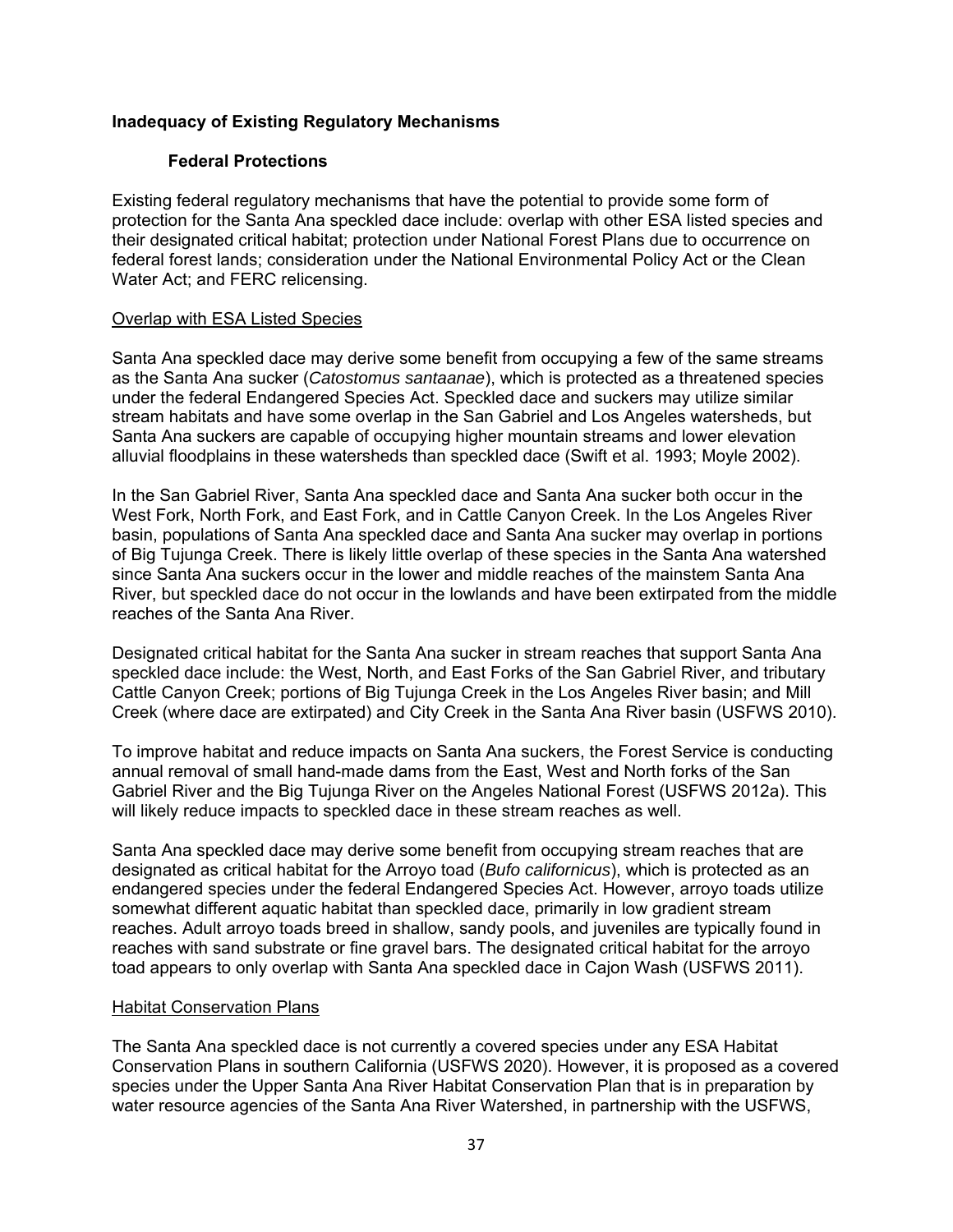CDFW, and several other government agencies and stakeholder organizations (USARSRA 2020).

# National Forest Plans

U.S. Forest Service (USFS) lands encompass much of the current native range of the Santa Ana speckled dace. The majority of the dace's range on USFS lands is not under wilderness management. Wilderness designation would offer no direct regulatory protection for dace, but does reduce some human-induced impacts on stream habitats. For example, motorized equipment is excluded from these areas. Dace habitat on USFS lands is not subject to the development pressures existing on private land. However, this protection likely is partially offset by the extensive recreational impacts on Southern California National Forest lands.

Santa Ana speckled dace are listed as a Region 5 U.S. Forest Service "Sensitive Species." Forest Service objectives for designated sensitive species (Forest Service Manual 2670.22, 2670.32, and 2670.44) include: management practices to ensure that species do not become threatened or endangered because of USFS actions; maintain viable populations of native fish in habitats distributed throughout their geographic range on USFS lands; management objectives for populations and/or habitat of sensitive species; assist states in achieving their goals for conservation of endemic species; review programs and activities as part of the NEPA process to determine their potential effect on sensitive species; avoid or minimize impacts to species whose viability has been identified as a concern; if impacts cannot be avoided analyze the significance of potential adverse effects on the population or its habitat within the area of concern and on the species as a whole (a decision must not result in loss of species viability or create significant trends toward federal listing); and establish management objectives in cooperation with states when projects on USFS lands may have a significant effect on sensitive species population numbers or distributions.

The Land Management Plan for the four Southern California Forests directs the USFS to take conservation actions to prevent listing of sensitive species (LMP part 2 WL 1). Implementation of priority conservation strategies is identified in the LMP as a method to meet this objective. The USFS developed a Conservation Strategy in 2010 for Santa Ana speckled dace in the Angeles, San Bernardino, and Cleveland National Forests (USFS 2010) The Conservation Strategy consists of guidelines for conservation and recovery of speckled dace in these National Forests. The Conservation Strategy identifies translocations (including reintroduction and population reinforcement) as necessary to expand speckled dace occupation of historic distribution in these National Forests; it also identifies critical actions such as maintaining or securing permanent, year-round surface water and improving connectivity of stream reaches, protecting streams with populations of dace from damaging spills of hazardous materials, and preventing extremely large high intensity fires.

The management strategies in the speckled dace Conservation Strategy appears to consist mostly of management directives and goals from the USDA Forest Service Manual and the 2005 Land Management Plans for the four Southern California National Forests. It has a menu of recommended conservation practices that "should be considered" for all land or wildlife management actions on the National Forests where Santa Ana speckled dace do or could occur, including sharing information, preparing management plans, minimizing and mitigating impacts from channel modification, protecting riparian vegetation, ensuring adequate stream flows, conducting fish rescue after emergencies (such as wildfire, floods, or hazardous spills), controlling and eradicating invasive species, identifying fish passage barriers, using fuel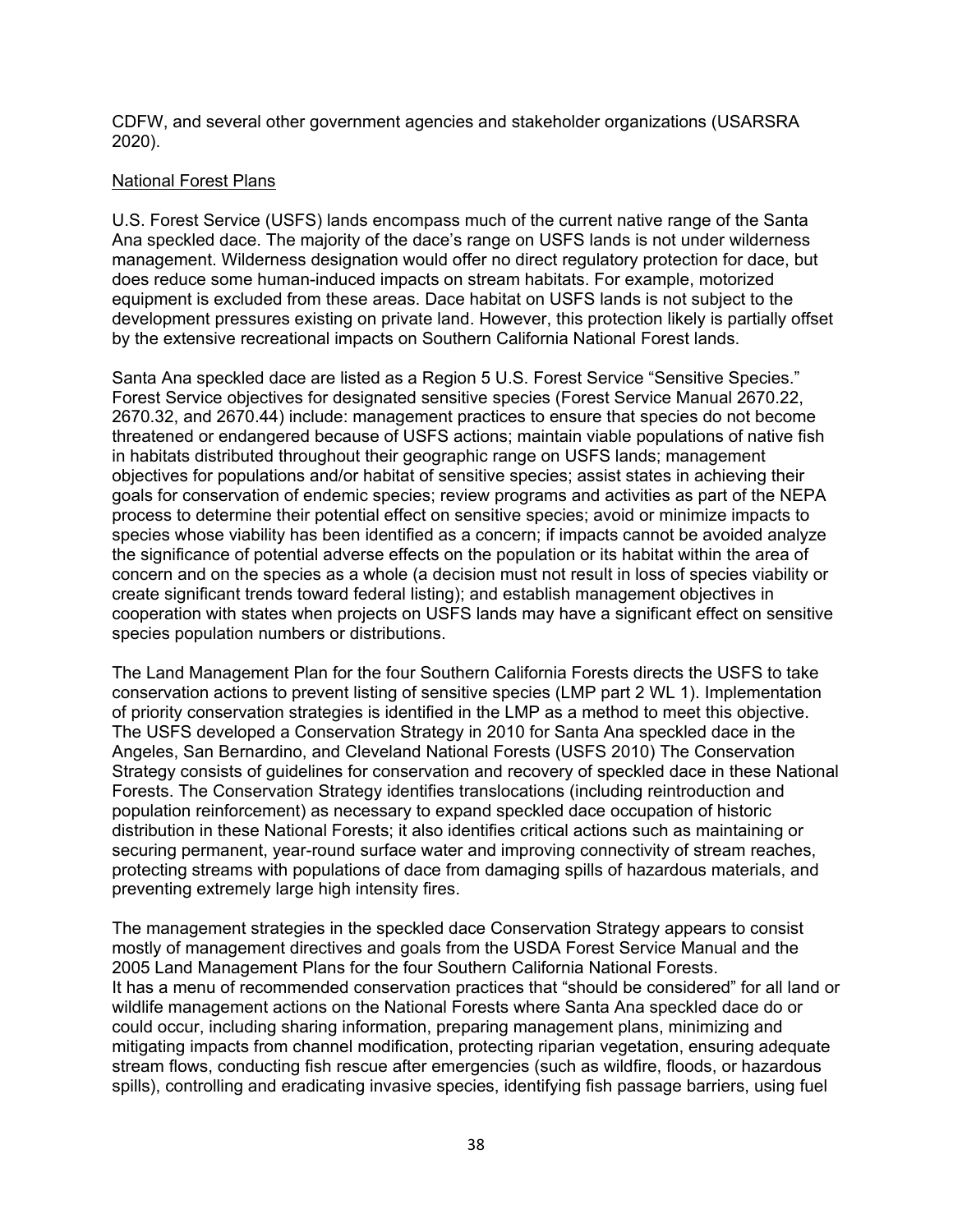management to reduce wildfires, conducting regular habitat surveys, and pursuing reintroduction and population augmentation efforts.

It is important to note that the speckled dace Conservation Strategy does not provide substantive or guaranteed protections for speckled dace or their habitats – it merely provides management recommendations, which it is presumed the USFS will "strive" to follow for management actions on the National Forests. A good example of the USFS failure to implement or adhere to the Conservation Strategy was provided after conservationists exposed that the USFS had for decades allowed Nestle to continue illegal, massive, unpermitted diversions from the West Fork of Strawberry Creek, which was formerly speckled dace habitat. In 2015, well after the Conservation Strategy was developed, the USFS responded to the decades of illegal diversions by issuing a new permit for continued water diversion, without any environmental review or analysis of impacts on dace habitat. This action contradicted the 2010 Conservation Strategy which states that the USFS will "ensure adequate instream flows are secured and maintained."

The San Bernardino National Forest apparently has been developing an unpublished Santa Ana speckled dace relocation plan, and updated the Conservation Strategy in 2015 or 2016, but did not provide an updated version as part of a FOIA request (USFS 2020). A Santa Ana speckled dace working group (biologists from the U.S. Geological Survey, U.S. Forest Service, and California Department of Fish and Wildlife) has been working on reintroducing speckled dace to Strawberry and East Twin Creeks (USFS 2020).

As of 2016, the San Bernardino National Forest was planning on using Caltrans mitigation funds in cooperation with CDFW and the Riverside-Corona Resource Conservation District to implement a captive breeding program for Santa Ana speckled dace and to conduct speckled dace reintroduction and translocations in the San Bernardino National Forest (USFS 2020).

Source populations being considered for speckled dace reintroductions were Lytle, Plunge, and Cajon Creeks; City Creek was considered but rejected because the USFS did not have a genetic analysis for the post-2005 dace found in the stream (USFS 2020). Locations that have been identified for speckled dace translocation and reintroduction are Waterman Canyon, Mountain Home Creek, Fredalba Creek, Etiwanda Creek, Alder Creek, Day Creek, and Cucamonga Creek (USFS 2020).

The USFS noted concern from biologists that the viability of existing dace populations could be impacted by removal of dace from source populations; if current populations of dace are stressed and low in numbers, the removal of hundreds of fish may have negative effects on the populations (USFS 2020). Biologists also expressed concerns about inadvertently spreading diseases or other invasive species during dace translocation efforts; when dace are taken from a source population and then immediately translocated to a different watershed, other organisms may also be moved (USFS 2020).

The Riverside-Corona Resource Conservation District developed a reintroduction plan with the San Bernardino National Forest and CDFW to breed populations of speckled dace in an off-site refugia and captive breeding facility in order to reduce potential impacts to wild populations of dace and to reduce the possibility of transporting diseases (USFS 2020). Dace collected from the source populations would be treated for any diseases before entering the facility.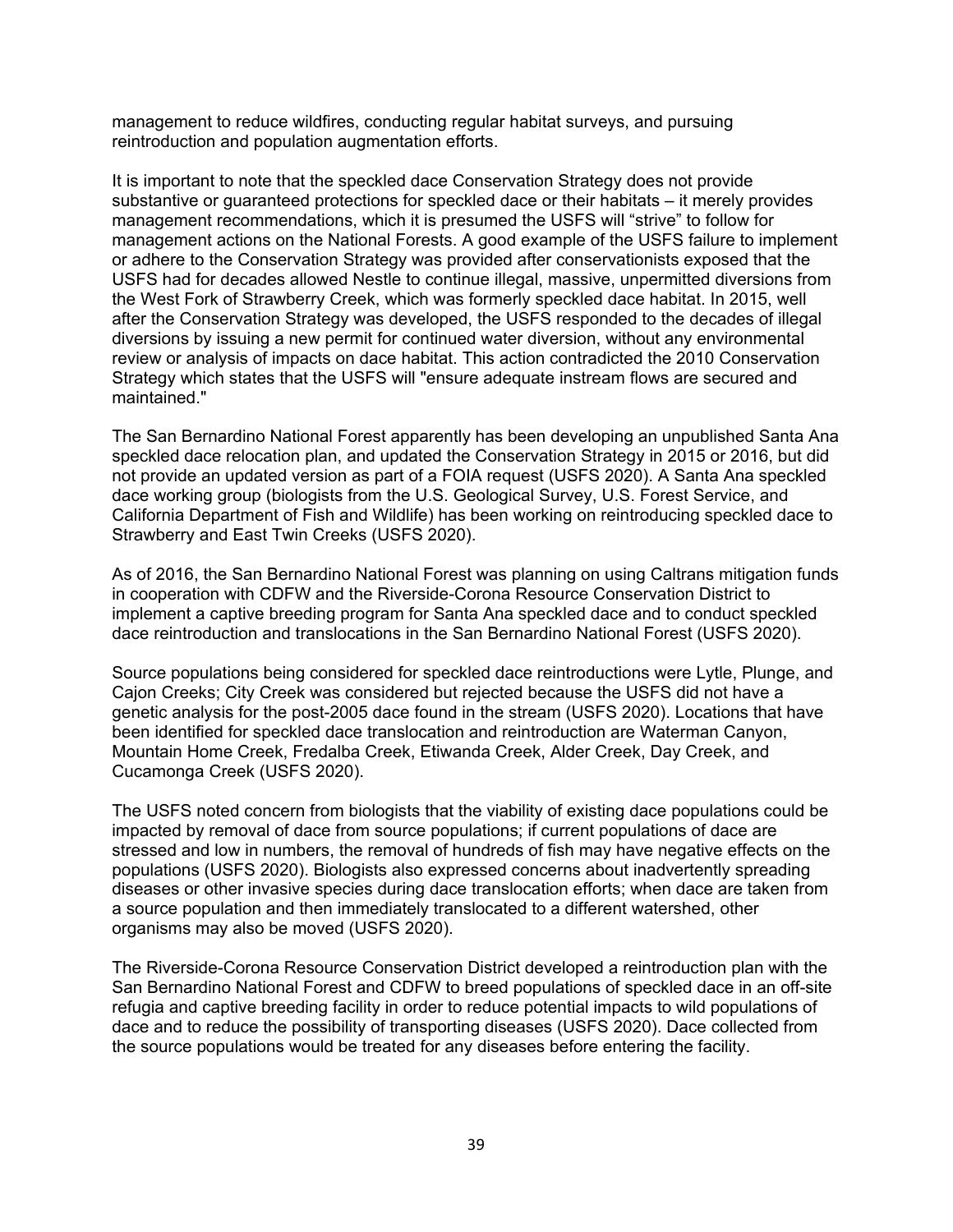The Forest Service did not provide any information on whether speckled dace reintroductions had begun yet, where source populations were located, or whether a captive breeding facility was used (USFS 2020), but the Riverside-Corona RCD informed Petitioner that speckled dace reintroductions were ultimately conducted in upper Plunge Creek, Waterman Canyon (East Twin Creek), and Hemlock Creek, a tributary to the Santa Ana River above Seven Oaks Dam (pers. comm. with Kerwin Russell, Riverside-Corona RCD fisheries biologist, 2020). The reintroductions were reportedly successful, with reintroduced speckled dace reportedly still recently inhabiting the lower portion of Plunge Creek and Hemlock Creek, with "limited numbers" still in Waterman Canyon (K. Russell, pers. comm., 2020). The reintroduction program has since been discontinued (K. Russell, pers. comm., 2020).

It is important to note that Santa Ana speckled dace reintroduction attempts into the Santa Clara River were not successful, despite dace being sympatric with Santa Ana suckers.

#### National Environmental Policy Act

The National Environmental Policy Act (NEPA) requires federal agencies to consider the effects of management actions on the environment. NEPA also requires federal agencies to fully and publicly disclose the potential environmental impacts of all proposed projects. Actions taken by federal agencies (such as the Army Corps of Engineers, U.S. Forest Service, and Federal Energy Regulatory Commission) with the potential to impact Santa Ana speckled dace and their stream habitat are subject to the NEPA process. The NEPA process requires these agencies to describe a proposed action, consider alternatives, identify and disclose potential environmental impacts of each alternative, and involve the public in the decision-making process. The public can provide input on what issues should be addressed in an Environmental Impact Statement and can comment on the findings in an agency's NEPA documents. Lead agencies are required to take into consideration all public comments received in regard to NEPA documents during the comment period. However, NEPA does not explicitly prohibit federal agencies from choosing alternatives that may negatively affect imperiled species. Even if Santa Ana speckled dace or their habitat are present in a federal agency's project area, NEPA does not prohibit these agencies from choosing project alternatives that could negatively affect individual dace, dace populations or potential dace habitat.

#### Clean Water Act

The Clean Water Act (CWA) exists to establish the basic structure for regulating the discharge of pollutants into U.S. waters, and for regulating quality standards of U.S. surface waters. Under the CWA, the U.S. Environmental Protection Agency (EPA) implements pollution control programs and sets wastewater standards for industry and water quality standards for all contaminants in surface waters. Theoretically the CWA should provide some protection for stream habitats used by Santa Ana speckled dace. However, The CWA contains no specific provisions to address the conservation needs of rare species. Implementation of the CWA, and the Section 404 program in particular, has fallen far short of Congress's intent to protect water quality (e.g., see Morriss et al. 2001).

Under Section 404 of the CWA, discharge of pollutants into waters of the U.S. is prohibited absent a permit from the U.S. Army Corps of Engineers (Corps). The Corps is the federal agency with primary responsibility for administering the section 404 program. Under section 404, nationwide permits may be issued for certain activities that are considered to have minimal impacts, including minor dredging and discharges of dredged material, some road crossings, and minor bank stabilization. The Corps seldom withholds authorization of an activity under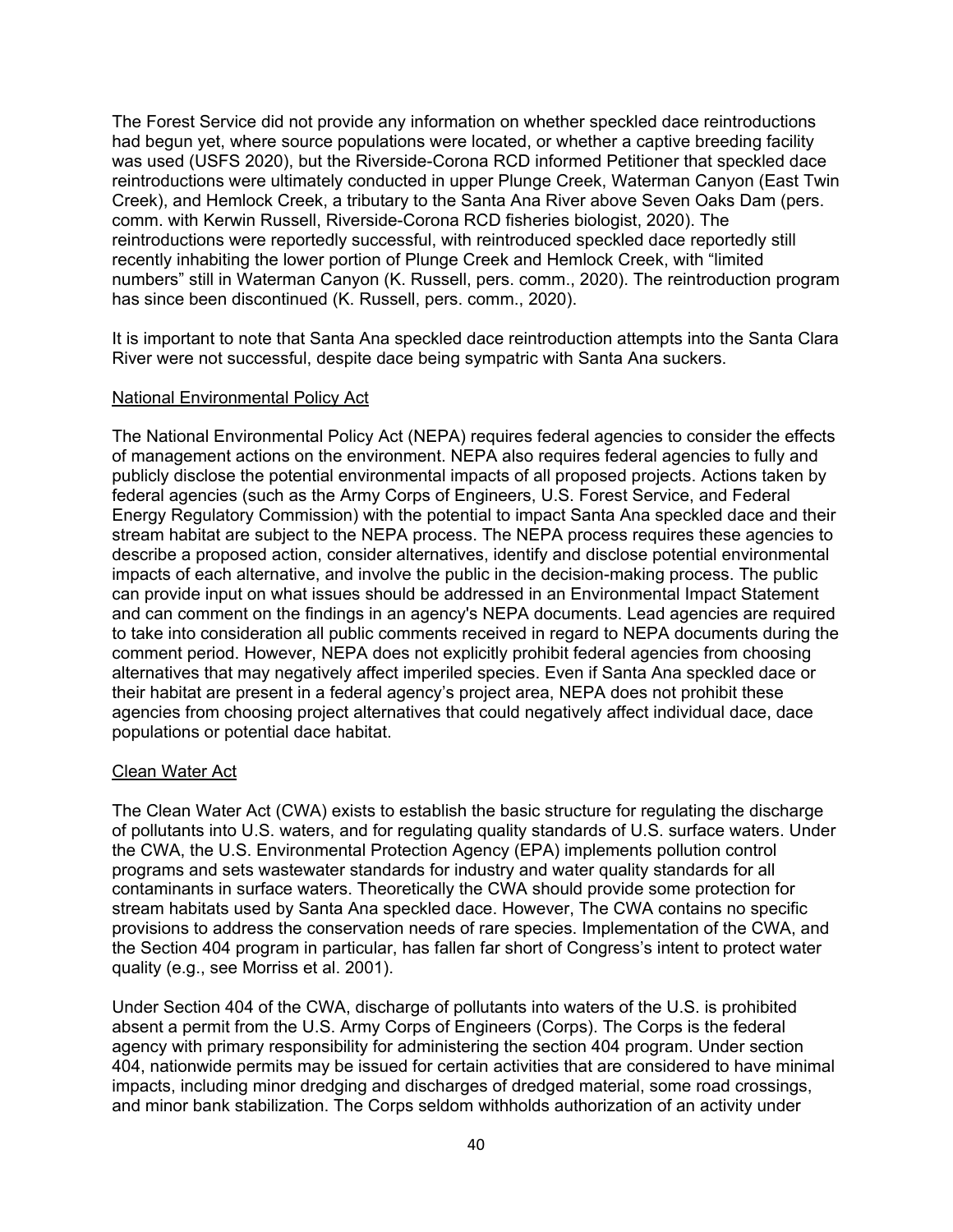nationwide permits unless the existence of a listed threatened or endangered species would be jeopardized. Activities that do not qualify for authorization under a nationwide permit, including projects that would result in more than minimal adverse environmental effects, either individually or cumulatively, may be authorized by an individual permit or regional general permit, which are typically subject to more extensive review. Regardless of the type of permit deemed necessary under section 404, rare species such as the Santa Ana speckled dace may receive no special consideration with regard to conservation or protection absent listing under the ESA.

While the CWA may regulate pollutant discharge, it does not restrict all potential contaminants. The CWA does not address the leading cause of pollution today, "nonpoint" source pollution. Many pollution standards for industries are out of date, and new pollutant sources from pesticides and pharmaceuticals are constantly emerging. Also, much of the aging infrastructure for industries which attempted to address pollution during the early years of the CWA is in need of upgrades.

De facto evidence that the Clean Water Act alone cannot protect Santa Ana speckled dace and their habitat is that other aquatic species which overlap with the range and habitat of the Santa Ana speckled dace have not been adequately protected by the CWA. For example the Santa Ana sucker, which shares river habitat with speckled dace in the Santa Ana River, San Gabriel River; and Big Tujunga Creek, had to be protected under the federal Endangered Species Act as threatened in 2000, despite decades of presumed CWA protections.

### FERC Relicensing

The Federal Energy Regulatory Commission (FERC) authorizes the construction, operation and maintenance of non-federal hydropower projects and reconsiders licenses under the Federal Power Act (FPA) every 30 to 50 years. The FPA requires FERC to assure that each hydropower project achieves a balance of beneficial uses of the affected waters and lands when making a licensing decision. Under FPA section 10(a), the fundamental purpose of each license is to assure that a project is "best adapted to a comprehensive plan of development" of the affected river basin for the beneficial uses of energy generation, water supply, flood control, recreation, and fish and wildlife (See 16 U.S.C. § 803(a)). FPA section 4(e) requires FERC to give "equal consideration to energy conservation, the protection, mitigation of damage to, and enhancement of, fish and wildlife (including related spawning grounds and habitat), the protection of recreational opportunities, and the preservation of other aspects of environmental quality" (FPA § 4(e); See 16 U.S.C. § 797(e)). Further, FPA section 10(j) requires that a license "adequately and equitably protect, mitigate damages to, and enhance, fish and wildlife (including related spawning grounds and habitat) affected by the development, operation, and management of the project…." (16 U.S.C. § 803(j)(1)). Section 10(j) of the FPA allows the U.S. Fish and Wildlife Service (USFWS) to conduct environmental reviews and to make recommendations during project relicensing that have the potential to add conditions and mitigations that could benefit native fish such as the Santa Ana speckled dace.

Under the Clean Water Act (CWA) Section 401, FERC may license a hydropower project only if the state where the project discharges certifies that the project will comply with applicable water quality standards. FERC must include in the license any conditions the state requires in order to certify the project. Under the Fish and Wildlife Coordination Act (FWCA), FERC is supposed to give fish and wildlife resources "equal consideration" with hydropower and other purposes of water resource development, and incorporate the recommendations of federal and state fish and wildlife agencies. Measures suggested by USFWS to mitigate for project impacts to fish and wildlife resources and to provide protection and enhancement - or an equivalent level of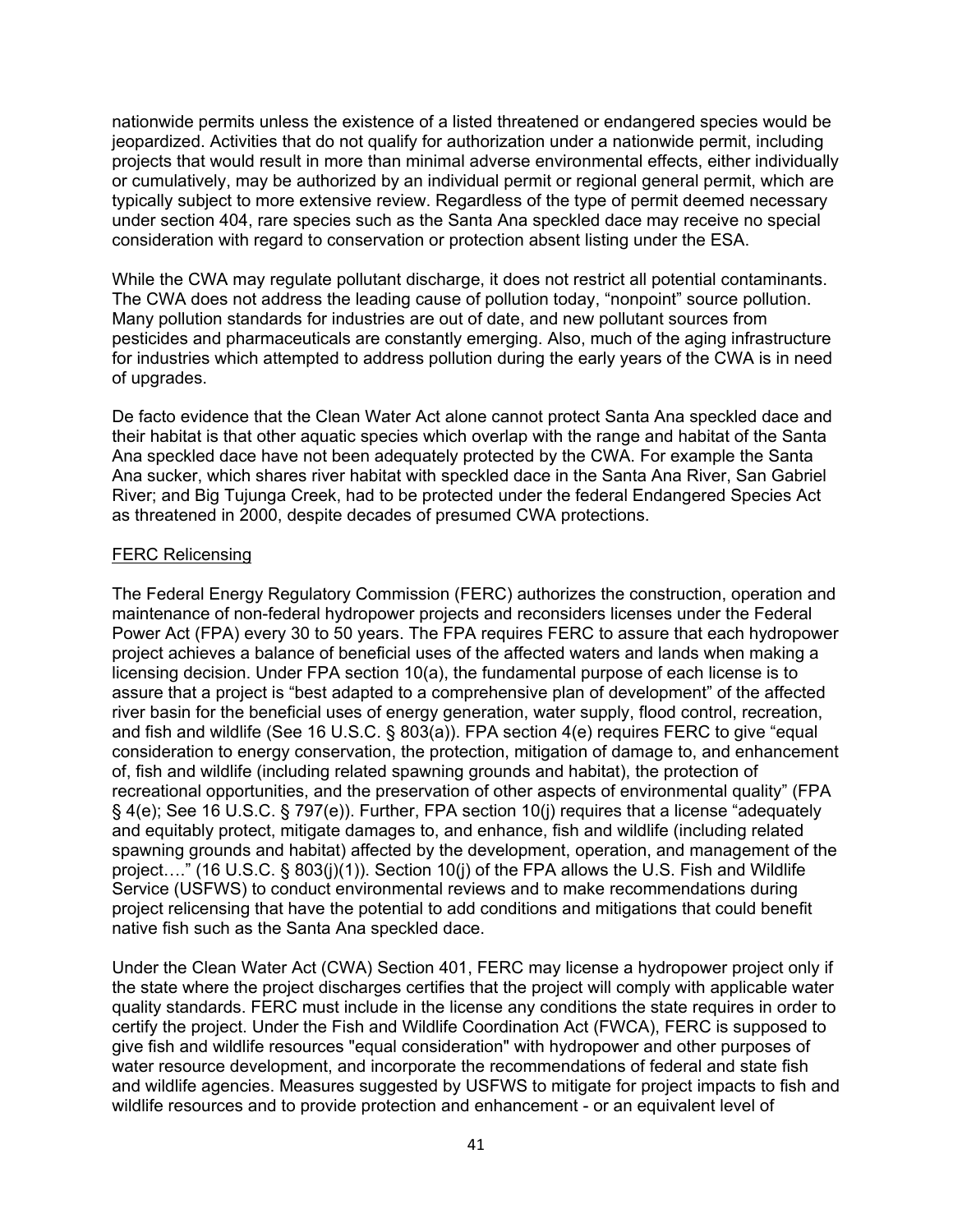protection - must be accepted by FERC and incorporated into the license unless FERC determines that the recommendations are inconsistent with the FPA or other applicable law. Section 18 of the FPA gives the USFWS mandatory conditioning authority to prescribe upstream or downstream fish passage; these prescriptions must be incorporated into the license by FERC.

While FERC is required by law to address these factors in the license process, they are provided substantial deference in their implementation of them. State and federal wildlife agency recommendations for fish passage and protection measures can be rejected by FERC if they make a determination that there is not substantial evidence of need. FERC is the federal arbiter of conflicts between federal and state fishery agencies and hydropower developers, who often resist mitigation and compensation measures because they can be expensive and result in reduced power generation. Historically, FERC has failed to adequately protect native fish during licensing and relicensing; given inadequate consideration to fish and wildlife issues in its licensing decisions; been reluctant to impose license conditions for protection of fish and wildlife; and favored hydroelectric development over conservation of fish and wildlife (Bodi and Erdheim 1986). The Lytle Creek project FERC relicensing process, as discussed below, is an instructive example of how state and federal wildlife agency attempts to add protections for native fish during the relicensing project, in this case specifically for Santa Ana speckled dace, are sabotaged by the FERC process.

There are several hydropower dams in the Santa Ana River basin owned by Southern California Edison (SCE) and regulated by FERC. These include the Lytle Creek project (P-1932), Santa Ana River 1 & 3 (P-1933), and the Mill Creek 2/3 (P-1934) hydroelectric projects, located on Lytle Creek, Santa Ana River, and Mill Creek, respectively. A final FERC license was issued for these SCE projects in 2003. The permits run through 2033. Issues regarding protection and conservation of Santa Ana speckled dace were considered during the licensing.

The Lytle Creek project diverts up to 24.6 cubic feet per second (cfs) of water from Lytle Creek at the diversion dam for the purposes of power generation by SCE and water delivery to the Fontana Union Water Company ("Fontana") (FERC 2003). After the diversion is used for energy generation it is discharged into Fontana's canal, which holds water rights for the waters diverted by the project as well as asserted water rights for the entire flow of the creek (FERC 2003). A minimal amount of water flows around the dam, through the gates and valves, and from the sandbox in the form of "leakage", quantified at 1.5 cubic feet per second ("cfs") but largely unknown (FERC 2003). The bypass reach - downstream of the diversion before water reenters the creek in the Fontana canal - is dry during long portions of the year (FERC 2002). The past and current licenses provide no requirement to deliberately release flows into the bypass reach (FERC 2003). Large runoff events resulting in flows above 24.6 cfs are allowed to seasonally spill over the dam into the bypass reach (FERC 2003). Approximately 41 percent of flow leaving the project and entering the bypass reaches the Fontana canal; the remaining flow in the bypass reach is lost through infiltration into the substrate, presumably benefiting groundwater sources, the water table, and riparian vegetation (FERC 2003).

Santa Ana speckled dace and rainbow trout have been found in the bypass reach and are negatively impacted by the project because past and existing flows result in the stranding and concentration of fish in the bypass reach as the streambed goes dry (FERC 2002). In 2001, the Forest Service filed its preliminary Section 4(e) conditions requiring, among other things, a minimum flow release from the dam of 3 cfs, or inflow, so long as the releases did not interfere with existing water rights (FERC 2003). The USFWS and California Department of Fish and Game (CDFG) recommend that SCE release a continuous, year-round instream flow of 6 cfs, or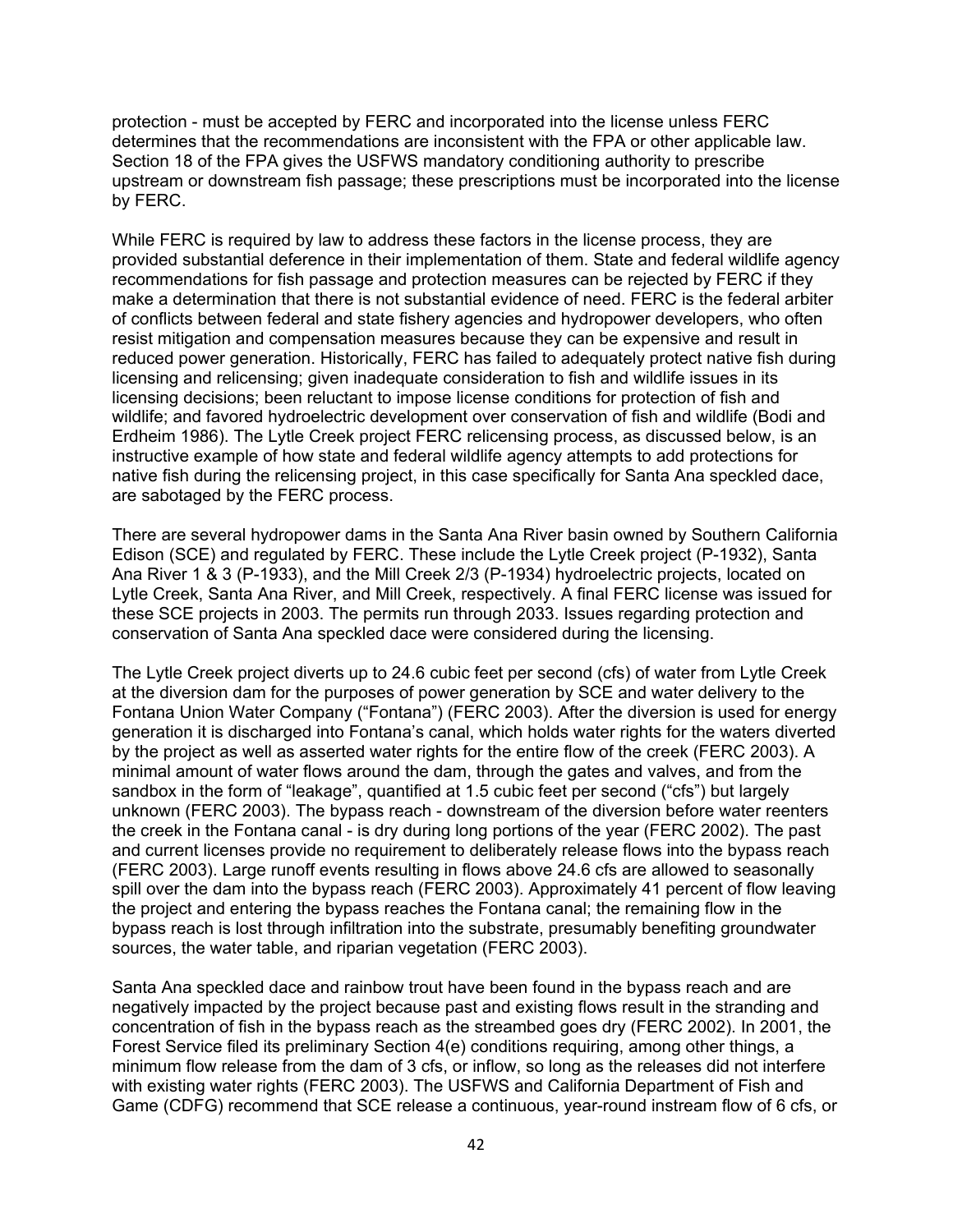inflow, into the Lytle Creek bypass reach to allow the establishment of a riparian corridor and provide habitat for speckled dace and rainbow trout (FERC 2003). In 2002, FERC rejected the 6 cfs recommendation and instead recommended a minimum flow of 3 cfs, or inflow, into the upper portion of the bypass reach except when such a release would adversely affect existing water rights (FERC 2003). CDFG and the USFWS acquiesced to FERC's 3 cfs recommendation, but without the exception for interference with existing water rights (FERC 2003).

In 2002, SCE, USFS, West San Bernardino County Water District, and the cities of City of San Bernardino, and Fontana filed a settlement agreement removing the minimum 3 cfs requirement in favor of maintaining the lower, existing leakage flows (FERC 2003). Water users persuaded the agencies to remove the requirement for minimum flows to maintain the water user's existing rights. The Forest Service removed the 3 cfs minimum flow, required construction and maintenance of the bypass channel to maximize above ground flow, and monitoring requirements. FERC then used the USFS elimination of minimum flow requirements under FPA 4(e) as a justification to reject the FPA 10(j) recommendations of minimum flow from the USFWS and CDFG (FERC 2003). No other explanation was provided. The Environmental Assessment ("EA") performed for the Lytle Creek project was premised on the minimum flow recommendations of 3 cfs initially proposed by the USFS and FERC. The EA failed to address whether relying on the lower existing leakage flows for is beneficial or detrimental for maintaining suitable habitat for Santa Ana speckled dace. The estimated leakage flow is 1.5 cfs, less if SCE asserts rights to recapture leakage, while the EA addressed estimated minimum flows of 2 cfs or above, without accounting for any loss of flow from percolation or pumping (FERC 2002, 2003).

The Lytle Creek project permit did require installation of a fish screen at the Lytle Creek diversion dam, but no minimum flow releases for fish - only continuation of leakage from the dam for instream flows. No 401 certification was issued for the Lytle Creek project. The Santa Ana project permit required fish screens to be installed at the Alder Creek diversion and instream flow releases for the first time in 100 years. A 401 certification was issued for the Santa Ana project. The Mill Creek project permit had no instream flow requirement for the new license, only continuation of existing leakage from the dam, and required no water quality monitoring. No 401 certification was issued for the Mill Creek project.

A request for a rehearing regarding instream flow issues was denied by FERC in 2005. The fact that FERC licenses come up for review so infrequently (every 30 to 50 years) gives little chance to reduce hydropower project impacts on Santa Ana speckled dace or improve habitat conditions under the FERC license. The Lytle Creek, Santa Ana, and Mill Creek project permits will not come up for relicensing until 2033.

In the San Gabriel River, the City of Pasadena owns the Azusa hydropower project (P-1250) and Pine Canyon Dam. The license for this project was issued by FERC in 1989 and expired in 2018. In 2016 the City of Pasadena applied for an exemption for the project as a small conduit hydroelectric facility and requested administrative surrender of the FERC license, which would exempt the project from the FERC process. The California Department of Fish and Wildlife (CDFW) contested the exemption application in 2016, and CDFW and the U.S. Forest Service asked for a fish population study. CDFW and USFS noted that fish surveys in the upper San Gabriel River above the San Gabriel Reservoir from 2007-2008 (O'Brien et al. 2011) did not include an inventory of the reservoir nor did they survey below the San Gabriel or Morris Reservoirs, but that surveys upstream of the project identified Santa Ana speckled dace and it is likely that the species may be present within the stream reaches affected by this project (see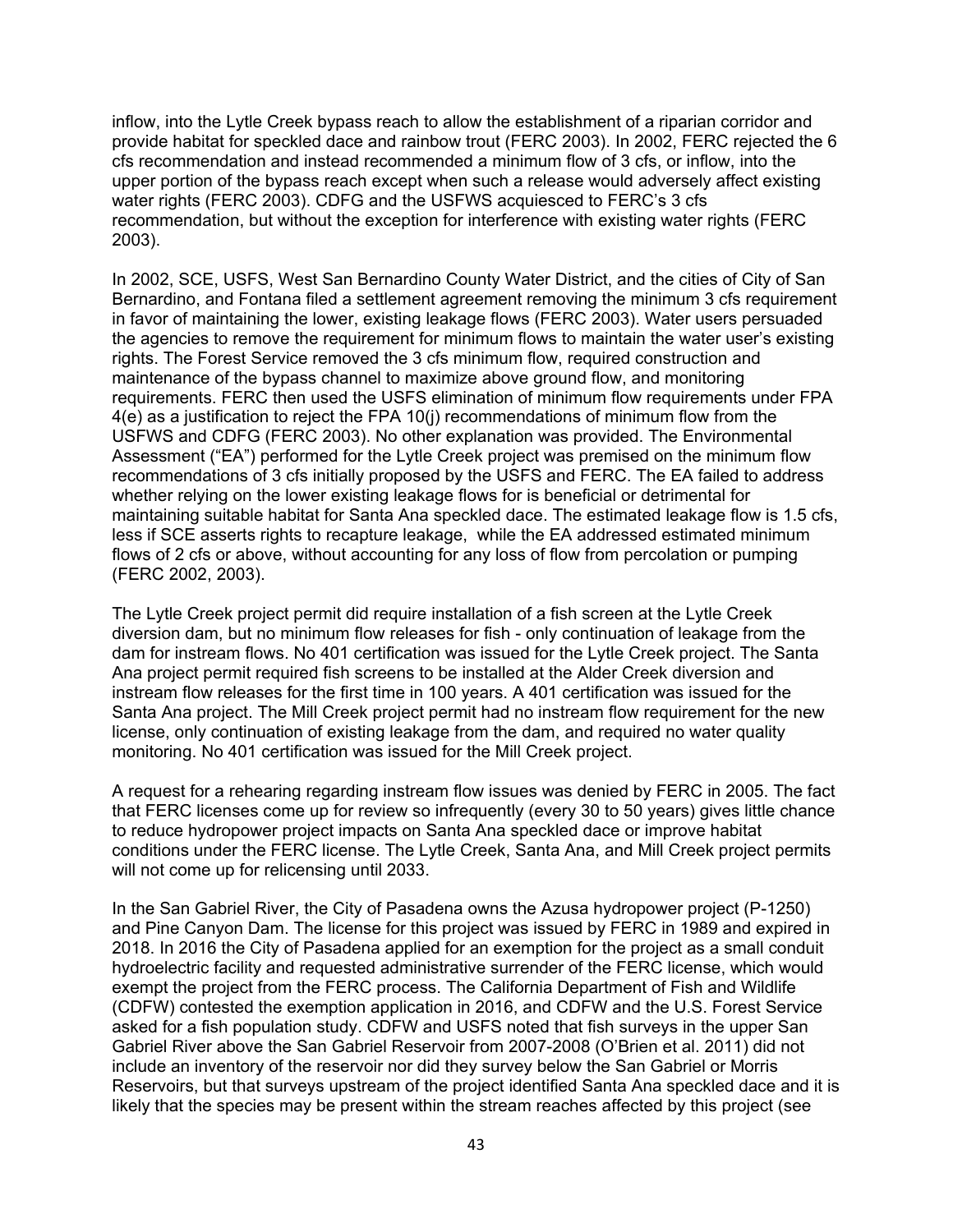CDFW and USFS comments in Kleinschmidt 2016). CDFW and the USFS further noted that continued operation and maintenance of the existing project as well as the operation of the San Gabriel Hydroelectric Project has the potential to affect habitat conditions in the stream reaches below and above the San Gabriel Reservoir and therefore may affect dace populations present in those reaches. Pasadena is refusing to conduct a fish study (Kleinschmidt 2016). As of February 2020 FERC has not acted upon the surrender of license and application for exemption from licensing, but in December 2018 FERC granted a 1 year continuance of project operation (FERC 2018). In December 2018 the State Water Resources Control Board denied Pasadena's request for a water quality certification pursuant to section 401(a)(1) of the Clean Water Act (SWRCB 2018).

# **State Protections**

Existing state regulatory mechanisms that have the potential to provide some protection for Santa Ana speckled dace include listing as a species of special concern, and consideration under CEQA environmental review.

#### Species of Special Concern

The State of California considers the Santa Ana speckled dace a ''species of special concern.'' This designation does not provide any regulatory or substantive protection for the species. Santa Ana speckled dace is not listed as endangered or threatened by the State, and ''species of special concern'' are afforded no protection under the California Endangered Species Act.

#### California Environmental Quality Act

CEQA requires full public disclosure of the potential environmental impact of proposed projects. CEQA also obligates disclosure of environmental resources within proposed project areas and may enhance opportunities for conservation efforts. However, CEQA does not guarantee that such conservation efforts will be implemented.

The public agency with primary authority or jurisdiction over the project is designated as the lead agency under CEQA, and is responsible for conducting a review of the project and consulting with other agencies concerned with resources affected by the project. Under the CEQA guidelines a finding of significance is required if a project has the potential to ''reduce the number or restrict the range of a rare or endangered plant or animal.'' The Santa Ana speckled dace would qualify as a rare species under the CEQA guidelines and thus could be given the same consideration under CEQA as those species that are officially listed with the state. Under CEQA, Species of Special Concern must be considered during the environmental review process, with an analysis of the project impacts on the species, only if they meet the criteria of sensitivity under Section 15380 of the CEQA Guidelines. However, project impacts to Santa Ana speckled dace may not be analyzed if project proponents claim insignificant impacts to nonlisted species and the project does not have population-level or regional effects or only impacts a small proportion of the species' range.

Once significant impacts are identified, a lead agency may either require mitigation for effects through changes in the project or decide that overriding considerations justify approval of a project with significant impacts. If significant impacts remain after all mitigation measures and alternatives deemed feasible by a lead agency have been adopted, a lead agency is allowed under CEQA to approve a project despite environmental impacts if it finds that social or economic factors outweigh the environmental costs. Thus projects are routinely approved that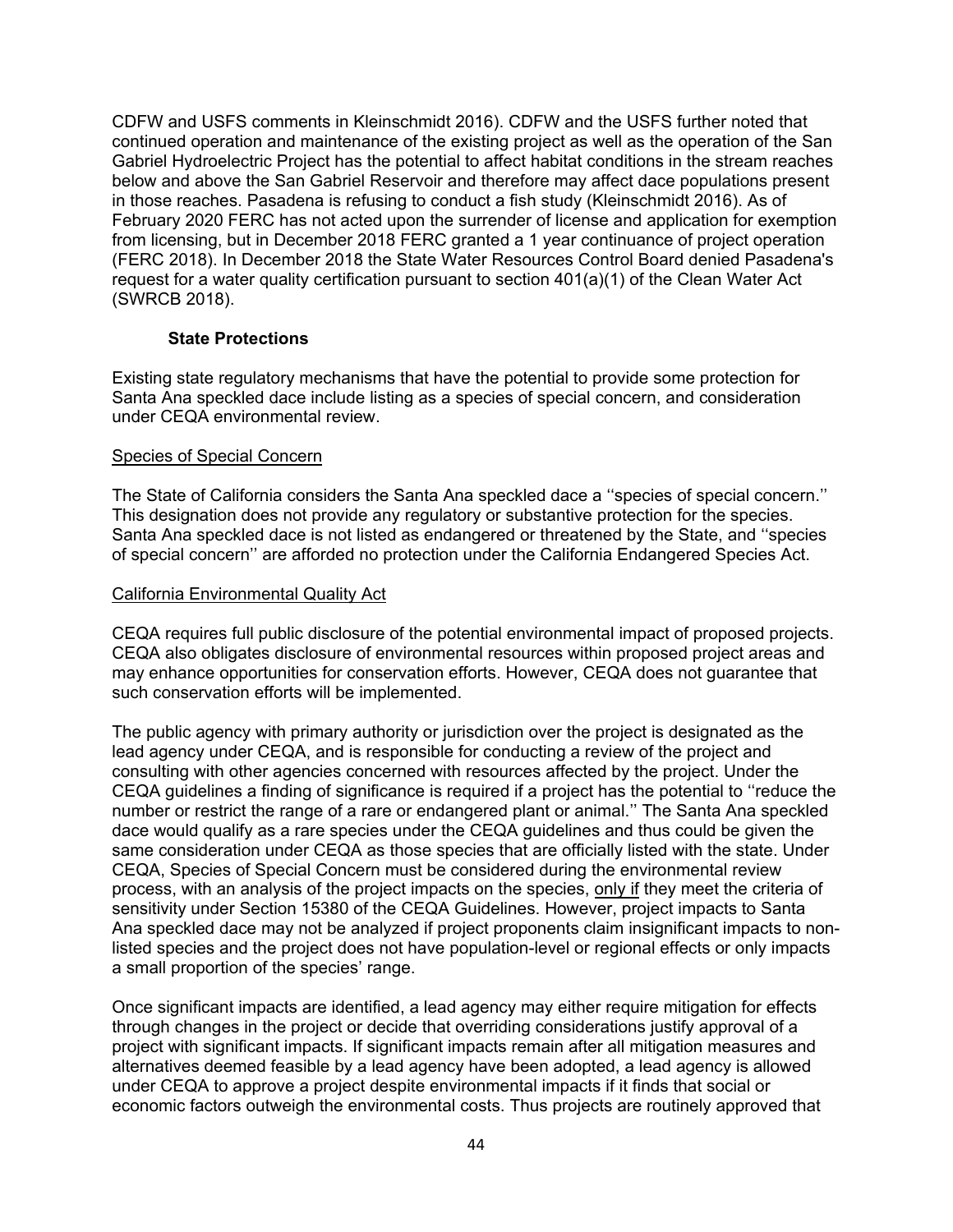cause significant environmental damage, such as resulting in the loss of habitat supporting state-listed of special concern species. It is also important to note that CEQA is not, nor was it ever intended to be, a habitat protection mechanism. Protection of listed species and their habitat through CEQA is, therefore, not assured.

# **Other Natural or Anthropogenic Factors**

# **Drought**

Some dace populations (e.g. in Silverado Canyon) suffered severe losses or extirpation during the drought in the late 1980s (USFS 2005). Drought conditions contributed to dramatically reduced dace numbers in Big Tujunga Creek (Moyle et al. 1995). Research was just published in Science Magazine (Williams et al. 2020) concluding that the western United States has been in a continuing mega-drought since 2000, the worst drought since the 1500s. Williams et al. (2020) warn that extreme warming will exacerbate any dry spell making it longer, severer and more widespread, subjecting the Western U.S. and areas of Mexico with a severe long drought.

# **Wildfires and Flooding**

Wildfire and subsequent flooding and debris torrents have had a major impact on Santa Ana speckled dace. Flash flooding with extreme run-offs is typical of post fire-flooding conditions in both the San Gabriel and San Bernardino mountains. Wildfire can eliminate vegetation that shades streams and moderates water temperature. The loss of riparian vegetation may impact water transport, sediment transport, water quality, and flow regime. Catastrophic fires can accelerate the delivery of fine sediment to streams, increasing turbidity and degrading the permeability of stream substrates. Large wildfires may threaten fish by isolating populations and causing local extirpations. Streams scoured during flood events after large fires generally cannot be re-occupied by natural upstream movement due to barriers (natural and artificial), stream channelization, and other factors that have altered the lower portions of nearly all rivers occupied by dace (USFS 2010; Moyle et al. 2015).

Santa Ana speckled dace populations appear to have been extirpated as a result of large wildfires and flooding in 2003-2004, 2006, and 2008, in Santiago Creek, Harding Canyon, and Strawberry Creek (USFS 2010; Moyle et al. 2015). The dace population in City Creek was almost lost following fires and flooding in 2003-2004; and dace declined severely in Tujunga Wash after the 2009 Station Fire, but then rebounded (O'Brien and Stephens 2009).

Moyle et al. (2015) rated the impacts of fire in limiting the viability of Santa Ana speckled dace populations as "high" meaning it is a factor that could push the species to extinction in 10 generations or 50 years. Fire frequency, duration and intensity are increasing in Southern California. Predictions are that fire frequency, intensity, and duration will continue to increase in Southern California over the next century, due to increasing temperatures and changes in precipitation patterns (Fried et al. 2004; Lenihan et al. 2008; Westerling and Bryant 2008), resulting in more debris torrents and landslides.

Several rescue attempts have been made to try and avoid the loss of dace populations after severe wildfires: dace were removed from City Creek, Lytle Creek, Plunge Creek and Big Tujunga Wash following the 2003 and 2005 fires and held in captivity for future reintroduction when the flooding threat passes, and habitat conditions have improved (USFS 2010).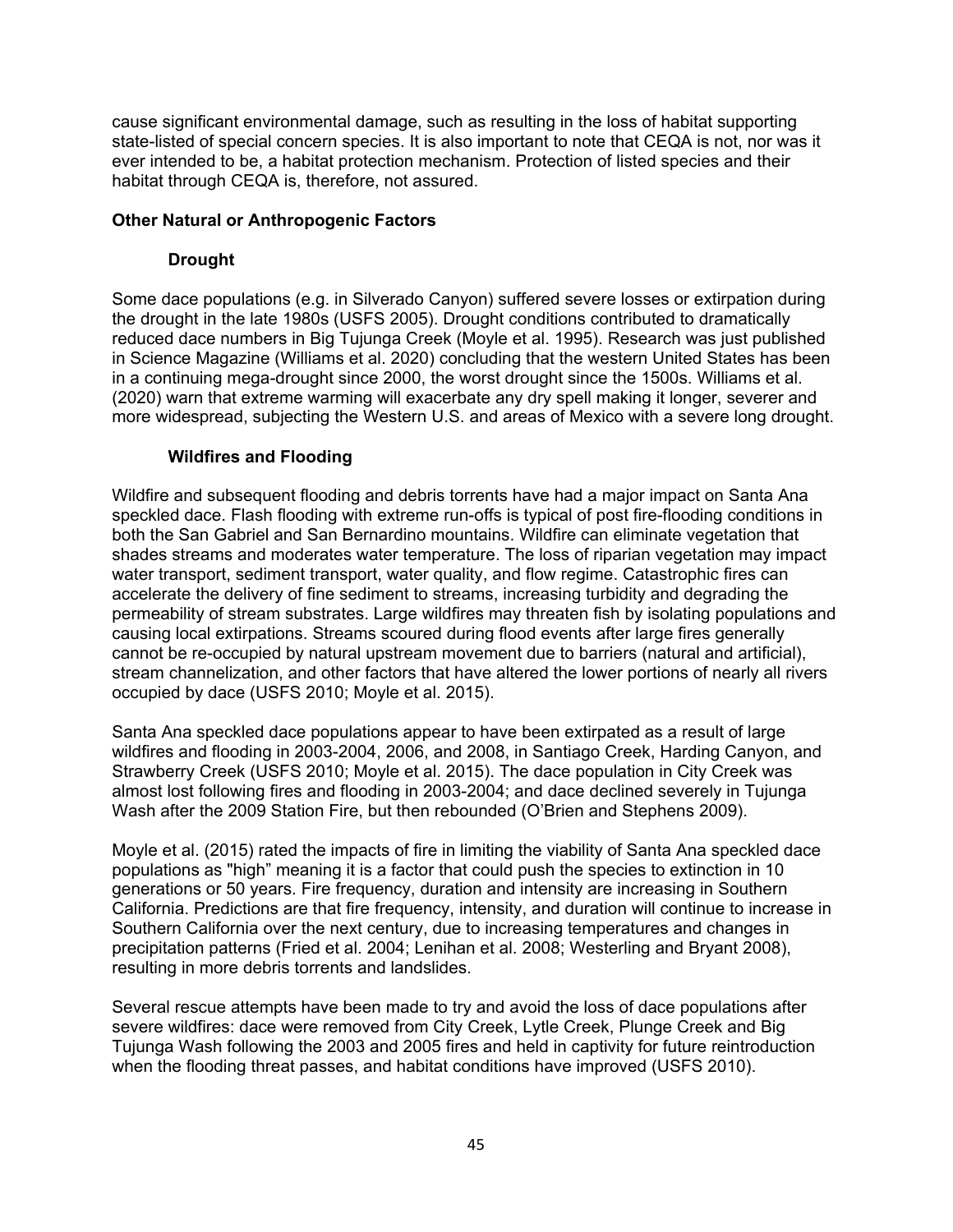### **Introduced Species**

Moyle et al. (2015) rated the impacts of alien species in limiting the viability of Santa Ana speckled dace populations as "high" meaning it is a factor that could push the species to extinction in 10 generations or 50 years.

Alien fish species are common in the reservoirs and highly altered stream reaches of the Los Angeles, Santa Ana and San Gabriel rivers. Brown trout (*Salmo trutta*), hatchery-stocked rainbow trout (*Oncorhynchus mykiss*) and red shiners (*Cyprinella lutrensis*) can directly compete with or prey on speckled dace (Moyle et al. 1995). Although brown trout were thought to have contributed to extirpation of Santa Ana speckled dace from San Antonio Creek, Santa Ana speckled dace were abundant in City Creek prior to 2003 flooding despite the presence of brown trout (USFS 2010). Bass (*Micropterus* spp.) may also prey on native cyprinids and are present in Tujunga Creek below Tujunga Dam (O'Brien pers. obs. 2012, per Moyle et al. 2015). On the West Fork of the San Gabriel River there is some evidence that dace populations are inversely related to the abundance of largemouth bass (Haglund and Baskin 2002). Establishment of red shiners was thought to have contributed to dramatic declines of Santa Ana speckled dace in Big Tujunga Creek (Moyle et al. 1995). Red shiners directly compete for food and space with dace and prey upon dace eggs (Moyle et al. 1995). The Forest Service has concern that introduced mosquitofish (*Gambusia*) could have a significant impact on dace; an abundance of mosquitofish was noted West Twin and East Twin Creeks in 2009 (USFS 2010).

American bullfrogs (*Lithobates catesbeiana*) and alien crayfishes may also prey on dace at various life stages (Moyle et al. 2015). Bullfrogs have been observed in Big Tujunga (Haines Creek) and the Santa Ana River (USFWS 2014).

Invasive vegetation can also reduce the quality of speckled dace habitat by choking waterways, increasing flooding, reducing stream diversity, and creating a severe fire hazard leading to increased numbers of human caused fires and habitat damage (Moyle et al. 2015; USFS 2010). Some invasive plants respond aggressively to fire and are able to out-compete native plants under this artificial fire regime.

Giant reed (*Arundo donax*) has altered aquatic habitats in some sections of the Santa Ana River so that it is no longer suitable for native fishes, including speckled dace (Bell 1997). Stream reaches where giant reed dominates the riparian vegetation are characterized by increases in pH and ammonia and decreases in dissolved oxygen (Moyle et al. 2015). Giant reed uses excessive amounts of water and can alter the hydrology of a river system. Although efforts are underway to remove giant reed from many streams in southern California, it is very difficult to remove and is present in all watersheds where Santa Ana speckled dace are found (Moyle et al. 2015). The increase of arundo, tamarisk and tree-of-heaven is of concern in Santa Ana speckled dace watersheds (USFS 2010).

Large interagency programs to deal with invasive plants are increasing in the Santa Ana, San Gabriel, and Los Angeles River systems. The Forest Service is conducting some invasive plant removal projects in speckled dace habitat and is currently working on multiple watershed level invasive plant removal projects (San Gabriel River, Mill Creek, Tujunga Canyon, and coastal Santa Ana Mountains).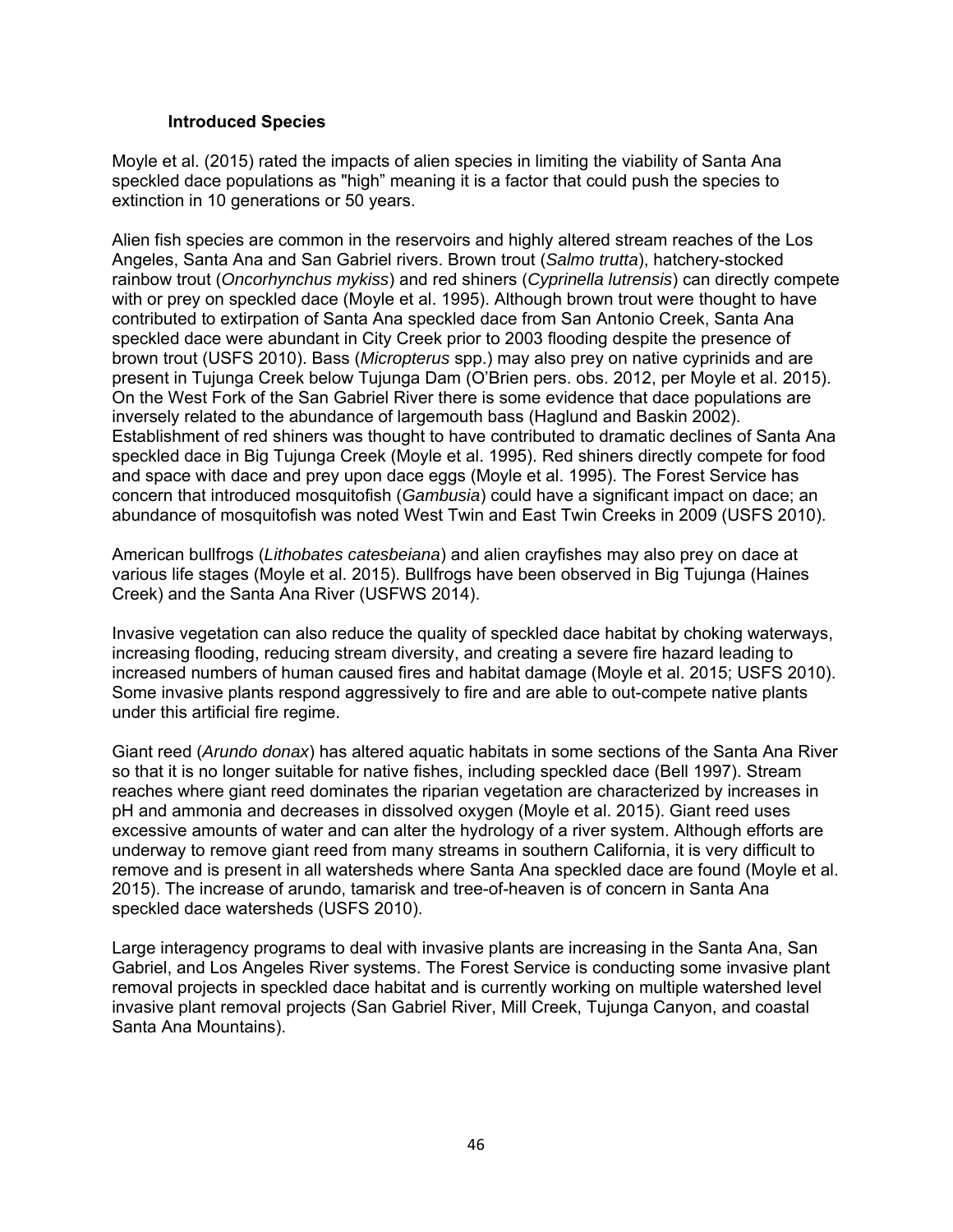# **Climate Change**

The most noticeable and widespread impacts of climate change on aquatic habitats in southern California will be continued increase in water temperatures and changes to the timing, frequency and duration of drought and flooding events. Water temperatures will increase by approximately 0.7ºC by 2099, based on conversion factors developed by Eaton and Scheller (1996). Although this increase is seemingly small (and is probably an underestimate), it may be significant to fish already exposed to summer temperatures above 20ºC (Moyle et al. 2015). For example, elevated temperatures may stress fish so that autoimmune function is repressed, making them more susceptible to disease (Moyle et al. 2015). White spot disease infections have already been detected in speckled dace collected from the East Fork San Gabriel River (Warburton et al. 2001). Elevated air temperatures associated with climate change will change the periodicity and magnitude of peak and base flows in streams. Predictions are that stream flow will increase in the winter and early spring and decrease in the fall and summer (Knox and Scheuring 1991; Field et al. 1999; Stewart et al. 2004; Stewart et al. 2005; CDWR 2006; Knowles et al. 2006).

Hydrographs that mimic natural flow regimes more closely may actually benefit speckled dace populations, as their populations can reestablish themselves faster than those of alien fish species (Gido et al. 1997; Valdez et al. 2001; Propst and Gido 2004). However, decreases in summer base flows may further isolate speckled dace populations (Moyle et al. 2015). Dace in Cajon Creek, North Fork Lytle Creek, West Fork City Creek, Silverado Canyon and the San Jacinto River become isolated by the presence of dry stream reaches during most of the year, preventing repopulation and genetic mixing between stocks (Moyle et al. 1995). Fire frequency, intensity and duration will almost certainly increase in southern California over the next century due to increasing temperatures and changes in precipitation patterns (Fried et al. 2004; Lenihan et al. 2008; Westerling and Bryant 2008), further threatening the stability and quality of speckled dace habitats.

Moyle et al. (2013) considered Santa Ana speckled dace to be "critically vulnerable" to the effects of climate change. The predicted impacts from climate change will exacerbate all existing threats to Santa Ana speckled dace (Moyle et al. 2015). Santa Ana speckled dace are likely to experience severe impacts, given the already hot and arid nature of the mostly desert streams they occupy, coupled with intense urban and suburban expansion in the region (Moyle et al. 2015).

# **Population Fragmentation**

Santa Ana speckled dace persist mostly in small, fragmented, populations (Moyle et al. 2015). This makes the species especially vulnerable to random events, environmental factors, and loss of genetic variability. Moyle et al. (2015) noted that Santa Ana speckled dace are restricted to areas that are increasingly prone to catastrophic fire, debris flows, intensive water consumption, pollution, invasive species, and expanding urbanization and suburban development. Small population sizes increase the rate of inbreeding and may allow inbreeding depression. Loss of genetic variability reduces the ability of small populations to respond successfully to environmental stresses. Random events, such as floods or variations of annual weather patterns, or other environmental stresses and human-caused factors, can increase the risk of losing small, fragmented populations.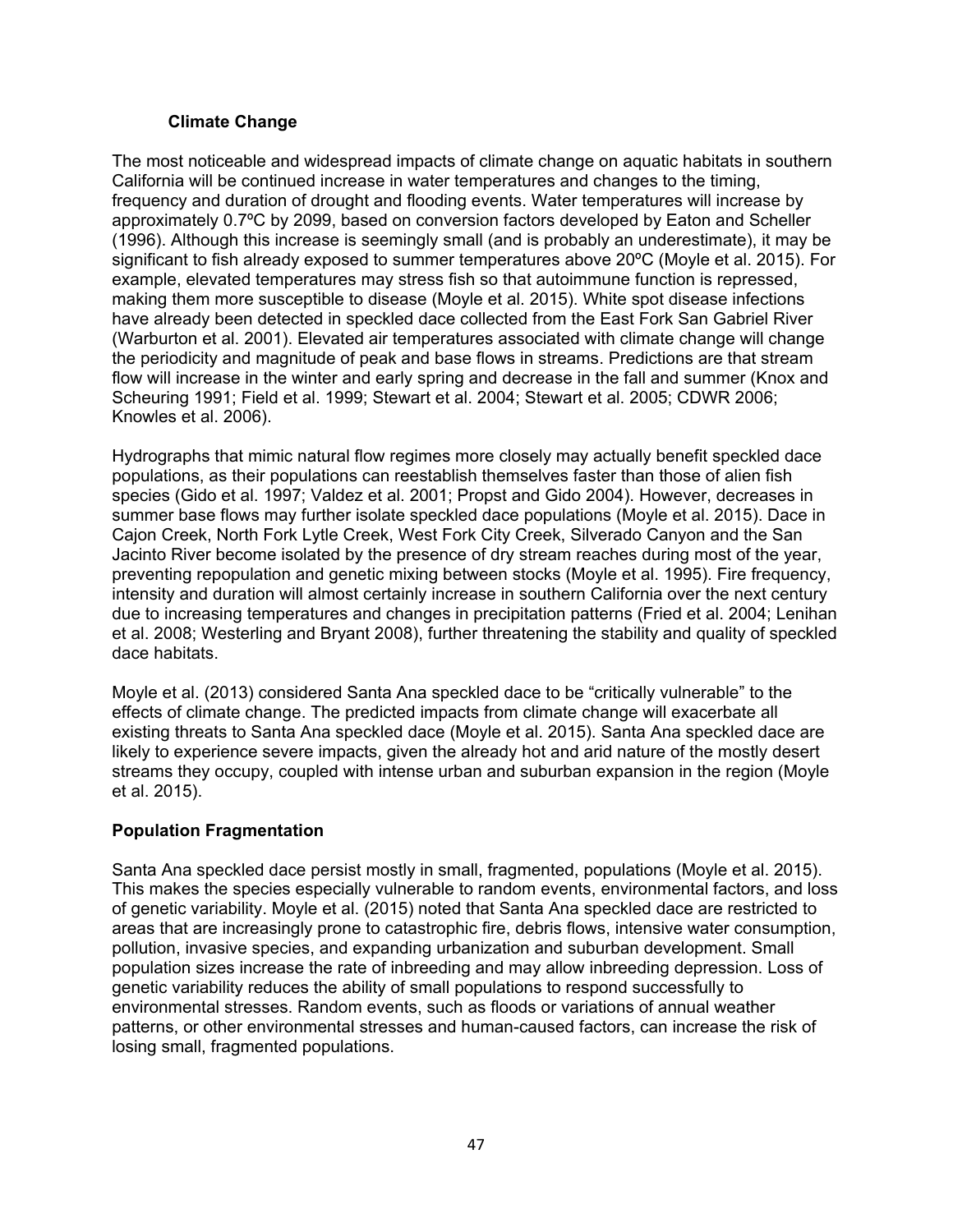### **BIBLIOGRAPHY**

Angeles National Forest (ANF). 2016. Comparison Between Lower and Upper Surveyed Reaches of the East Fork San Gabriel River. U.S. Forest Service. Document provide in response to FOIA request.

Baltz, D.M. and P.B. Moyle. 1982. Life History Characteristics of Tule Perch (*Hysterocarpus traski*) Populations in Contrasting Environments. Environmental Biology of Fishes 7:229- 242.

Baskin, J.N. and T.J. Haglund. 2002. Status of the Santa Ana Sucker and Santa Ana Speckled Dace in the U.S. Forest Service San Gabriel River OHV Area, West Fork of the San Gabriel River. Report to Angeles National Forest.

Baumsteiger, J. and P.B. Moyle. 2018. Systematics of Speckled Dace in Southern California/Nevada. Center for Watershed Sciences, University of California, Davis. A Report for the United States Fish and Wildlife Service.

Baumsteiger, J., P.B. Moyle, A. Aguilar, S.M. O'Rourke and M.R. Miller. 2017. Genomics Clarifies Taxonomic Boundaries in a Difficult Species Complex. PloS One, 12(12), e0189417.

Bell, G.P. 1997. Ecology and Management of *Arundo donax*, and Approaches to Riparian Habitat Restoration in Southern California. Pages 103-113 in J. H. Brock, M. Wade, P. Pysek, and D. Green, editors. Plant Invasions: Studies from North America and Europe. Blackhuys Publishers, Leiden, The Netherlands.

Belsky, A.J., A. Matzke and S. Uselman. 1999. Survey of Livestock Influences on Stream and Riparian Ecosystems in the Western United States. Journal of Soil and Water Conservation 54:419-431.

Bodi, F.L. and E. Erdheim. 1986. Swimming Upstream: FERC's Failure to Protect Anadromous Fish. Ecology Law Quarterly, Volume 13, Issue 1.

BonTerra Consulting. 2013. Santa Ana Sucker Habitat Suitability Survey Results and Fourth Annual Santa Ana Sucker and Benthic Macroinvertebrate Survey Results: Big Tujunga Creek, Los Angeles County, California. Prepared for Los Angeles County Department of Public Works, Water Resources Division-Dam.

Burkhead, N.M. 2012. Extinction Rates in North American Freshwater Fishes, 1900–2010. BioScience, Volume 62, Issue 9, September 2012, Pages 798–808.

California Department of Fish and Wildlife (CDFW). 2019. California Natural Diversity Database Special Animals List. August 2019.

California Department of Water Resources (CDWR). 2006. Progress on Incorporating Climate Change into Planning and Management of California's Water Resources.

Case, R.L. And J.B. Kauffman. 1997. Wild Ungulate influences on the Recovery of Willows, Black Cottonwood and Thin-Leaf Alder Following Cessation of Cattle Grazing in Northeastern Oregon. Northwest Science 71:115-126.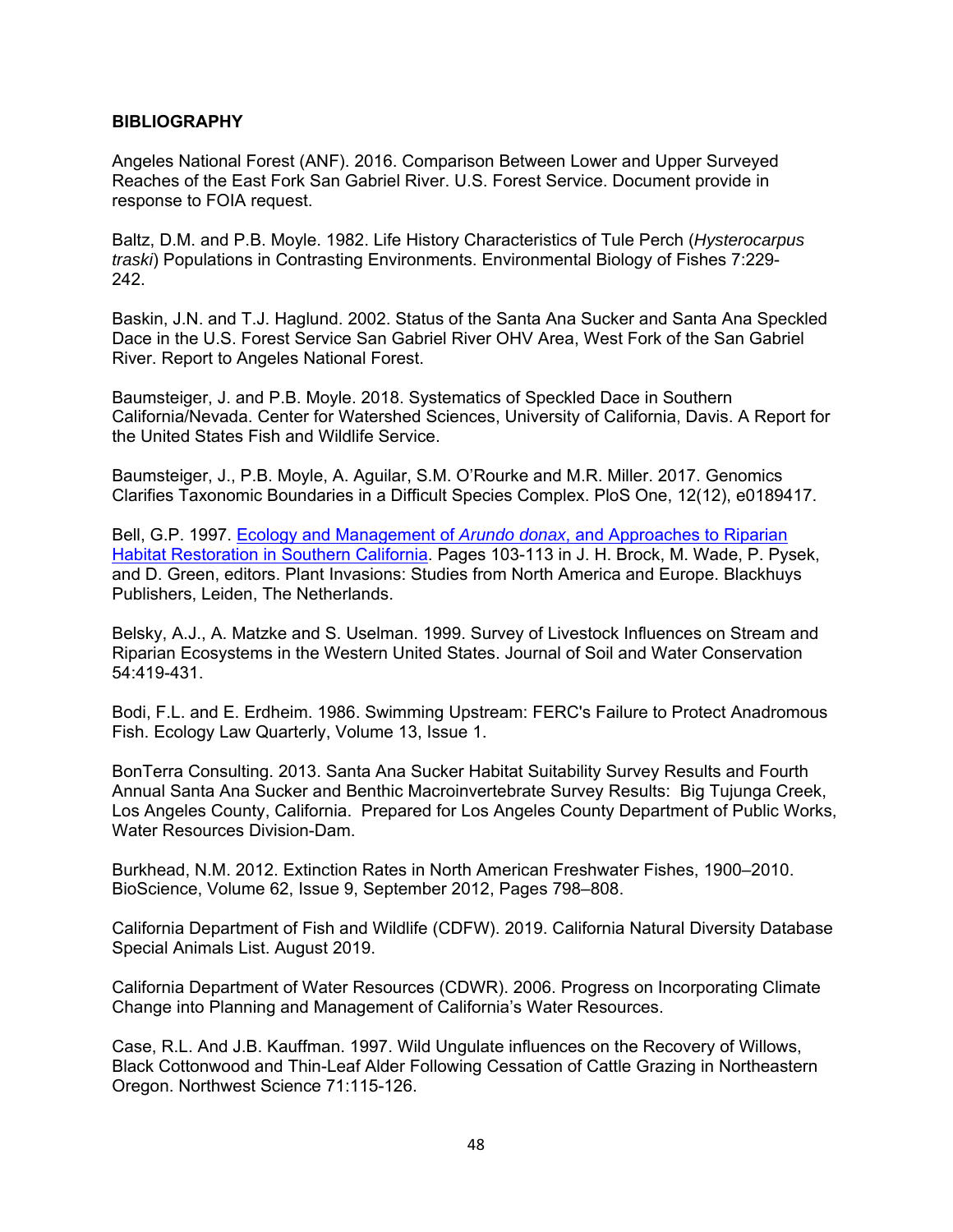Center for Biological Diversity (CBD). 2018. Forest Service Skips Environmental Review, Issues Nestlé New Water Permit in California. Center for Biological Diversity press release, June 27, 2018.

Center for Biological Diversity, Story of Stuff Project, and Courage Campaign Institute vs United States Forest Service. 2015. Complaint for Declaratory and Injunctive Relief. Case 5:15-Cv-02098, United States District Court for the Central District of California, Eastern Division.

Chambers Group. 2012. Santa Ana Sucker Surveys in USFS OHV Area, San Gabriel River, Angeles National Forest, Los Angeles County, California. Prepared for Angeles National Forest.

Chaney, E., W. Elmore and W.S. Platts. 1990. Livestock Grazing on Western Riparian Areas. Northwest Resource Information Center, Inc. Eagle, ID.

Chapman, T. 2009. California Native Species Field Survey Form. U.S. Forest Service, Angeles National Forest.

Clary, W.P. and D.E. Medin. 1990. Differences in Vegetation Biomass and Structure Due to Cattle Grazing in a Northern Nevada Riparian Ecosystem. USDA Forest Service Research Paper. INT-427.

Cornelius, R.H. 1969. The Systematics and Zoogeography of *Rhinichthys osculus* (Girard) in Southern California. Master's Thesis, California State University Fullerton.

Culver, G.B. and C.L. Hubbs. 1917. The Fishes of the Santa Ana System Streams in Southern California. Lorquina 1: 82-83.

Deinstadt, J.M., E.J. Pratt, F.G. Hoover and S. Sasaki. 1990. Survey of Fish Populations in Southern California Streams: 1987. CDFG Inland Fisheries Administration Report 90-1. 85 pp.

Eaton, J.G. and R.M. Scheller. 1996. Effects of Climate Warming on Fish Thermal Habitat in Streams of the United States. Limnology and Oceanography 41:1109-1115.

ECORP Consulting. 2007. Fish Population and Habitat Surveys in San Gabriel Canyon OHV Area. Report to Angeles National Forest.

ECORP Consulting. 2010. Santa Ana Sucker Population and Habitat Monitoring Surveys in the U.S. Forest Service San Gabriel Canyon OHV Area, West Fork of the San Gabriel River. Report to Angeles National Forest.

EDAW, Inc. and San Marino Environmental Associates (EDAW and SMEA). 2009. Santa Ana Sucker (*Catostomus santaanae*) Habitat Suitability Survey 2007–2008 Big Tujunga Creek Los Angeles County, California.

Federal Energy and Regulatory Commission (FERC). 2002. Final Multiple Project Environmental Assessment for Hydropower Licenses, Santa Ana River Projects. September 24, 2002.

Federal Energy and Regulatory Commission (FERC). 2003. Order Issuing New Final License for Lytle Creek. 103 FERC 62, 183 (June 25, 2003).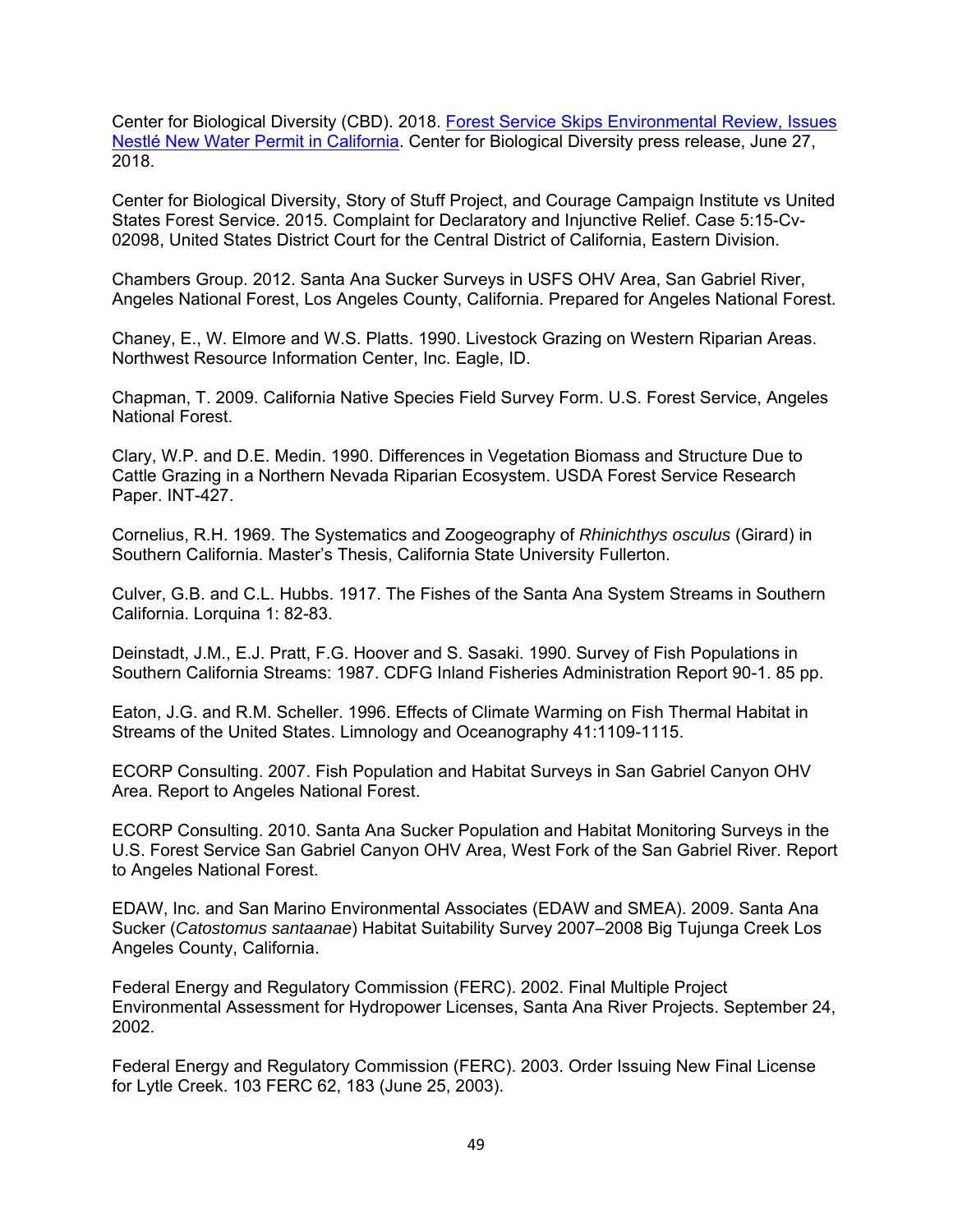Federal Energy and Regulatory Commission (FERC). 2018. Notice of Authorization for Continued Project Operation. City of Pasadena, California. Project No. 1250-000.

Feeney, R.F. and C.C. Swift. 2008. Description and Ecology of Larvae and Juveniles of Three Native Cypriniforms of Coastal Southern California. Ichthyological Research 55:65-77.

Fernandez, J.M-S. 2019. The Effects of Small-Scale Gold Mining and Excessive Recreation on the East Fork River in the Angeles National Forest. Report for Masters of Science Degree, Department of Geosciences and Environment, California State University, Los Angeles.

Field, C.B., G.C. Daily, F.W. Davis, S. Gaines, P.A. Matson, J. Melack and N.L. Miller. 1999. Confronting Climate Change in California: Ecological Impacts on the Golden State. A report of the Union of Concerned Scientists, Cambridge, Massachusetts, and the Ecological Society of America, Washington, DC.

Fried, J.S., M.S. Torn and E. Mills. 2004. The Impact of Climate Change on Wildfire Severity: A Regional Forecast for Northern California. Climatic change 64:169-191.

Furiness, S.J. 2012. Population Structure of Death Valley System Speckled Dace (*Rhinichthys osculus*). Master's Thesis, Texas A&M University.

Gido, K.B., D.L. Propst, and M.C. Molles, Jr. 1997. Spatial and Temporal Variation of Fish Communities in Secondary Channels of the San Juan River, New Mexico and Utah. Environmental Biology of Fishes 49:417-434.

Girard, C. 1856. Researches upon the Cyprinoid Fishes Inhabiting the Freshwaters of the United States of America, West of the Mississippi Valley from Specimens in the Museum of the Smithsonian Institution. Acad. of Nat. Sci. Phil. Proc. Vol. 8:165-214.

Greaver, L.R. 2019. Geographic Population Structure and Taxonomic Identity of *Rhinichthys osculus*, the Santa Ana Speckled Dace, as Elucidated by Nuclear DNA Intron Sequencing. Master's Thesis, California State University, San Bernardino.

Haglund, T.R. and J.N. Baskin. 2002. Status of the Santa Ana Sucker and the Santa Ana Speckled Dace in the U.S. Forest Service San Gabriel River OHV Area, West Fork of the San Gabriel River. Prepared by California State Polytechnic University, Pomona, CA. Unpublished report on file at the Angeles National Forest Supervisor's Office, Arcadia, California.

Haglund, T.R. and J.N. Baskin. 2003. Habitat and Resource Utilization by the Santa Ana Sucker (*Catostomus santaanae*) and the Santa Ana Speckled Dace (*Rhinichthys osculus* ssp) in the East Fork of the San Gabriel River. State of California Resources Agency, Department of Fish and Game. Final Report.

Hernadez, J.J. 1997. Fish Survey on the East Fork of the San Gabriel River (EFSGR) and Cattle Creek. California Department of Fish and Game memo, Region 5, Inland Fisheries, August 20, 1997. Provided by USFS in response to a FOIA request.

Herrig, J. and P. Shute. 2002. Aquatic Animals and Their Habitats. Southern Region, USDA Forest Service and Tennessee Valley Authority. 45 pp. Chapter 23 *in*: Wear, D.N. and J.G. Greis (editors). Southern Forest Resource Assessment. Gen. Tech. Rep. SRS-53. Asheville, NC: U.S. Department of Agriculture, Forest Service, Southern Research Station. 635 pp.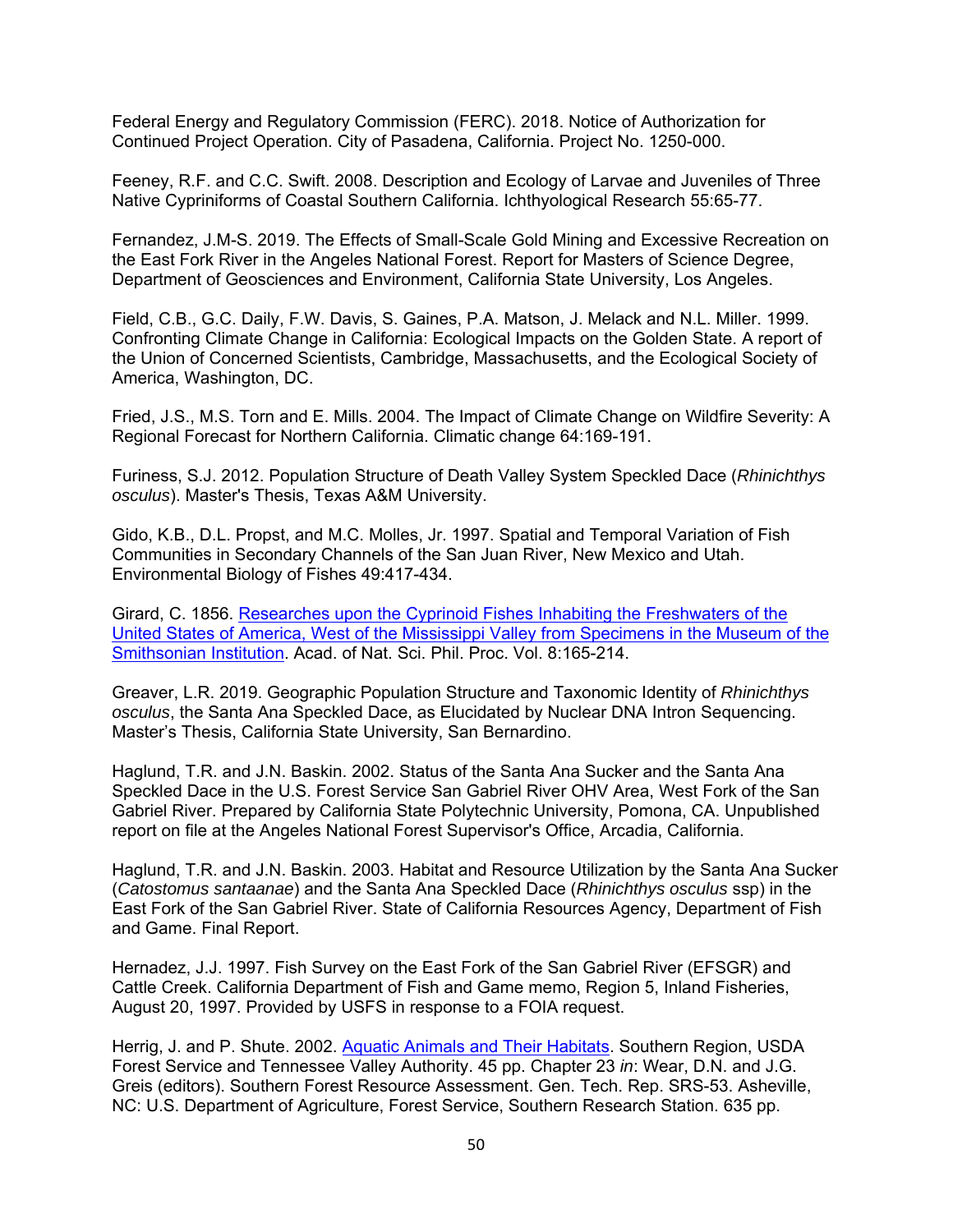Hiss, J.M. 1984. Diet of Age-0 Steelhead Trout and Speckled Dace in Willow Creek, Humboldt County, California. M.S. Thesis, Humboldt State University, Arcata. 51p.

Howard, J.K., K.R. Klausmeyer, K.A. Fesenmyer, J. Furnish, T. Gardali, T. Grantham, J.V.E. Katz, S. Kupferberg, P. McIntyre, P.B. Moyle, P.R. Ode, R. Peek, R.M. Quiñones, A.C. Rehn, N. Santos, S. Schoenig, L. Serpa, J.D. Shedd, J. Slusark, J.H. Viers, A. Wright and S.A. Morrison. 2015. Patterns of Freshwater Species Richness, Endemism, and Vulnerability in California. PLOS ONE. DOI:10.1371/journal.pone.0130710. July 6, 2015.

Hubbs, C.L., R.R. Miller and L.C. Hubbs. 1974. Hydrographic History and Relict Fishes of the Northcentral Great Basin. California Academy Sciences Memoirs 7:1-259.

Hubbs, C.L., W.I. Follett and L.J. Dempster. 1979. List of the Fishes of California. Occasional Papers of the California Academy of Sciences, No. 133, 51 pages.

Jelks, H.L., S.J. Walsh, N.M. Burkhead, S. Contreras-Balderas, E. DÌaz-Pardo, D.A. Hendrickson, J. Lyons, N.E. Mandrak, F. McCormick and J.S. Nelson. 2008. Conservation Status of Imperiled North American Freshwater and Diadromous Fishes. Fisheries 33:372-386.

Jhingran, V.G. 1948. A Contribution to the Biology of the Klamath Black Dace, *Rhinichthys osculus klamathensis* (Evermann and Meek). Ph.D. Dissertation, Stanford University.

John, K.R. 1963. The Effects of Torrential Rains on the Reproductive Cycle of *Rhinichthys osculus* in the Chiricahua Mountains, Arizona. Copeia 1963:286-291.

Johnson, J.H. 1985. Comparative Diets of Paiute Sculpin, Speckled Dace, and Subyearling Steelhead in Tributaries of the Clearwater River, Idaho. Northwest Science 59:1-9.

Jordan, D.S. 1895. Notes on the Fresh-Water Species of San Luis Obispo County, California. Bulletin of the U.S. Fish Commission, xiv (1894):141-142.

Jordan, D.S. and B.W. Everman. 1896. The Fishes of North and Middle America: A Descriptive Catalogue of the Species of Fish-like Vertebrates Found in the Waters of North America North of the Isthmus of Panama. U.S. Nat. Mus. Bull. 47. Part 1: 1x 1-1240.

Jordan, D.S., B.W. Everman and H.W. Clark. 1930. Checklist of the Fishes and Fish-like Vertebrates of North and Middle America North of the Northern Boundary of Venezuela and Columbia. U.S. Comm. Fish. Report Fiscal Year 1928. Part II. Appendix 10:1-670.

Kauffman, J.B. and W.C. Krueger. 1984. Livestock Impacts on Riparian Ecosystem and Streamside Management Implications…A Review. Journal of Range Management 37:430-437.

Kauffman J.B., W.C. Krueger and M. Vavra. 1983. Effects of Late-Season Cattle Grazing on Riparian Plant Communities. Journal of Range Management 36:685-691.

Kleinschmidt. 2016. Application for Exemption for Small Conduit Hydroelectric Facility Azusa Powerhouse Project. Azusa Hydroelectric Project (FERC No. 1250) Prepared for City of Pasadena Water and Power Department. Prepared by Kleinschmidt Group, Portland, Oregon.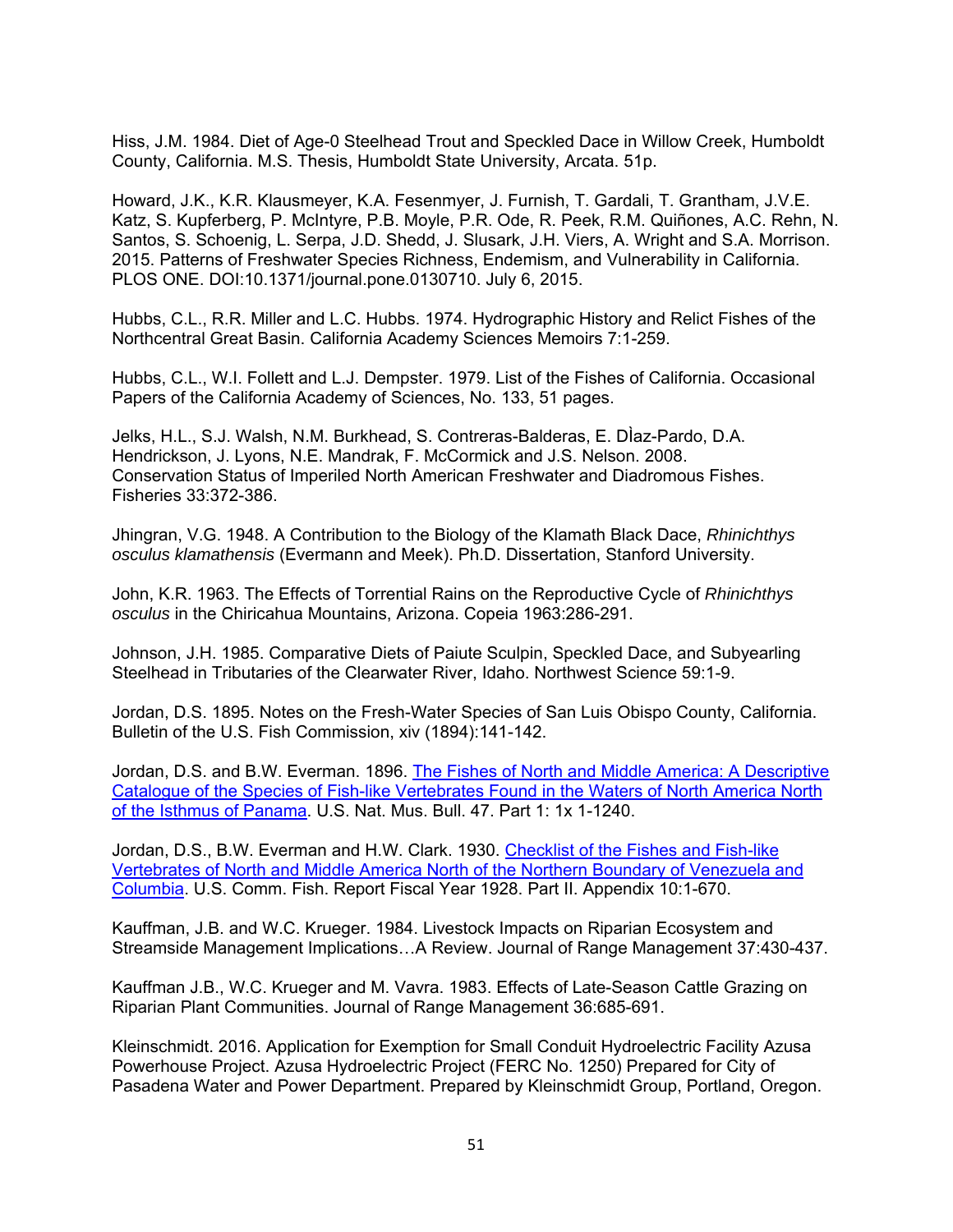Knapp, R.A., and K R. Matthews. 1996. Livestock Grazing, Golden Trout, and Streams in the Golden Trout Wilderness, California: Impacts and Management Implications. North American Journal of Fisheries Management 16:805-820.

Knowles, N., M.D. Dettinger and D.R. Cayan. 2006. Trends in Snowfall Versus Rainfall in the Western United States. Journal of Climate 19:4545-4559.

Knox, J. and A.F. Scheuring. 1991. Global Climate Change and California. The Regents of the University of California, Berkeley, California.

Kovalchik, B.L. 1987. Riparian Zone Associations: Deschutes, Ochoco, Fremont, and Winema National Forests. R6-ECOL-TP-279-87. USDA Forest Service, Pacific Northwest Region, Portland, OR. 171 pages.

Lenihan, J.M., D. Bachelet, R.P. Neilson and R. Drapek. 2008. Response of Vegetation Distribution, Ecosystem Productivity, and Fire to Climate Change Scenarios for California. Climatic Change 87:S215-S230.

Li, H.W. and P.B. Moyle. 1976. Feeding Ecology of the Pit Sculpin, *Cottus pitensis*, in Ash Creek, California. Bulletin Southern California Academy Sciences 75:111-118.

Lucchitta, I. 1972. Early History of the Colorado River in the Basin and Range Province. Geological Society of America Bulletin, Vol. 83, pp. 1933-1948.

Miller, R.R. 1968. Records of Some Native Freshwater Fishes Transplanted into Various Waters of California, Baja California and Nevada. California Fish and Game 54:170-179.

Minkley, W.L., D.A. Hendrickson and C.E. Bond. 1986. Geography of Western North American Freshwater Fishes: Description and Relationships to Intracontinental Tectonism. Pages 519-613 *In*: C.H. Hocutt and E.O. Wiley (editors), Zoogeography of North American Freshwater Fishes. John Wiley and Sons, New York.

Morgan, R.P., K.M. Kline and S.F. Cushman. 2007. Relationships among Nutrients, Chloride and Biological Indices in Urban Maryland Streams. Urban Ecosystems 10:153–166.

Morriss, A.P., B. Yandle and R.E. Meiners. 2001. The Failure of EPA's Water Quality Reforms: From Environment-Enhancing Competition to Uniformity and Polluter Profits. 20 UCLA Journal of Environmental Law and Policy 25 (2001). Texas A&M University School of Law, Texas A&M Law Scholarship.

Moyle, P.B. 2002. Inland Fishes of California. Revised and expanded edition. University of California Press, pp. 160-164.

Moyle, P.B., T. Kennedy, D. Kuda, L. Martin and G. Grant. 1991. Fishes of Bly Tunnel, Lassen County, California. Great Basin Naturalist 51:267-270.

Moyle, P.B., R.M. Yoshiyama, J.E. Williams and E.D. Wikramanayake. 1995. Fish Species of Special Concern in California. Report for California Department of Fish and Game, Inland Fisheries Division. Pages 179-183.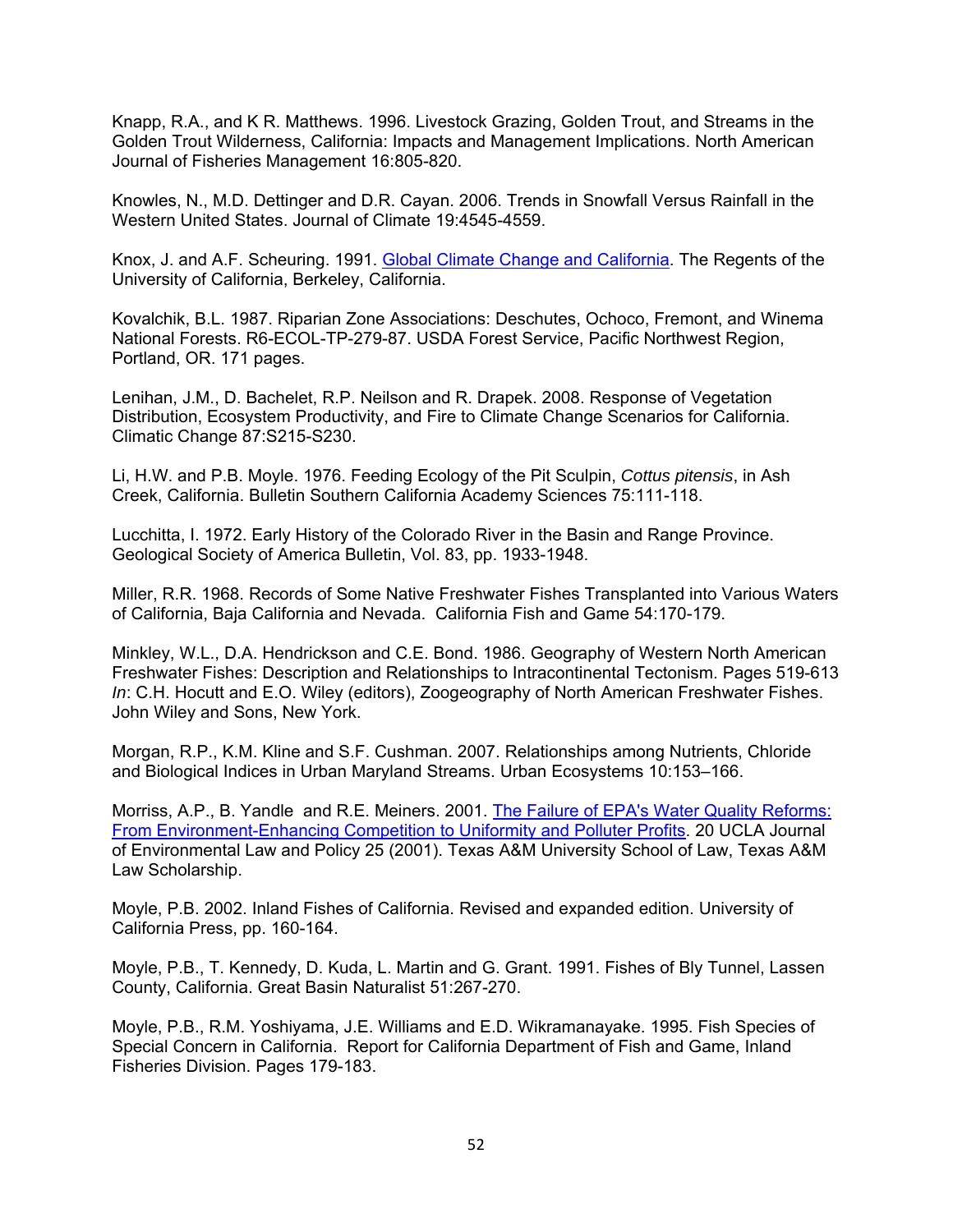Moyle, P.B., J.V.E. Katz and R.M. Quiñones. 2011. Rapid Decline of California's Native Inland Fishes: A Status Assessment. Biol. Conserv. 144: 2414-2423.

Moyle, P.B., J.D. Kiernan, P.K. Crain and R.M. Quiñones. 2013. Climate Change Vulnerability of Native and Alien Freshwater Fishes of California: A Systematic Assessment Approach. PloS One 8:5.

Moyle, P.B., R.M. Quinones, J.V. Katz and J. Weaver. 2015. California Fish Species of Special Concern. 3rd Edition. Prepared for California Department of Fish and Wildlife.

Mueller, G.A. 1984. Spawning by *Rhinichthys osculus* (Cyprinidae) in the San Francisco River, New Mexico. Southwestern Naturalist 29:354-356.

Murphy, G.I. 1941. A Key to the Fishes of the Sacramento-San Joaquin Basin. California Fish and Game. 27 (3):165-171.

Nerkowski, S. 2013. Microsatellite Analysis of Population Structure in the Santa Ana Speckled Dace (*Rhinichthys osculus*): Conservation and Evolution. OSR Journal of Student Research: Vol. 1, Article 5.

Nerkowski, S.A. 2015. Microsatellite Analysis of Population Structure in the Santa Ana Speckled Dace (*Rhinicthys osculus*). Master's Thesis, California State University, San Bernardino.

Oakey, D.D., M.E. Douglas and M.R. Douglas. 2004. Small Fish in Large Landscape: Diversification of *Rhinichthys osculus* (Cyprinidae) in Western North America. Copeia 2:207- 221.

O'Brien, J.W. 2006. Reconnaissance Level Stream Survey Report Form for Fish Canyon Fish Survey. Region 5, California Department of Fish and Wildlife, Inland Fisheries Files, Los Alamitos, USA.

O'Brien, J.W. 2006. Silverado Canyon Reconnaissance Survey Report. California Department of Fish and Wildlife, Inland Fisheries Files, Region 5, Los Alamitos, USA.

O'Brien, J.W. 2006. Santiago Canyon Reconnaissance Survey Report. California Department of Fish and Wildlife, Inland Fisheries Files, Region 5, Los Alamitos, USA.

O'Brien, J.W. 2008. Santiago Canyon Reconnaissance Survey Report. California Department of Fish and Wildlife, Inland Fisheries File, Region 5, Los Alamitos, USA.

O'Brien, J.W. 2008. Reconnaissance Level Stream Survey Report Form for Fish Canyon Fish Survey. California Department of Fish and Wildlife, Inland Fisheries Files, Region 5, Los Alamitos, USA.

O'Brien, J.W. 2009. Data Summary of the 2009 Fish Surveys in the Big Tujunga Creek Basin, Los Angeles County, California. California Department of Fish and Wildlife, Inland Fisheries Files, Region 5, Los Alamitos, USA.

O'Brien, J.W. 2013. Observation of Mating Behavior of the Santa Ana Speckled Dace. California Fish and Game 99(3):160-161.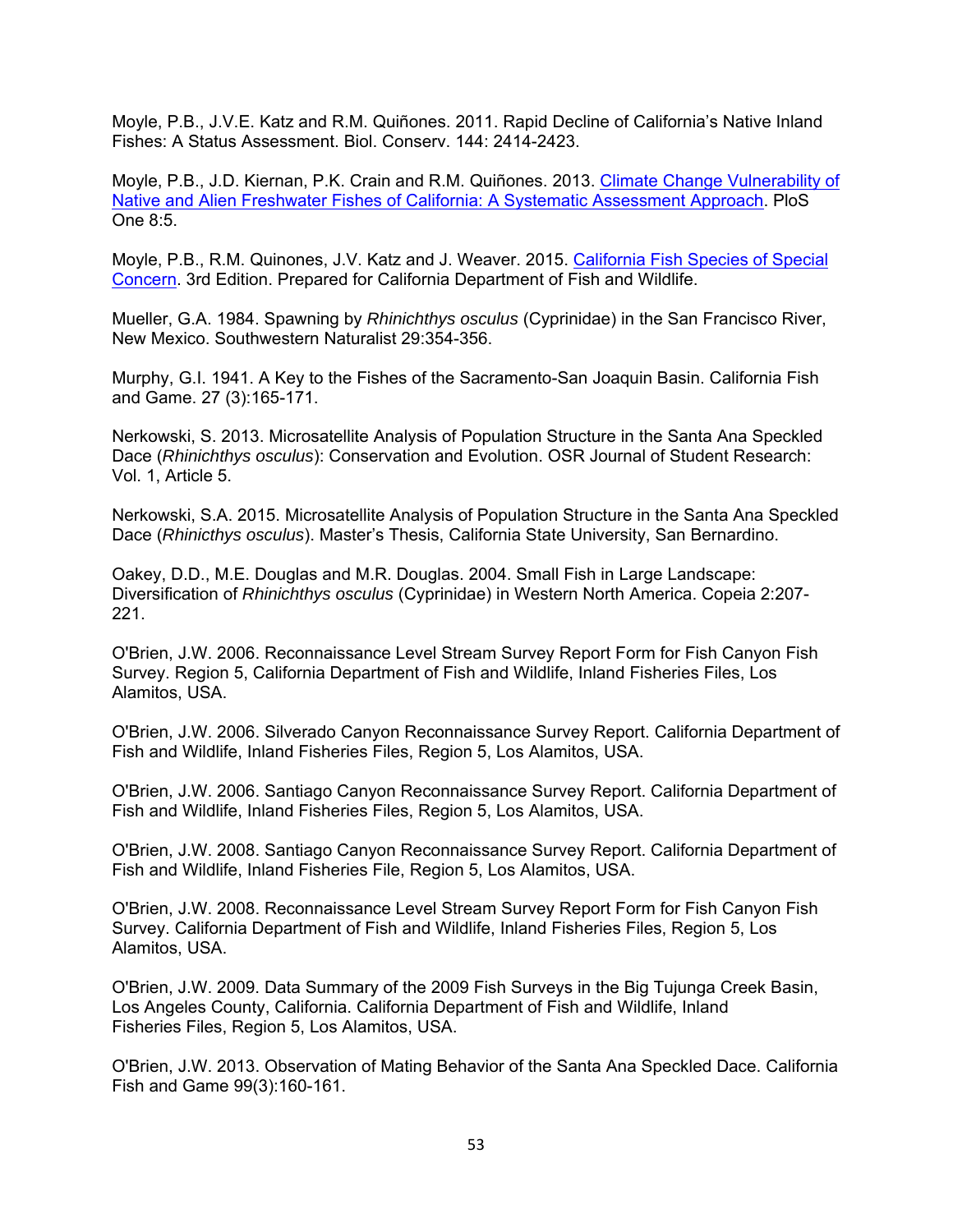O'Brien, J.W., H.K. Hansen, and M.E. Stephens. 2011. Status of Fishes in the Upper San Gabriel River Basin, Los Angeles County, California. California Fish and Game 97:149- 163.

Pfrender, M.E., J. Hicks and M. Lynch. 2004. Biogeographic Patterns and Current Distribution of Molecular-Genetic Variation Among Populations of Speckled Dace, *Rhinichthys osculus* (Girard). Molecular Phylogenetics and Evolution 30:490-502.

PISCES. 2014. California Fish Website. U.C. Davis Agriculture and Natural Resource Department, Center for Aquatic Biology and Aquaculture, PISCES Database.

Propst, D.L. and K.B. Gido. 2004. Responses of Native and Nonnative Fishes to Natural Flow Regime Mimicry in the San Juan River. Transactions American Fisheries Society 133:922-931.

Psomas. 2019. Santa Ana Sucker Habitat Suitability Survey Results and Tenth Annual Santa Ana Sucker and Benthic Macroinvertebrate Survey Results: Big Tujunga Creek, Los Angeles County, California. Prepared for Los Angeles County Department of Public Works, Water Resources Division-Dam.

Ricciardi, A. and J.B. Rasmussen. 1999. Extinction Rates of North American Freshwater Fauna. Conservation Biology 13(5):1220-1222.

Roath, L.R. and W.C. Krueger. 1982. Cattle Grazing and Influence on a Forested Range. Journal of Range Management 35:332-338.

Robinson, A.T. and M.R. Childs. 2001. Juvenile Growth of Native Fishes in the Little Colorado River and in a Thermally Modified Portion of the Colorado River. North American Journal of Fisheries Management 21:809-815.

Sada, D.W. 1990. Factors Affecting Structure of a Great Basin Stream Fish Assemblage. Ph.D. dissertation, University of Nevada, Reno. 129 pp.

Sada, D.W., H.B. Britten and P.F. Brussard. 1995. Desert Aquatic Ecosystems and the Genetic and Morphological Diversity of Death Valley System Speckled Dace. *In* Evolution and the Aquatic Ecosystem: Defining Unique Units in Population Conservation. American Fisheries Society Symposium (Vol. 17, pp. 350-359).

San Bernardino National Forest (SBNF). 2020. San Bernardino National Forest Wild and Scenic Rivers, Draft Environmental Assessment. U.S. Forest Service, San Bernardino National Forest, San Jacinto Ranger District. February 2020.

San Gabriel Ranger District (SGRD). 2012. Implementation and Effectiveness Monitoring Report – 2012: Measures Taken for the Protection of the Santa Ana Sucker within the San Gabriel Canyon Off-Highway Vehicle Area. U.S. Forest Service.

San Gabriel Ranger District (SGRD). 2013. Implementation and Effectiveness Monitoring Report – 2013: Measures Taken for the Protection of the Santa Ana Sucker within the San Gabriel Canyon Off-Highway Vehicle Area. U.S. Forest Service.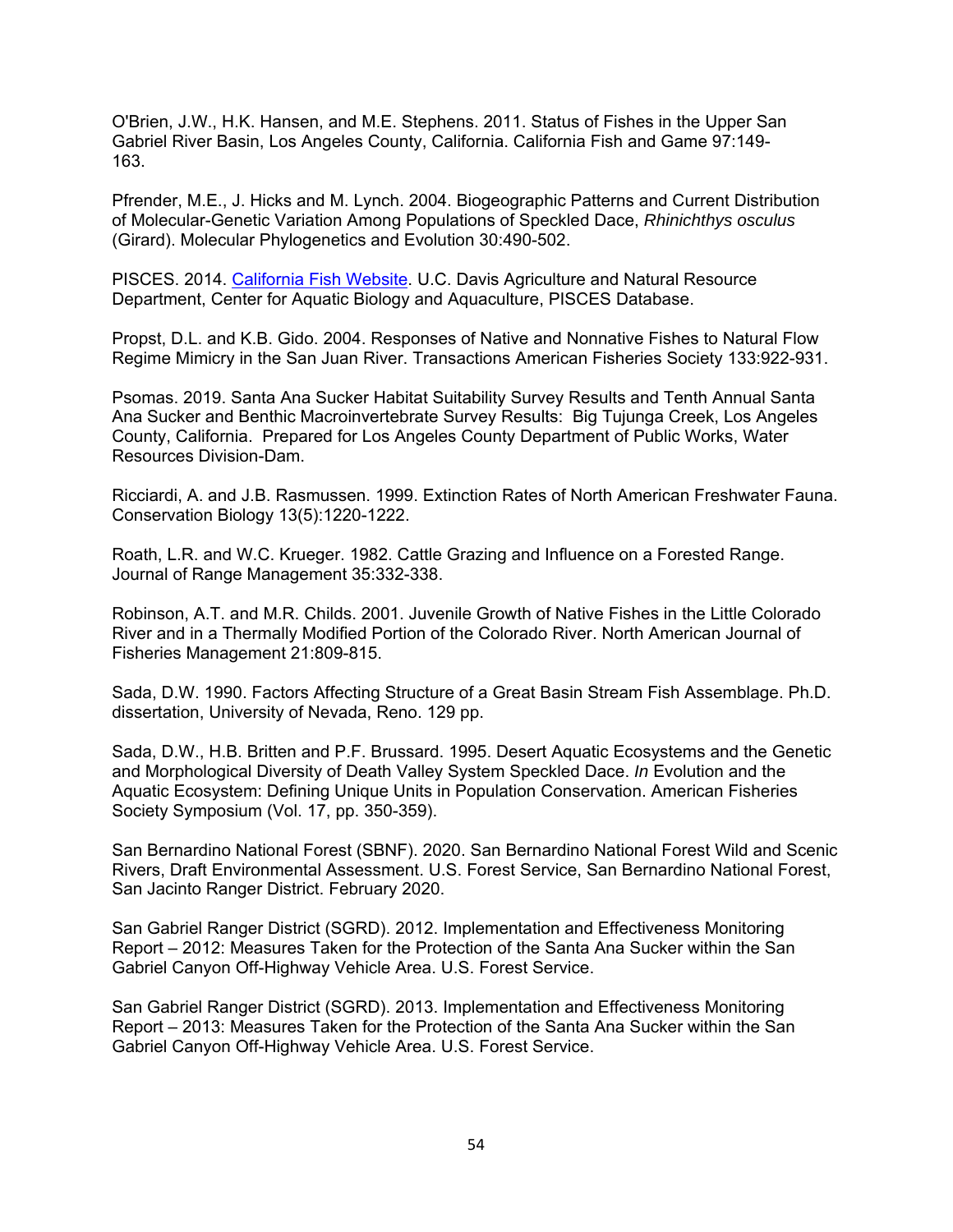San Gabriel Ranger District (SGRD). 2014. Implementation and Effectiveness Monitoring Report – 2014: Measures Taken for the Protection of the Santa Ana Sucker within the San Gabriel Canyon Off-Highway Vehicle Area. U.S. Forest Service.

San Gabriel Ranger District (SGRD). 2015. Implementation and Effectiveness Monitoring Report – 2015: Measures Taken for the Protection of the Santa Ana Sucker within the San Gabriel Canyon Off-Highway Vehicle Area. U.S. Forest Service.

San Gabriel Ranger District (SGRD). 2016. Implementation and Effectiveness Monitoring Report – 2016: Measures Taken for the Protection of the Santa Ana Sucker within the San Gabriel Canyon Off-Highway Vehicle Area. U.S. Forest Service.

San Gabriel Ranger District (SGRD). 2017. Implementation and Effectiveness Monitoring Report – 2017: Measures Taken for the Protection of the Santa Ana Sucker within the San Gabriel Canyon Off-Highway Vehicle Area. U.S. Forest Service.

Skovlin, J.M. 1984. Impacts of Grazing on Wetlands and Riparian Habitat: A Review of Our Knowledge. Pages 1001-1103 *in* Developing Strategies for Range Management. Westview Press, Boulder, CO.

Smith, G.R. 1966. Distribution and Evolution of the North American Catostomid Fishes of the Subgenus *Pantosteus*, Genus *Catostomus*. Misc. Publ. Mus. Zool. Univ. Mich. Pages 129-132.

Smith, G.R. and T.E. Dowling. 2008. Correlating Hydrograhphic Events and Divergence Times of Speckled Dace (Rhinichthys: Teleostei: Cyprinidae) in the Colorado River drainage. Pages 301-317 *in* Reheis, M.C., R. Hershler, and D.M. Miller, eds., Late Cenozoic Drainage History of the Southwestern Great Basin and Lower Colorado River Region: Geologic and Biotic Perspective. Geologic Society of America Special Paper 439.

Smith, G.R., P.J. Unmack, D.F. Markle, J. Chow and T.E. Dowling. 2017. Fishes of the Mio-Pliocene Western Snake River Plain and Vicinity. Miscellaneous Publications: Museum of Zoology, University of Michigan 204, no.2.

Southwest Resource Management Association (SRMA). 2017. Camp 19 Bridge Protection, Executive Summary of Native Fish Monitoring, February 15-16 and March 6, 2017. Document provided by Angeles National Forest in response to FOIA request.

State Water Resources Control Board (SWRCB). 2018. Denial without Prejudice of Water Quality Certification for the Azusa Conduit Hydropower Project; Federal Energy Regulatory Commission Project No. 1250; Los Angeles County.

Stephenson, J.R. and G.M. Calcarone. 1999. Southern California Mountains and Foothills Assessment: Habitat and Species Conservation Issues. General Technical Report GTR-PSW-175. Albany, CA: Pacific Southwest Research Station, Forest Service, U.S. Department of Agriculture; 402 p.

Stewart, I.T., D.R. Cayan and M.D. Dettinger. 2004. Changes in Snowmelt Runoff Timing in Western North America under A "Business as Usual" Climate Change Scenario. Climatic Change 62:217-232.

Stewart, I.T., D.R. Cayan and M.D. Dettinger. 2005. Changes Toward Earlier Streamflow Timing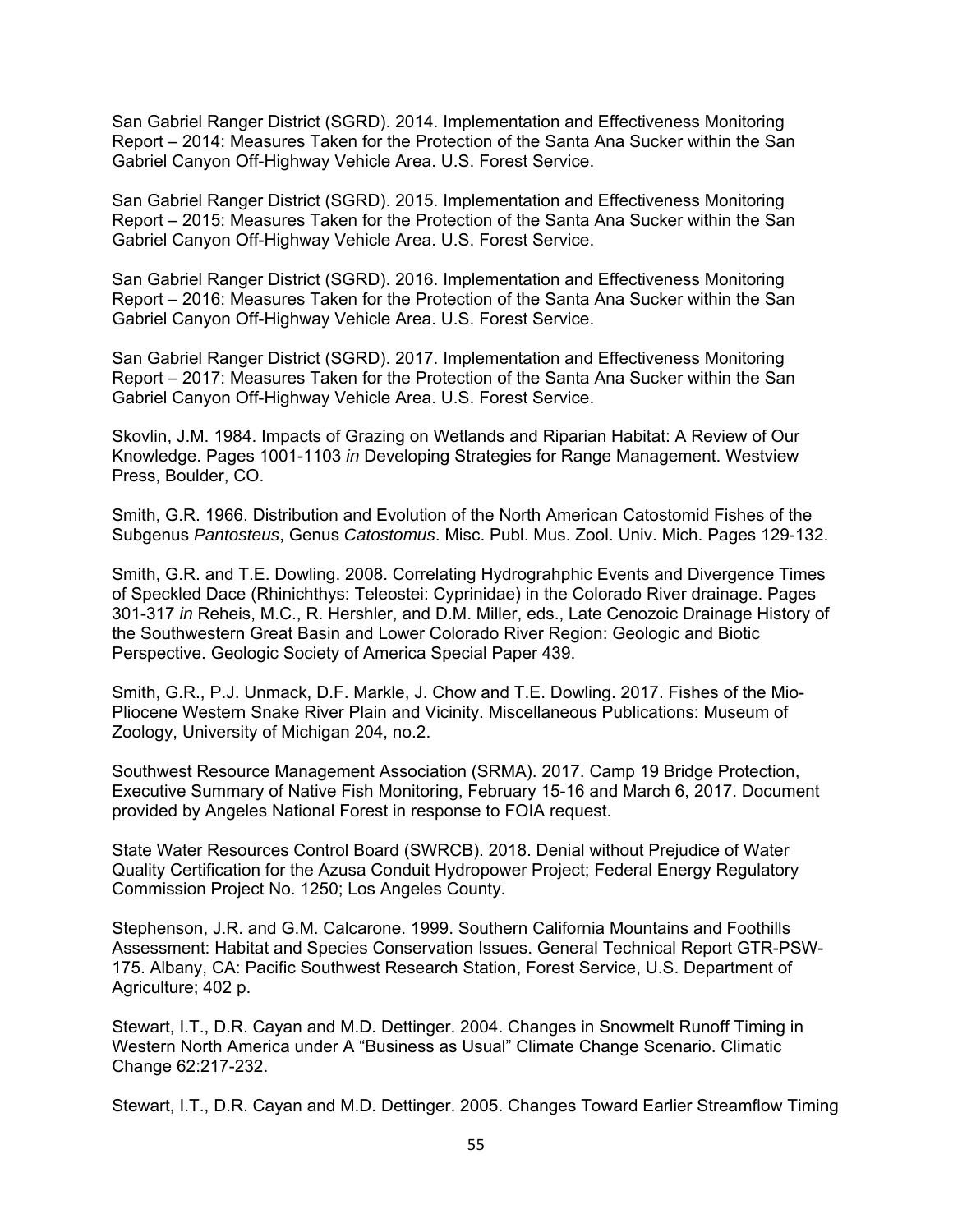Across Western North America. Journal of Climate 18:1136-1155.

Swift, C.C. 2005. Current Status of Santa Ana Sucker in Coastal Southern California. Pisces 34: 6-12.

Swift, C.C., T. Haglund, M. Ruiz and R. Fisher. 1993. The Status and Distribution of the Freshwater Fishes of Southern California. Bulletin of the Southern California Academy of Science, 92:101-167.

U.C. Davis Center for Watershed Sciences (Santos, N.R., J.V. Katz, P.B. Moyle and J.H. Viers). 2014. Rhinichthys osculus Subspecies. Retrieved from U.C. Davis PISCES.

Upper Santa Ana River Sustainable Resources Alliance (USARSRA). 2020. About the HCP.

U.S. Department of Agriculture (USDA). 2019. 2018 Biannual Monitoring and Evaluation Report for the Angeles National Forest.

U.S. Fish and Wildlife Service (USFWS). 1996. Interagency Policy Regarding the Recognition of Distinct Vertebrate Population Segments under the ESA. Federal Register Vol. 61, No. 26, February 7, 1996.

U.S. Fish and Wildlife Service (USFWS). 2000. Threatened Status for the Santa Ana Sucker. Federal Register Vol. 65, No. 71, April 12, 2000.

U.S. Fish and Wildlife Service (USFWS). 2002. Section 7 Consultation for Operations of Seven Oaks Dam, San Bernardino County, California (1-6-02-F-1000.10).

U.S. Fish and Wildlife Service (USFWS). 2010. Revised Critical Habitat for Santa Ana Sucker. Federal Register, Vol. 75, No. 239. Tuesday, December 14, 2010.

U.S. Fish and Wildlife Service (USFWS). 2011. Revised Critical Habitat for the Arroyo Toad. Federal Register, Vol. 76, No. 27. Wednesday, February 9, 2011.

U.S. Fish and Wildlife Service (USFWS). 2012a. Biological Opinion for the Removal of Recreational Dams from Portions of the San Gabriel and Big Tujunga Watersheds, Los Angeles County, Angeles National Forest.

U.S. Fish and Wildlife Service (USFWS). 2012b. Mountain Yellow-Legged Frog (*Rana muscosa*) Southern California Distinct Population Segment, 5-year Review: Summary and Evaluation. U.S. Fish and Wildlife Service, Carlsbad Fish and Wildlife Office, Carlsbad, CA.

U.S. Fish and Wildlife Service (USFWS). 2014. Draft Recovery Plan for the Santa Ana Sucker. U.S. Fish and Wildlife Service, Pacific Southwest Region, Sacramento, California. v + 61 pp.

U.S. Fish and Wildlife Service (USFWS). 2020. Habitat Conservation Plans, Region 8: California and Nevada.

U.S. Forest Service (USFS). 2005a. Management Status of the Santa Ana Speckled Dace.

U.S. Forest Service (USFS). 2005b. Southern California National Forests Land Management Plan 2005. Species Accounts.